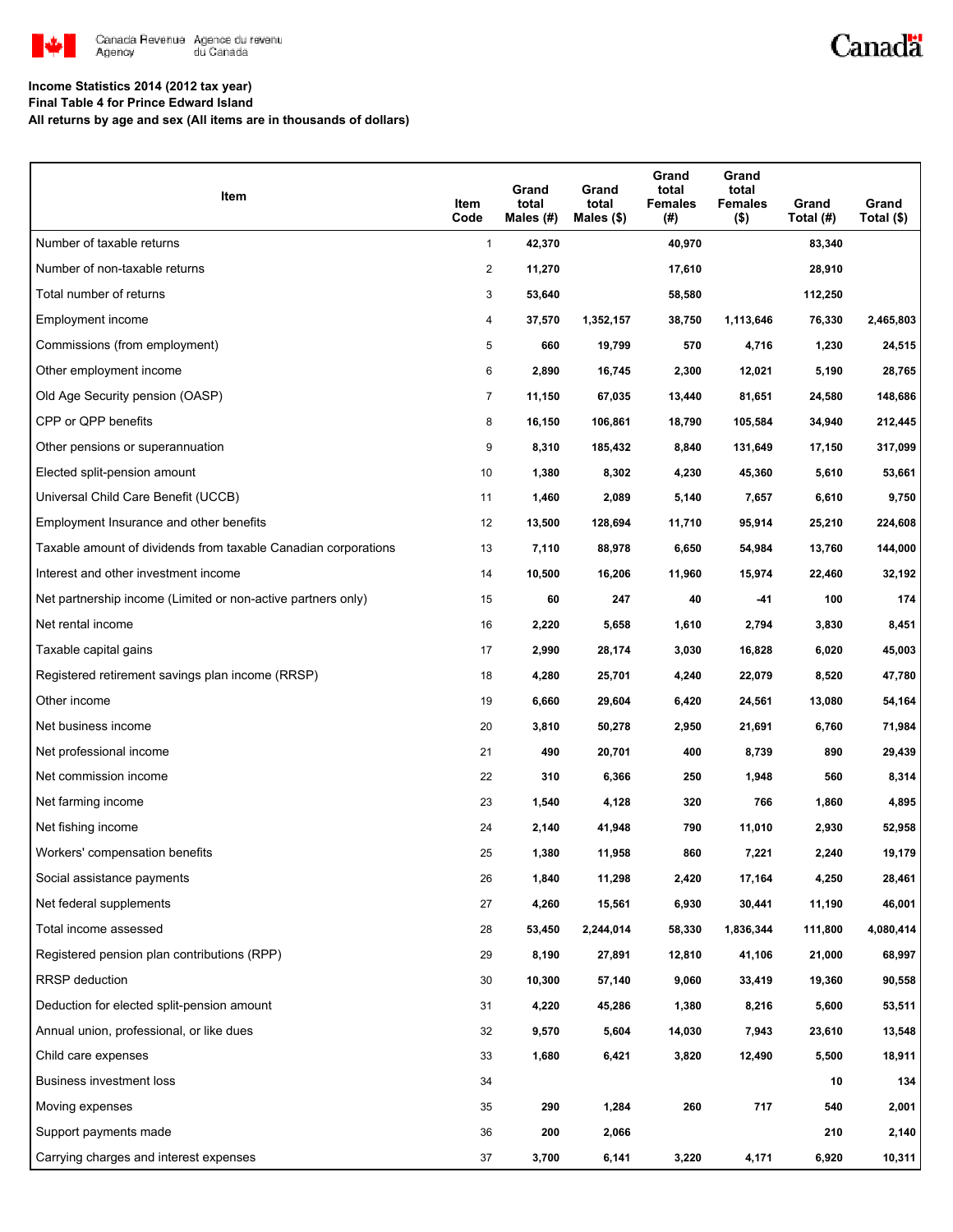

# Canadä

### **Income Statistics 2014 (2012 tax year)**

**Final Table 4 for Prince Edward Island**

**All returns by age and sex (All items are in thousands of dollars)**

| Item                                                                                           | Item<br>Code | Grand<br>total<br>Males (#) | Grand<br>total<br>Males $(\$)$ | Grand<br>total<br><b>Females</b><br>(#) | Grand<br>total<br><b>Females</b><br>$($ \$) | Grand<br>Total (#) | Grand<br>Total (\$) |
|------------------------------------------------------------------------------------------------|--------------|-----------------------------|--------------------------------|-----------------------------------------|---------------------------------------------|--------------------|---------------------|
| Deductions for CPP/QPP contributions on self-employment and other<br>earnings                  | 38           | 4,130                       | 3,929                          | 2,530                                   | 1,528                                       | 6,660              | 5,458               |
| Deductions for provincial parental insurance plan (PPIP) premiums on<br>self-employment income | 39           |                             |                                |                                         |                                             |                    |                     |
| Exploration and development expenses                                                           | 40           | 30                          | 286                            | 20                                      | 236                                         | 50                 | 522                 |
| Other employment expenses                                                                      | 41           | 1,650                       | 8,335                          | 540                                     | 1,447                                       | 2,180              | 9,782               |
| Clergy residence deduction                                                                     | 42           | 120                         | 1,258                          | 30                                      | 234                                         | 140                | 1,492               |
| Other deductions                                                                               | 43           | 2,300                       | 2,276                          | 2,410                                   | 2,242                                       | 4,710              | 4,518               |
| Total deductions before adjustments                                                            | 44           | 28,550                      | 168,009                        | 28,020                                  | 113,894                                     | 56,570             | 281,912             |
| Social benefits repayment                                                                      | 45           | 1,790                       | 4,538                          | 470                                     | 1,190                                       | 2,250              | 5,728               |
| Net income after adjustments                                                                   | 46           | 53,240                      | 2,075,757                      | 58,190                                  | 1,722,222                                   | 111,450            | 3,798,041           |
| Canadian Forces personnel and police deduction                                                 | 47           |                             |                                |                                         |                                             |                    |                     |
| Security options deductions                                                                    | 48           | 20                          | 417                            |                                         |                                             | 30                 | 431                 |
| Other payments deductions                                                                      | 49           | 7,130                       | 38,811                         | 9,770                                   | 54,819                                      | 16,900             | 93,630              |
| Non-capital losses of other years                                                              | 50           | 60                          | 610                            | 50                                      | 403                                         | 110                | 1,012               |
| Net capital losses of other years                                                              | 51           | 660                         | 1,510                          | 620                                     | 914                                         | 1,280              | 2,424               |
| Capital gains deduction                                                                        | 52           | 260                         | 16,540                         | 100                                     | 7,060                                       | 360                | 23,600              |
| Northern residents deductions                                                                  | 53           | 80                          | 169                            | 10                                      | 38                                          | 100                | 207                 |
| Additional deductions                                                                          | 54           | 370                         | 1,093                          | 620                                     | 3,370                                       | 990                | 4,463               |
| Farming/fishing losses of prior years                                                          | 55           | 100                         | 1,323                          | 20                                      | 183                                         | 120                | 1,506               |
| Total deductions from net income                                                               | 56           | 8,510                       | 60,645                         | 10,910                                  | 66,803                                      | 19,420             | 127,447             |
| Taxable income assessed                                                                        | 57           | 52,530                      | 2,015,429                      | 57,370                                  | 1,655,627                                   | 109,920            | 3,671,118           |
| Basic personal amount                                                                          | 58           | 53,640                      | 577,907                        | 58,570                                  | 631,216                                     | 112,250            | 1,209,536           |
| Age amount                                                                                     | 59           | 10,720                      | 64,583                         | 13,230                                  | 83,450                                      | 23,960             | 148,042             |
| Spouse or common-law partner amount                                                            | 60           | 4,580                       | 28,201                         | 1,590                                   | 9,964                                       | 6,170              | 38,197              |
| Amount for eligible dependant                                                                  | 61           | 890                         | 9,113                          | 3,890                                   | 39,483                                      | 4,780              | 48,607              |
| Amount for children 17 and under                                                               | 62           | 7,560                       | 30,424                         | 8,060                                   | 29,416                                      | 15,620             | 59,855              |
| Amount for infirm dependants age 18 or older                                                   | 63           | 80                          | 393                            | 60                                      | 304                                         | 130                | 697                 |
| CPP or QPP contributions through employment                                                    | 64           | 32,770                      | 45,403                         | 33,850                                  | 41,003                                      | 66,620             | 86,406              |
| CPP or QPP contributions on self-employment and other earnings                                 | 65           | 4,130                       | 3,929                          | 2,530                                   | 1,528                                       | 6,660              | 5,458               |
| Employment Insurance premiums                                                                  | 66           | 34,740                      | 18,310                         | 35,580                                  | 16,782                                      | 70,320             | 35,092              |
| PPIP premiums paid                                                                             | 67           |                             |                                |                                         |                                             |                    |                     |
| PPIP premiums payable on employment income                                                     | 68           |                             |                                |                                         |                                             |                    |                     |
| PPIP premiums payable on self-employment income                                                | 69           |                             |                                |                                         |                                             |                    |                     |
| Volunteer firefighters' amount                                                                 | 70           | 800                         | 2,388                          | 50                                      | 153                                         | 850                | 2,541               |
| Canada employment amount                                                                       | 71           | 37,810                      | 40,443                         | 38,540                                  | 41,334                                      | 76,350             | 81,777              |
| Public transit amount                                                                          | 72           | 270                         | 85                             | 320                                     | 93                                          | 590                | 178                 |
| Children's fitness amount                                                                      | 73           | 3,790                       | 2,214                          | 3,470                                   | 1,850                                       | 7,250              | 4,064               |
| Children's arts amount                                                                         | 74           | 1,080                       | 480                            | 920                                     | 377                                         | 2,000              | 857                 |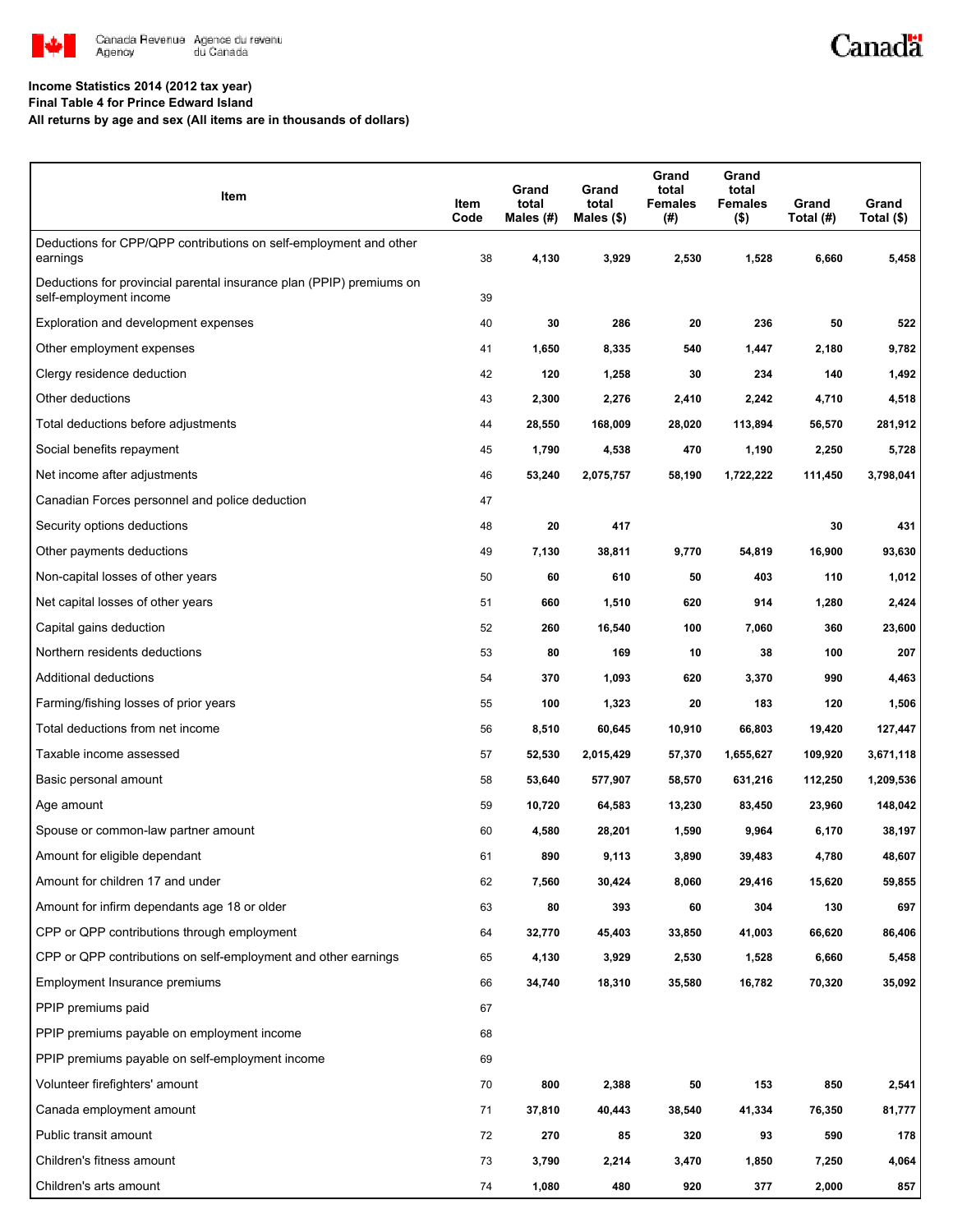

## Canadä

#### **Income Statistics 2014 (2012 tax year)**

**Final Table 4 for Prince Edward Island**

**All returns by age and sex (All items are in thousands of dollars)**

| <b>Item</b>                                                       | Item<br>Code | Grand<br>total<br>Males $(H)$ | Grand<br>total<br>Males (\$) | Grand<br>total<br><b>Females</b><br>(#) | Grand<br>total<br><b>Females</b><br>$($ \$) | Grand<br>Total (#) | Grand<br>Total (\$) |
|-------------------------------------------------------------------|--------------|-------------------------------|------------------------------|-----------------------------------------|---------------------------------------------|--------------------|---------------------|
| Home buyers' amount                                               | 75           | 420                           | 1,930                        | 300                                     | 1,337                                       | 720                | 3,267               |
| Pension income amount                                             | 76           | 9,180                         | 17,460                       | 11,420                                  | 21,705                                      | 20,590             | 39,167              |
| Caregiver amount                                                  | 77           | 400                           | 2,043                        | 380                                     | 1,803                                       | 780                | 3,846               |
| Disability amount                                                 | 78           | 2,240                         | 16,882                       | 2,090                                   | 15,737                                      | 4,330              | 32,619              |
| Disability amount transferred from a dependant                    | 79           | 780                           | 7,644                        | 820                                     | 7,918                                       | 1,590              | 15,562              |
| Interest paid on student loans                                    | 80           | 1,690                         | 878                          | 2,920                                   | 1,861                                       | 4,610              | 2,739               |
| Tuition, education, and textbook amounts                          | 81           | 3,190                         | 16,174                       | 3,950                                   | 21,149                                      | 7,140              | 37,339              |
| Tuition, education, and textbook amounts transferred from a child | 82           | 1,750                         | 9,513                        | 1,460                                   | 7,442                                       | 3,210              | 16,954              |
| Amounts transferred from spouse or common-law partner             | 83           | 3,290                         | 18,281                       | 2,280                                   | 11,916                                      | 5,570              | 30,201              |
| Medical expenses                                                  | 84           | 10,570                        | 24,808                       | 16,830                                  | 39,672                                      | 27,410             | 64,480              |
| Total tax credits on personal amounts                             | 85           | 53,640                        | 140,928                      | 58,570                                  | 154,126                                     | 112,250            | 295,129             |
| Allowable charitable donations and government gifts               | 86           | 13,540                        | 17,927                       | 13,220                                  | 13,908                                      | 26,760             | 31,835              |
| Eligible cultural and ecological gifts                            | 87           | 30                            | 152                          | 10                                      | 35                                          | 40                 | 188                 |
| Total tax credit on donations and gifts                           | 88           | 13,400                        | 4,949                        | 13,100                                  | 3,759                                       | 26,500             | 8,708               |
| Total federal non-refundable tax credits                          | 89           | 53,640                        | 145,877                      | 58,570                                  | 157,885                                     | 112,250            | 303,837             |
| Federal dividend tax credit                                       | 90           | 6,270                         | 11,816                       | 5,600                                   | 7,111                                       | 11,870             | 18,928              |
| Overseas employment tax credit                                    | 91           | 50                            | 566                          |                                         |                                             | 60                 | 616                 |
| Minimum tax carryover                                             | 92           | 130                           | 402                          | 60                                      | 101                                         | 190                | 504                 |
| Basic federal tax                                                 | 93           | 37,220                        | 206,211                      | 34,060                                  | 131,030                                     | 71,290             | 337,242             |
| Federal Foreign Tax Credit                                        | 94           | 1,560                         | 1,683                        | 1,390                                   | 298                                         | 2,950              | 1,981               |
| Federal Political contribution tax credit                         | 95           | 670                           | 106                          | 340                                     | 50                                          | 1,000              | 156                 |
| <b>Investment Tax Credit</b>                                      | 96           | 940                           | 1,210                        | 130                                     | 105                                         | 1,070              | 1,315               |
| Labour-sponsored funds tax credit                                 | 97           |                               |                              |                                         |                                             |                    |                     |
| Alternative minimum tax payable                                   | 98           | 100                           | 347                          | 40                                      | 250                                         | 150                | 597                 |
| Net federal tax                                                   | 99           | 37,110                        | 203,207                      | 34,010                                  | 130,504                                     | 71,120             | 333,711             |
| CPP contributions on self-employment                              | 100          | 4,130                         | 7,859                        | 2,530                                   | 3,056                                       | 6,660              | 10,915              |
| Social Benefits repayment                                         | 101          | 1,790                         | 4,538                        | 470                                     | 1,190                                       | 2,250              | 5,728               |
| Net Provincial Tax                                                | 102          | 41,910                        | 171,620                      | 40,460                                  | 116,016                                     | 82,370             | 287,638             |
| Total tax payable                                                 | 103          | 42,370                        | 387,226                      | 40,970                                  | 250,774                                     | 83,340             | 638,001             |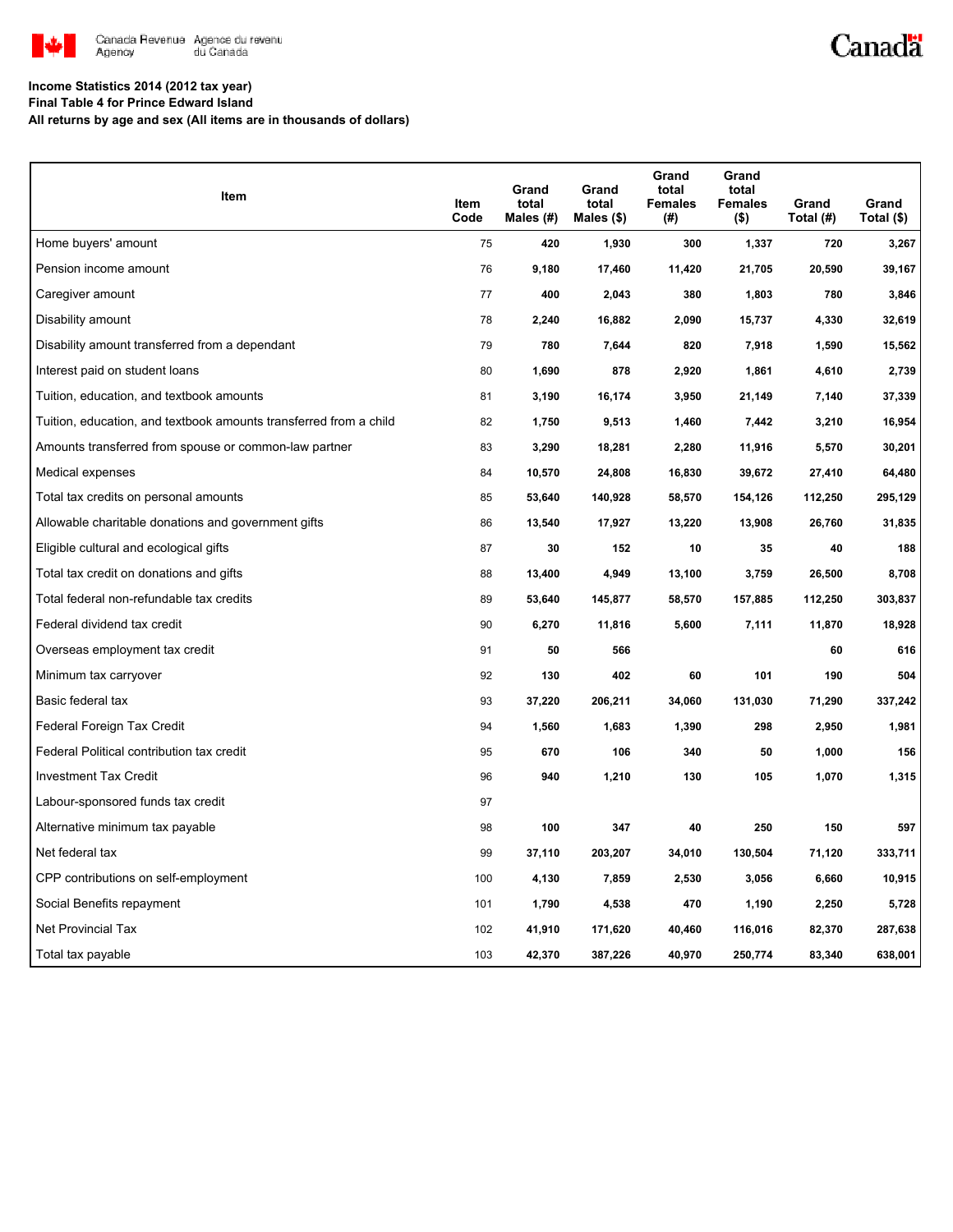| <b>Item</b>                                                                                    | Item<br>Code   | Age<br>group:<br>under 20<br>Males (#) | Age<br>group:<br>under 20<br>Males (\$) | Age<br>group:<br>under 20<br><b>Females</b><br>(#) | Age<br>group:<br>under 20<br><b>Females</b><br>$($ \$) | Age<br>group:<br>under 20<br>total $(H)$ | Age<br>group:<br>under 20<br>total $($ |
|------------------------------------------------------------------------------------------------|----------------|----------------------------------------|-----------------------------------------|----------------------------------------------------|--------------------------------------------------------|------------------------------------------|----------------------------------------|
| Number of taxable returns                                                                      | $\mathbf{1}$   | 810                                    |                                         | 460                                                |                                                        | 1,270                                    |                                        |
| Number of non-taxable returns                                                                  | $\overline{c}$ | 2,050                                  |                                         | 2,280                                              |                                                        | 4,330                                    |                                        |
| Total number of returns                                                                        | 3              | 2,860                                  |                                         | 2,750                                              |                                                        | 5,610                                    |                                        |
| Employment income                                                                              | 4              | 2,730                                  | 21,011                                  | 2,620                                              | 15,421                                                 | 5,340                                    | 36,432                                 |
| Commissions (from employment)                                                                  | 5              | 20                                     | 55                                      |                                                    |                                                        | 40                                       | 79                                     |
| Other employment income                                                                        | 6              | 50                                     | 128                                     | 70                                                 | 111                                                    | 120                                      | 239                                    |
| Old Age Security pension (OASP)                                                                | $\overline{7}$ |                                        |                                         |                                                    |                                                        |                                          |                                        |
| CPP or QPP benefits                                                                            | 8              | 80                                     | 151                                     | 90                                                 | 187                                                    | 170                                      | 339                                    |
| Other pensions or superannuation                                                               | 9              |                                        |                                         | 10                                                 | 31                                                     | 20                                       | 50                                     |
| Elected split-pension amount                                                                   | 10             |                                        |                                         |                                                    |                                                        |                                          |                                        |
| Universal Child Care Benefit (UCCB)                                                            | 11             |                                        |                                         | 60                                                 | 54                                                     | 60                                       | 57                                     |
| Employment Insurance and other benefits                                                        | 12             | 180                                    | 1,086                                   | 70                                                 | 315                                                    | 250                                      | 1,401                                  |
| Taxable amount of dividends from taxable Canadian corporations                                 | 13             | 70                                     | 980                                     | 70                                                 | 1,231                                                  | 140                                      | 2,249                                  |
| Interest and other investment income                                                           | 14             | 140                                    | 33                                      | 110                                                | 29                                                     | 240                                      | 62                                     |
| Net partnership income (Limited or non-active partners only)                                   | 15             |                                        |                                         |                                                    |                                                        |                                          |                                        |
| Net rental income                                                                              | 16             |                                        |                                         |                                                    |                                                        |                                          |                                        |
| Taxable capital gains                                                                          | 17             |                                        |                                         |                                                    |                                                        |                                          |                                        |
| Registered retirement savings plan income (RRSP)                                               | 18             |                                        |                                         |                                                    |                                                        |                                          |                                        |
| Other income                                                                                   | 19             | 350                                    | 907                                     | 390                                                | 1,067                                                  | 740                                      | 1,974                                  |
| Net business income                                                                            | 20             | 40                                     | 140                                     | 30                                                 | 78                                                     | 60                                       | 218                                    |
| Net professional income                                                                        | 21             |                                        |                                         |                                                    |                                                        |                                          |                                        |
| Net commission income                                                                          | 22             |                                        |                                         |                                                    |                                                        |                                          |                                        |
| Net farming income                                                                             | 23             |                                        |                                         |                                                    |                                                        |                                          |                                        |
| Net fishing income                                                                             | 24             | 50                                     | 228                                     | 10                                                 | 41                                                     | 60                                       | 269                                    |
| Workers' compensation benefits                                                                 | 25             |                                        |                                         |                                                    |                                                        |                                          |                                        |
| Social assistance payments                                                                     | 26             | 30                                     | 70                                      | 30                                                 | 98                                                     | 60                                       | 168                                    |
| Net federal supplements                                                                        | 27             |                                        |                                         |                                                    |                                                        |                                          |                                        |
| Total income assessed                                                                          | 28             | 2,830                                  | 24,918                                  | 2,710                                              | 18,791                                                 | 5,550                                    | 43,746                                 |
| Registered pension plan contributions (RPP)                                                    | 29             | 20                                     | 12                                      |                                                    |                                                        | 30                                       | 14                                     |
| <b>RRSP</b> deduction                                                                          | 30             | 30                                     | 30                                      |                                                    |                                                        | 30                                       | 33                                     |
| Deduction for elected split-pension amount                                                     | 31             |                                        |                                         |                                                    |                                                        |                                          |                                        |
| Annual union, professional, or like dues                                                       | 32             | 90                                     | 20                                      | 60                                                 | $\overline{7}$                                         | 150                                      | 27                                     |
| Child care expenses                                                                            | 33             |                                        |                                         |                                                    |                                                        |                                          |                                        |
| <b>Business investment loss</b>                                                                | 34             |                                        |                                         |                                                    |                                                        |                                          |                                        |
| Moving expenses                                                                                | 35             | 10                                     | 12                                      | 20                                                 | $\overline{7}$                                         | 30                                       | 19                                     |
| Support payments made                                                                          | 36             |                                        |                                         |                                                    |                                                        |                                          |                                        |
| Carrying charges and interest expenses                                                         | 37             |                                        |                                         |                                                    |                                                        | 10                                       | $\overline{\mathbf{c}}$                |
| Deductions for CPP/QPP contributions on self-employment and other<br>earnings                  | 38             | 30                                     | $\overline{7}$                          |                                                    |                                                        | 50                                       | 10                                     |
| Deductions for provincial parental insurance plan (PPIP) premiums on<br>self-employment income | 39             |                                        |                                         |                                                    |                                                        |                                          |                                        |
| Exploration and development expenses                                                           | 40             |                                        |                                         |                                                    |                                                        |                                          |                                        |
| Other employment expenses                                                                      | 41             |                                        |                                         |                                                    |                                                        |                                          |                                        |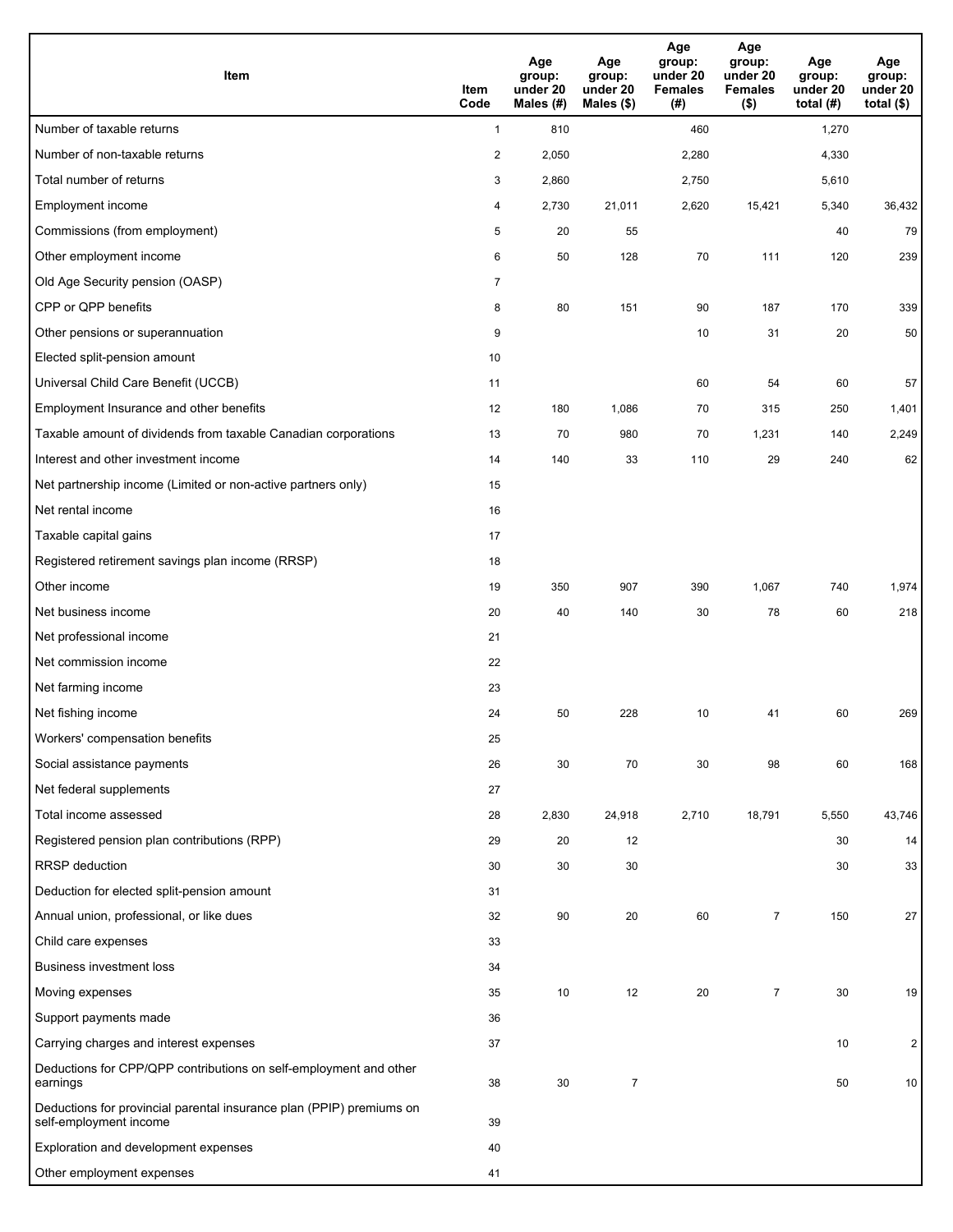| Item                                                              | Item<br>Code | Age<br>group:<br>under 20<br>Males (#) | Age<br>group:<br>under 20<br>Males (\$) | Age<br>group:<br>under 20<br><b>Females</b><br>(#) | Age<br>group:<br>under 20<br><b>Females</b><br>$($ \$) | Age<br>group:<br>under 20<br>total $(H)$ | Age<br>group:<br>under 20<br>total $($)$ |
|-------------------------------------------------------------------|--------------|----------------------------------------|-----------------------------------------|----------------------------------------------------|--------------------------------------------------------|------------------------------------------|------------------------------------------|
| Clergy residence deduction                                        | 42           |                                        |                                         |                                                    |                                                        |                                          |                                          |
| Other deductions                                                  | 43           | 20                                     | 9                                       |                                                    |                                                        | 30                                       | 28                                       |
| Total deductions before adjustments                               | 44           | 200                                    | 102                                     | 110                                                | 43                                                     | 310                                      | 145                                      |
| Social benefits repayment                                         | 45           |                                        |                                         |                                                    |                                                        |                                          |                                          |
| Net income after adjustments                                      | 46           | 2,830                                  | 24,816                                  | 2,710                                              | 18,748                                                 | 5,540                                    | 43,602                                   |
| Canadian Forces personnel and police deduction                    | 47           |                                        |                                         |                                                    |                                                        |                                          |                                          |
| Security options deductions                                       | 48           |                                        |                                         |                                                    |                                                        |                                          |                                          |
| Other payments deductions                                         | 49           | 30                                     | 76                                      | 30                                                 | 101                                                    | 70                                       | 176                                      |
| Non-capital losses of other years                                 | 50           |                                        |                                         |                                                    |                                                        |                                          |                                          |
| Net capital losses of other years                                 | 51           |                                        |                                         |                                                    |                                                        |                                          |                                          |
| Capital gains deduction                                           | 52           |                                        |                                         |                                                    |                                                        |                                          |                                          |
| Northern residents deductions                                     | 53           |                                        |                                         |                                                    |                                                        |                                          |                                          |
| Additional deductions                                             | 54           |                                        |                                         |                                                    |                                                        |                                          |                                          |
| Farming/fishing losses of prior years                             | 55           |                                        |                                         |                                                    |                                                        |                                          |                                          |
| Total deductions from net income                                  | 56           | 40                                     | 154                                     | 40                                                 | 167                                                    | 80                                       | 321                                      |
| Taxable income assessed                                           | 57           | 2,820                                  | 24,663                                  | 2,700                                              | 18,581                                                 | 5,520                                    | 43,281                                   |
| Basic personal amount                                             | 58           | 2,860                                  | 30,894                                  | 2,750                                              | 29,674                                                 | 5,610                                    | 60,579                                   |
| Age amount                                                        | 59           |                                        |                                         |                                                    |                                                        |                                          |                                          |
| Spouse or common-law partner amount                               | 60           |                                        |                                         |                                                    |                                                        |                                          |                                          |
| Amount for eligible dependant                                     | 61           |                                        |                                         | 40                                                 | 403                                                    | 40                                       | 414                                      |
| Amount for children 17 and under                                  | 62           |                                        |                                         | 50                                                 | 125                                                    | 60                                       | 140                                      |
| Amount for infirm dependants age 18 or older                      | 63           |                                        |                                         |                                                    |                                                        |                                          |                                          |
| CPP or QPP contributions through employment                       | 64           | 1,260                                  | 457                                     | 1,210                                              | 264                                                    | 2,470                                    | 721                                      |
| CPP or QPP contributions on self-employment and other<br>earnings | 65           | 30                                     | 7                                       |                                                    |                                                        | 50                                       | 10                                       |
| Employment Insurance premiums                                     | 66           | 2,310                                  | 374                                     | 2,180                                              | 271                                                    | 4,480                                    | 646                                      |
| PPIP premiums paid                                                | 67           |                                        |                                         |                                                    |                                                        |                                          |                                          |
| PPIP premiums payable on employment income                        | 68           |                                        |                                         |                                                    |                                                        |                                          |                                          |
| PPIP premiums payable on self-employment income                   | 69           |                                        |                                         |                                                    |                                                        |                                          |                                          |
| Volunteer firefighters' amount                                    | 70           |                                        |                                         |                                                    |                                                        |                                          |                                          |
| Canada employment amount                                          | 71           | 2,670                                  | 2,851                                   | 2,530                                              | 2,703                                                  | 5,200                                    | 5,555                                    |
| Public transit amount                                             | 72           | 30                                     | 3                                       | 40                                                 | 6                                                      | 60                                       | 9                                        |
| Children's fitness amount                                         | 73           |                                        |                                         |                                                    |                                                        |                                          |                                          |
| Children's arts amount                                            | 74           |                                        |                                         |                                                    |                                                        |                                          |                                          |
| Home buyers' amount                                               | 75           |                                        |                                         |                                                    |                                                        |                                          |                                          |
| Pension income amount                                             | 76           |                                        |                                         | 10                                                 | 12                                                     | 20                                       | 20                                       |
| Caregiver amount                                                  | 77           |                                        |                                         |                                                    |                                                        |                                          |                                          |
| Disability amount                                                 | 78           | 50                                     | 428                                     | 30                                                 | 218                                                    | 80                                       | 646                                      |
| Disability amount transferred from a dependant                    | 79           |                                        |                                         |                                                    |                                                        |                                          |                                          |
| Interest paid on student loans                                    | 80           |                                        |                                         |                                                    |                                                        |                                          |                                          |
| Tuition, education, and textbook amounts                          | 81           | 240                                    | 922                                     | 160                                                | 632                                                    | 400                                      | 1,571                                    |
| Tuition, education, and textbook amounts transferred from a child | 82           |                                        |                                         |                                                    |                                                        |                                          |                                          |
| Amounts transferred from spouse or common-law partner             | 83           |                                        |                                         |                                                    |                                                        |                                          |                                          |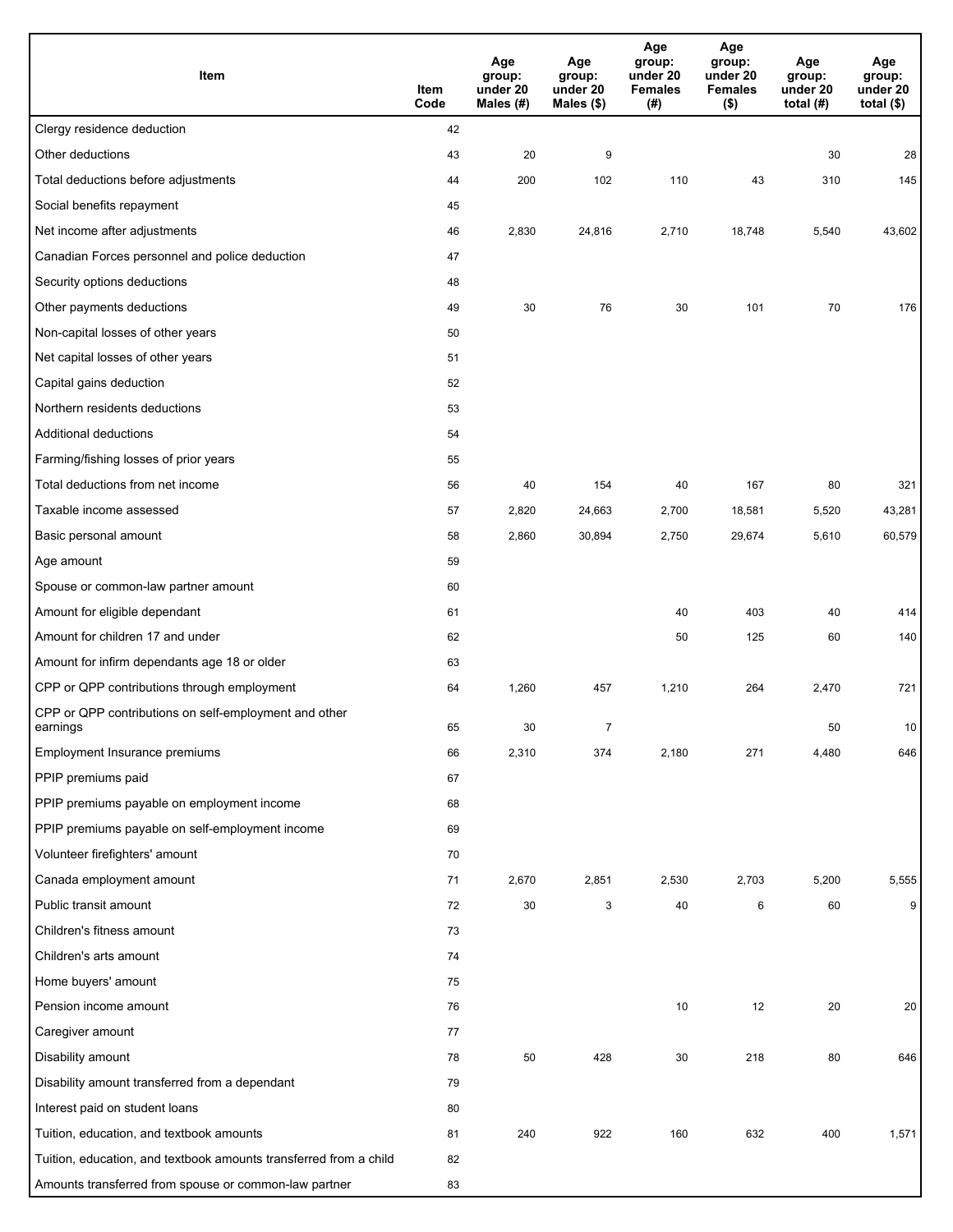| <b>Item</b>                                         | <b>Item</b><br>Code | Age<br>group:<br>under 20<br>Males $(H)$ | Age<br>group:<br>under 20<br>Males $(\$)$ | Age<br>group:<br>under 20<br><b>Females</b><br>(# ) | Age<br>group:<br>under 20<br><b>Females</b><br>$($ \$) | Age<br>group:<br>under 20<br>total $(H)$ | Age<br>group:<br>under 20<br>total $(§)$ |
|-----------------------------------------------------|---------------------|------------------------------------------|-------------------------------------------|-----------------------------------------------------|--------------------------------------------------------|------------------------------------------|------------------------------------------|
| Medical expenses                                    | 84                  | 40                                       | 24                                        | 70                                                  | 42                                                     | 120                                      | 66                                       |
| Total tax credits on personal amounts               | 85                  | 2,860                                    | 5,411                                     | 2,750                                               | 5,159                                                  | 5,610                                    | 10,574                                   |
| Allowable charitable donations and government gifts | 86                  | 60                                       | 11                                        | 50                                                  | 6                                                      | 110                                      | 17                                       |
| Eligible cultural and ecological gifts              | 87                  |                                          |                                           |                                                     |                                                        |                                          |                                          |
| Total tax credit on donations and gifts             | 88                  | 60                                       | 3                                         | 40                                                  | 1                                                      | 100                                      | 4                                        |
| Total federal non-refundable tax credits            | 89                  | 2,860                                    | 5,413                                     | 2,750                                               | 5,161                                                  | 5,610                                    | 10,578                                   |
| Federal dividend tax credit                         | 90                  | 50                                       | 101                                       | 50                                                  | 118                                                    | 100                                      | 220                                      |
| Overseas employment tax credit                      | 91                  |                                          |                                           |                                                     |                                                        |                                          |                                          |
| Minimum tax carryover                               | 92                  |                                          |                                           |                                                     |                                                        |                                          |                                          |
| Basic federal tax                                   | 93                  | 470                                      | 526                                       | 170                                                 | 113                                                    | 640                                      | 640                                      |
| Federal Foreign Tax Credit                          | 94                  |                                          |                                           |                                                     |                                                        |                                          |                                          |
| Federal Political contribution tax credit           | 95                  |                                          |                                           |                                                     |                                                        |                                          |                                          |
| <b>Investment Tax Credit</b>                        | 96                  |                                          |                                           |                                                     |                                                        |                                          |                                          |
| Labour-sponsored funds tax credit                   | 97                  |                                          |                                           |                                                     |                                                        |                                          |                                          |
| Alternative minimum tax payable                     | 98                  |                                          |                                           |                                                     |                                                        |                                          |                                          |
| Net federal tax                                     | 99                  | 470                                      | 526                                       | 170                                                 | 113                                                    | 640                                      | 639                                      |
| CPP contributions on self-employment                | 100                 | 30                                       | 14                                        |                                                     |                                                        | 50                                       | 20                                       |
| Social Benefits repayment                           | 101                 |                                          |                                           |                                                     |                                                        |                                          |                                          |
| <b>Net Provincial Tax</b>                           | 102                 | 800                                      | 650                                       | 450                                                 | 258                                                    | 1,250                                    | 909                                      |
| Total tax payable                                   | 103                 | 810                                      | 1,189                                     | 460                                                 | 378                                                    | 1,270                                    | 1,568                                    |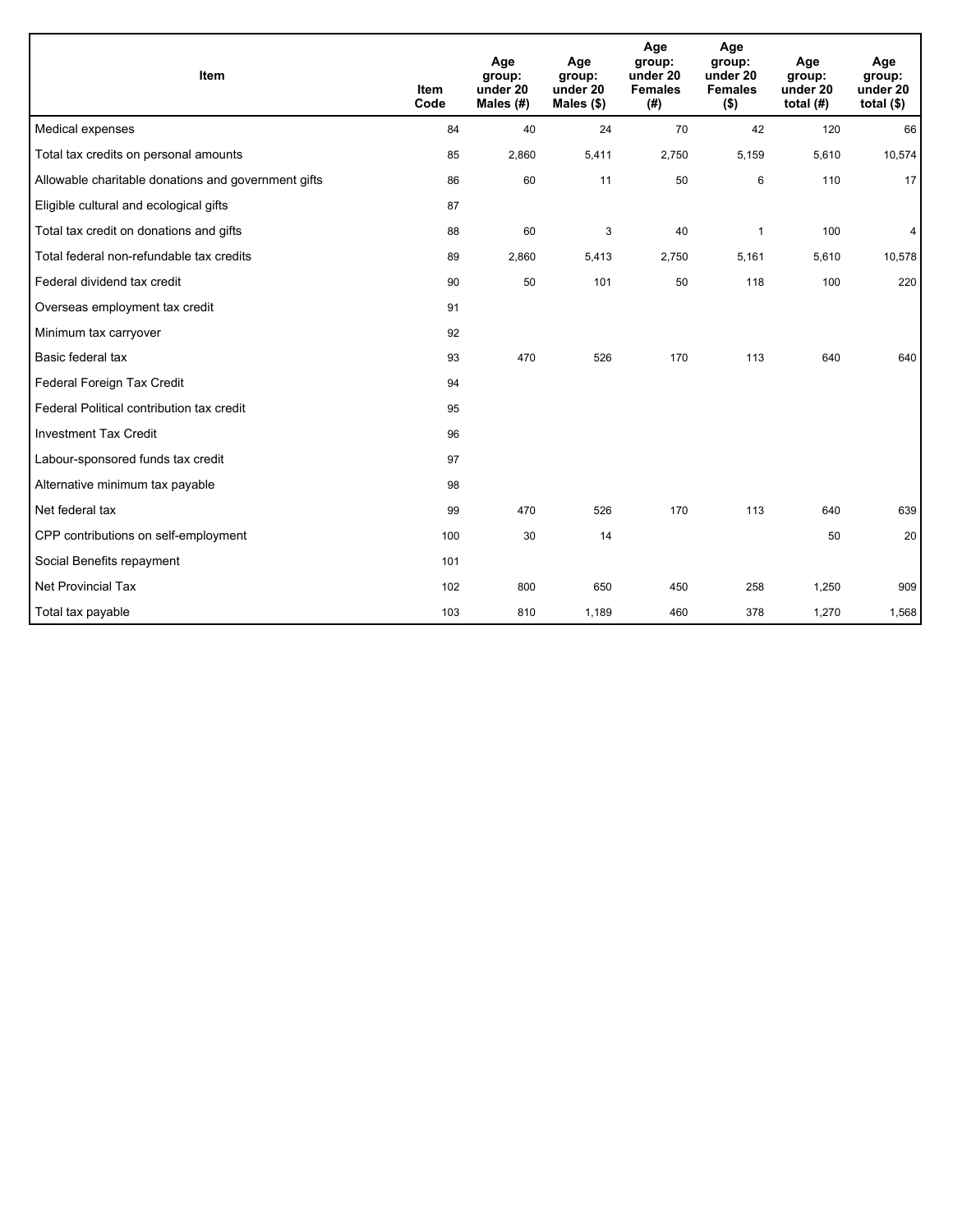| Item                                                                                           | Item<br>Code   | Age<br>group:<br>20 to 24<br>Males (#) | Age<br>group:<br>20 to 24<br>Males (\$) | Age<br>group:<br>20 to 24<br><b>Females</b><br>(#) | Age<br>group:<br>20 to 24<br><b>Females</b><br>$($ \$) | Age<br>group:<br>20 to 24<br>total $(#)$ | Age<br>group:<br>20 to 24<br>total $($ |
|------------------------------------------------------------------------------------------------|----------------|----------------------------------------|-----------------------------------------|----------------------------------------------------|--------------------------------------------------------|------------------------------------------|----------------------------------------|
| Number of taxable returns                                                                      | $\mathbf{1}$   | 2,510                                  |                                         | 1,710                                              |                                                        | 4,230                                    |                                        |
| Number of non-taxable returns                                                                  | $\overline{2}$ | 1,850                                  |                                         | 2,710                                              |                                                        | 4,560                                    |                                        |
| Total number of returns                                                                        | 3              | 4,360                                  |                                         | 4,420                                              |                                                        | 8,790                                    |                                        |
| Employment income                                                                              | 4              | 4,130                                  | 72,906                                  | 4,120                                              | 56,087                                                 | 8,240                                    | 128,993                                |
| Commissions (from employment)                                                                  | 5              | 70                                     | 347                                     | 120                                                | 260                                                    | 190                                      | 608                                    |
| Other employment income                                                                        | 6              | 130                                    | 562                                     | 170                                                | 359                                                    | 310                                      | 921                                    |
| Old Age Security pension (OASP)                                                                | $\overline{7}$ |                                        |                                         |                                                    |                                                        |                                          |                                        |
| CPP or QPP benefits                                                                            | 8              | 140                                    | 355                                     | 190                                                | 492                                                    | 340                                      | 846                                    |
| Other pensions or superannuation                                                               | 9              |                                        |                                         | 10                                                 | 21                                                     | 20                                       | 39                                     |
| Elected split-pension amount                                                                   | 10             |                                        |                                         |                                                    |                                                        |                                          |                                        |
| Universal Child Care Benefit (UCCB)                                                            | 11             | 20                                     | 30                                      | 550                                                | 761                                                    | 580                                      | 791                                    |
| Employment Insurance and other benefits                                                        | 12             | 1,350                                  | 11,053                                  | 930                                                | 6,363                                                  | 2,280                                    | 17,416                                 |
| Taxable amount of dividends from taxable Canadian corporations                                 | 13             | 170                                    | 2,336                                   | 160                                                | 1,904                                                  | 330                                      | 4,241                                  |
| Interest and other investment income                                                           | 14             | 280                                    | 115                                     | 230                                                | 83                                                     | 510                                      | 198                                    |
| Net partnership income (Limited or non-active partners only)                                   | 15             |                                        |                                         |                                                    |                                                        |                                          |                                        |
| Net rental income                                                                              | 16             |                                        |                                         | 10                                                 | 75                                                     |                                          |                                        |
| Taxable capital gains                                                                          | 17             | 60                                     | 334                                     |                                                    |                                                        | 90                                       | 426                                    |
| Registered retirement savings plan income (RRSP)                                               | 18             |                                        |                                         | 20                                                 | 23                                                     |                                          |                                        |
| Other income                                                                                   | 19             | 620                                    | 1,319                                   | 570                                                | 1,256                                                  | 1,190                                    | 2,576                                  |
| Net business income                                                                            | 20             | 100                                    | 804                                     | 70                                                 | 427                                                    | 170                                      | 1,230                                  |
| Net professional income                                                                        | 21             |                                        |                                         | 10                                                 | 40                                                     |                                          |                                        |
| Net commission income                                                                          | 22             |                                        |                                         | 20                                                 | $\overline{7}$                                         | 30                                       | 52                                     |
| Net farming income                                                                             | 23             | 10                                     | 48                                      |                                                    |                                                        | 20                                       | 36                                     |
| Net fishing income                                                                             | 24             | 90                                     | 494                                     | 30                                                 | 152                                                    | 120                                      | 645                                    |
| Workers' compensation benefits                                                                 | 25             |                                        | 91                                      |                                                    |                                                        |                                          |                                        |
| Social assistance payments                                                                     | 26             | 170                                    | 656                                     | 260                                                | 1,421                                                  | 430                                      | 2,077                                  |
| Net federal supplements                                                                        | 27             |                                        |                                         |                                                    |                                                        |                                          |                                        |
| Total income assessed                                                                          | 28             | 4,330                                  | 91,641                                  | 4,380                                              | 69,853                                                 | 8,710                                    | 161,493                                |
| Registered pension plan contributions (RPP)                                                    | 29             | 190                                    | 208                                     | 260                                                | 467                                                    | 450                                      | 675                                    |
| <b>RRSP</b> deduction                                                                          | 30             | 290                                    | 621                                     | 170                                                | 254                                                    | 460                                      | 875                                    |
| Deduction for elected split-pension amount                                                     | 31             |                                        |                                         |                                                    |                                                        |                                          |                                        |
| Annual union, professional, or like dues                                                       | 32             | 440                                    | 161                                     | 620                                                | 213                                                    | 1,060                                    | 374                                    |
| Child care expenses                                                                            | 33             | 20                                     | 47                                      | 160                                                | 385                                                    | 170                                      | 432                                    |
| <b>Business investment loss</b>                                                                | 34             |                                        |                                         |                                                    |                                                        |                                          |                                        |
| Moving expenses                                                                                | 35             | 60                                     | 57                                      | 60                                                 | 64                                                     | 120                                      | 121                                    |
| Support payments made                                                                          | 36             |                                        |                                         |                                                    |                                                        |                                          |                                        |
| Carrying charges and interest expenses                                                         | 37             |                                        | 14                                      |                                                    |                                                        | 30                                       | 22                                     |
| Deductions for CPP/QPP contributions on self-employment and other<br>earnings                  | 38             | 120                                    | 52                                      | 80                                                 | 16                                                     | 200                                      | 68                                     |
| Deductions for provincial parental insurance plan (PPIP) premiums on<br>self-employment income | 39             |                                        |                                         |                                                    |                                                        |                                          |                                        |
| Exploration and development expenses                                                           | 40             |                                        |                                         |                                                    |                                                        |                                          |                                        |
| Other employment expenses                                                                      | 41             | 60                                     | 190                                     | 30                                                 | 29                                                     | 90                                       | 219                                    |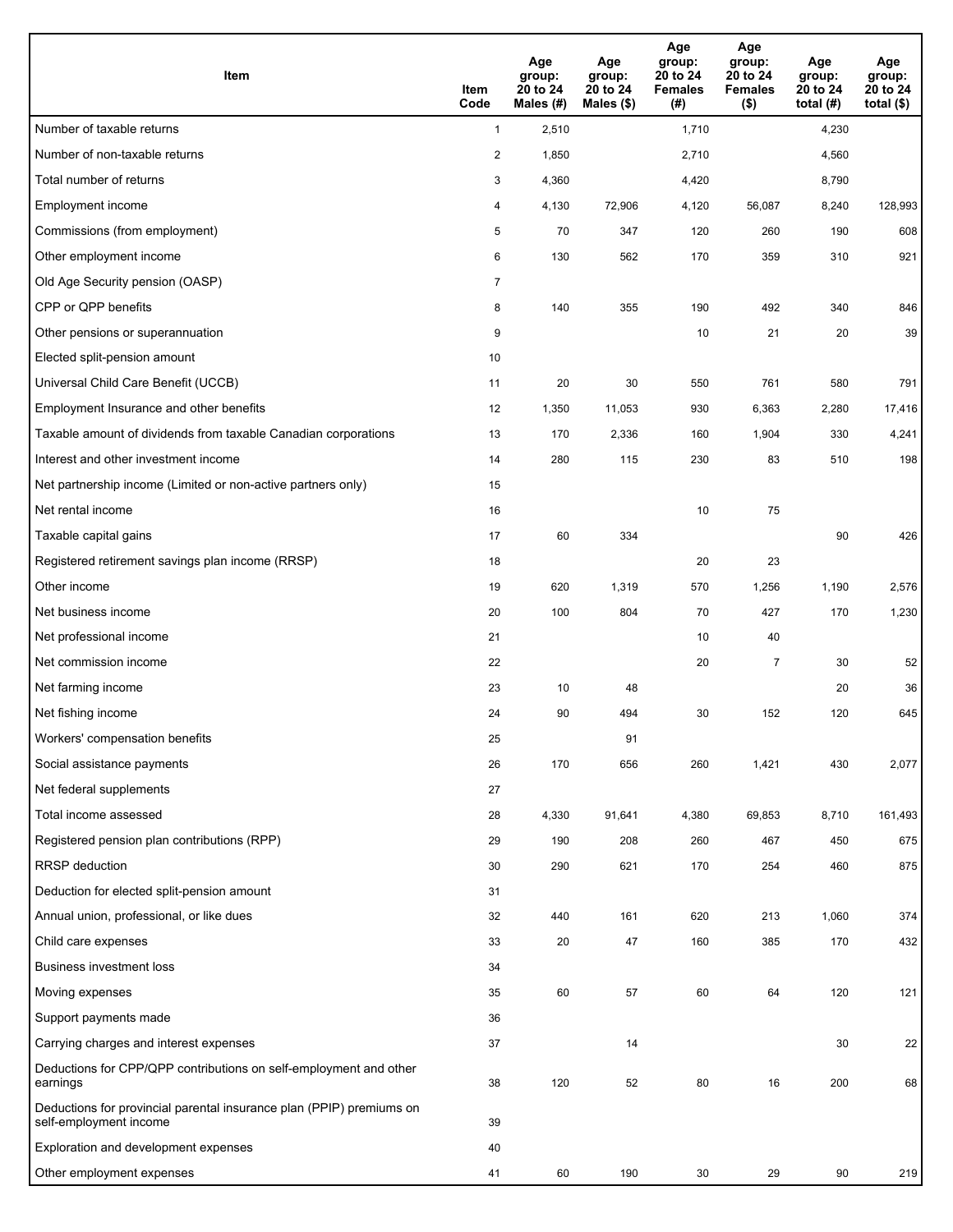| Item                                                              | Item<br>Code | Age<br>group:<br>20 to 24<br>Males (#) | Age<br>group:<br>20 to 24<br>Males (\$) | Age<br>group:<br>20 to 24<br><b>Females</b><br>(#) | Age<br>group:<br>20 to 24<br><b>Females</b><br>$($ \$) | Age<br>group:<br>20 to 24<br>total $(H)$ | Age<br>group:<br>20 to 24<br>total $($)$ |
|-------------------------------------------------------------------|--------------|----------------------------------------|-----------------------------------------|----------------------------------------------------|--------------------------------------------------------|------------------------------------------|------------------------------------------|
| Clergy residence deduction                                        | 42           |                                        |                                         |                                                    |                                                        |                                          |                                          |
| Other deductions                                                  | 43           | 150                                    | 73                                      |                                                    |                                                        | 290                                      | 130                                      |
| Total deductions before adjustments                               | 44           | 1,070                                  | 1,436                                   | 1,120                                              | 1,496                                                  | 2,190                                    | 2,933                                    |
| Social benefits repayment                                         | 45           |                                        |                                         |                                                    |                                                        |                                          |                                          |
| Net income after adjustments                                      | 46           | 4,320                                  | 90,111                                  | 4,370                                              | 68,375                                                 | 8,700                                    | 158,487                                  |
| Canadian Forces personnel and police deduction                    | 47           |                                        |                                         |                                                    |                                                        |                                          |                                          |
| Security options deductions                                       | 48           |                                        |                                         |                                                    |                                                        |                                          |                                          |
| Other payments deductions                                         | 49           | 210                                    | 747                                     | 270                                                | 1,461                                                  | 480                                      | 2,208                                    |
| Non-capital losses of other years                                 | 50           |                                        |                                         |                                                    |                                                        |                                          |                                          |
| Net capital losses of other years                                 | 51           |                                        |                                         |                                                    |                                                        |                                          |                                          |
| Capital gains deduction                                           | 52           |                                        |                                         |                                                    |                                                        |                                          |                                          |
| Northern residents deductions                                     | 53           |                                        |                                         |                                                    |                                                        |                                          |                                          |
| Additional deductions                                             | 54           | 30                                     | 137                                     | 40                                                 | 155                                                    | 60                                       | 293                                      |
| Farming/fishing losses of prior years                             | 55           |                                        |                                         |                                                    |                                                        |                                          |                                          |
| Total deductions from net income                                  | 56           | 250                                    | 1,180                                   | 310                                                | 1,682                                                  | 560                                      | 2,862                                    |
| Taxable income assessed                                           | 57           | 4,270                                  | 88,932                                  | 4,340                                              | 66,693                                                 | 8,610                                    | 155,625                                  |
| Basic personal amount                                             | 58           | 4,360                                  | 47,052                                  | 4,420                                              | 47,660                                                 | 8,790                                    | 94,799                                   |
| Age amount                                                        | 59           |                                        |                                         |                                                    |                                                        |                                          |                                          |
| Spouse or common-law partner amount                               | 60           |                                        |                                         | 30                                                 | 224                                                    |                                          |                                          |
| Amount for eligible dependant                                     | 61           | 30                                     | 313                                     | 350                                                | 3,695                                                  | 380                                      | 4,008                                    |
| Amount for children 17 and under                                  | 62           | 120                                    | 365                                     | 440                                                | 1,234                                                  | 560                                      | 1,602                                    |
| Amount for infirm dependants age 18 or older                      | 63           |                                        |                                         |                                                    |                                                        |                                          |                                          |
| CPP or QPP contributions through employment                       | 64           | 3,690                                  | 2,820                                   | 3,630                                              | 2,056                                                  | 7,320                                    | 4,875                                    |
| CPP or QPP contributions on self-employment and other<br>earnings | 65           | 120                                    | 52                                      | 80                                                 | 16                                                     | 200                                      | 68                                       |
| Employment Insurance premiums                                     | 66           | 3,830                                  | 1,279                                   | 3,820                                              | 1,010                                                  | 7,650                                    | 2,289                                    |
| PPIP premiums paid                                                | 67           |                                        |                                         |                                                    |                                                        |                                          |                                          |
| PPIP premiums payable on employment income                        | 68           |                                        |                                         |                                                    |                                                        |                                          |                                          |
| PPIP premiums payable on self-employment income                   | 69           |                                        |                                         |                                                    |                                                        |                                          |                                          |
| Volunteer firefighters' amount                                    | 70           | 30                                     | 93                                      |                                                    |                                                        | 40                                       | 108                                      |
| Canada employment amount                                          | 71           | 4,030                                  | 4,353                                   | 4,020                                              | 4,347                                                  | 8,050                                    | 8,701                                    |
| Public transit amount                                             | 72           | 70                                     | 13                                      | 110                                                | 20                                                     | 180                                      | 34                                       |
| Children's fitness amount                                         | 73           | 10                                     | 3                                       | 30                                                 | $\overline{7}$                                         | 40                                       | 10                                       |
| Children's arts amount                                            | 74           |                                        |                                         |                                                    |                                                        |                                          |                                          |
| Home buyers' amount                                               | 75           | $70\,$                                 | 335                                     | 40                                                 | 193                                                    | 110                                      | 528                                      |
| Pension income amount                                             | 76           |                                        |                                         | 10                                                 | 17                                                     | 20                                       | 24                                       |
| Caregiver amount                                                  | 77           |                                        |                                         |                                                    |                                                        |                                          |                                          |
| Disability amount                                                 | 78           | 80                                     | 612                                     | 50                                                 | 343                                                    | 130                                      | 955                                      |
| Disability amount transferred from a dependant                    | 79           |                                        |                                         |                                                    |                                                        |                                          |                                          |
| Interest paid on student loans                                    | 80           | 330                                    | 127                                     | 420                                                | 239                                                    | 750                                      | 366                                      |
| Tuition, education, and textbook amounts                          | 81           | 1,260                                  | 6,851                                   | 1,310                                              | 7,262                                                  | 2,580                                    | 14,113                                   |
| Tuition, education, and textbook amounts transferred from a child | 82           |                                        |                                         |                                                    |                                                        |                                          |                                          |
| Amounts transferred from spouse or common-law partner             | 83           | 40                                     | 133                                     |                                                    |                                                        |                                          |                                          |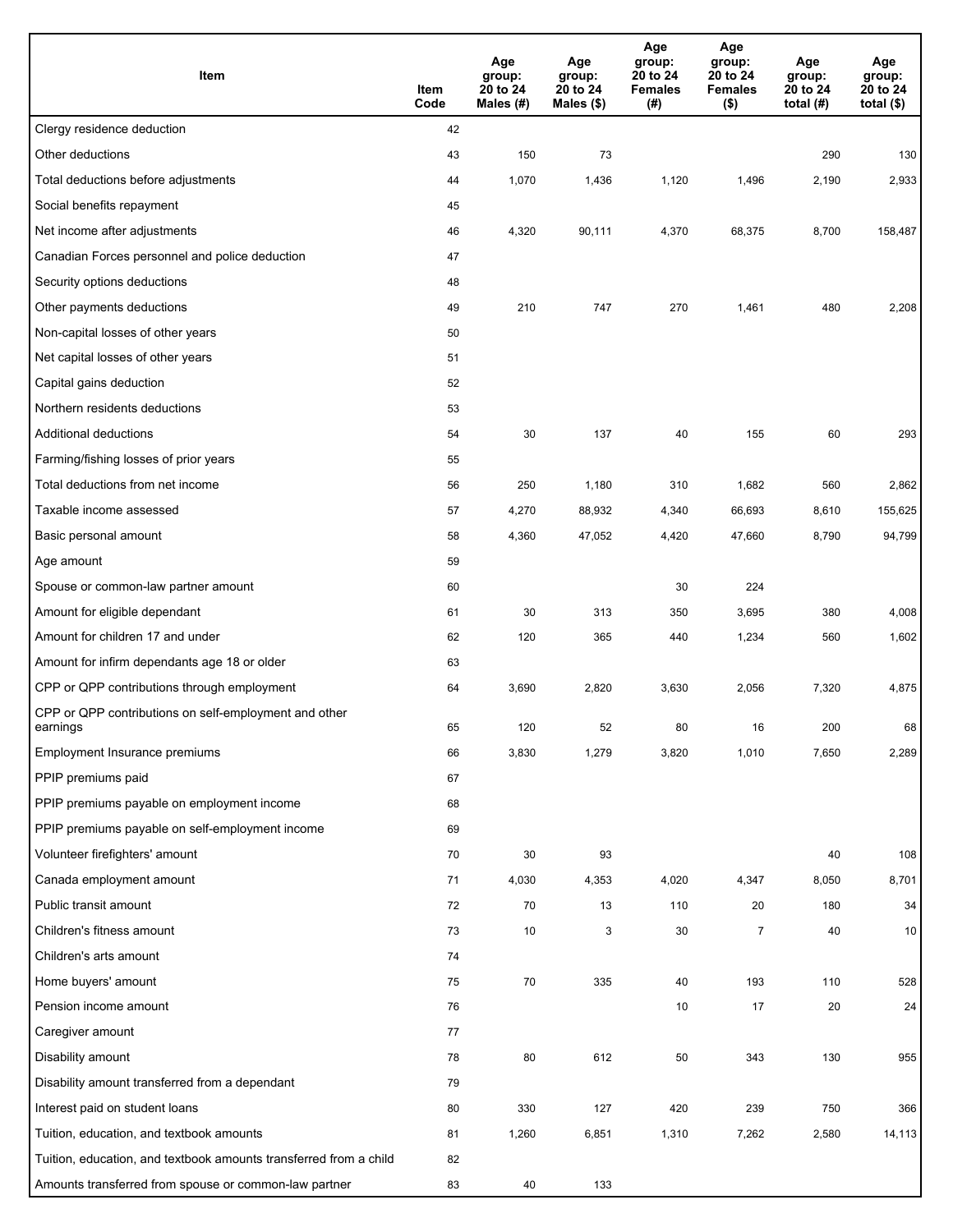| <b>Item</b>                                         | <b>Item</b><br>Code | Age<br>group:<br>20 to 24<br>Males (#) | Age<br>group:<br>20 to 24<br>Males $(\$)$ | Age<br>group:<br>20 to 24<br><b>Females</b><br>(# ) | Age<br>group:<br>20 to 24<br><b>Females</b><br>$($ \$) | Age<br>group:<br>20 to 24<br>total $(H)$ | Age<br>group:<br>20 to 24<br>total $($)$ |
|-----------------------------------------------------|---------------------|----------------------------------------|-------------------------------------------|-----------------------------------------------------|--------------------------------------------------------|------------------------------------------|------------------------------------------|
| Medical expenses                                    | 84                  | 200                                    | 160                                       | 410                                                 | 359                                                    | 610                                      | 519                                      |
| Total tax credits on personal amounts               | 85                  | 4,360                                  | 9,782                                     | 4,420                                               | 10,322                                                 | 8,790                                    | 20,118                                   |
| Allowable charitable donations and government gifts | 86                  | 170                                    | 72                                        | 210                                                 | 60                                                     | 390                                      | 132                                      |
| Eligible cultural and ecological gifts              | 87                  |                                        |                                           |                                                     |                                                        |                                          |                                          |
| Total tax credit on donations and gifts             | 88                  | 160                                    | 19                                        | 200                                                 | 15                                                     | 350                                      | 34                                       |
| Total federal non-refundable tax credits            | 89                  | 4,360                                  | 9,801                                     | 4,420                                               | 10,337                                                 | 8,790                                    | 20,152                                   |
| Federal dividend tax credit                         | 90                  | 140                                    | 249                                       | 120                                                 | 164                                                    | 260                                      | 413                                      |
| Overseas employment tax credit                      | 91                  |                                        |                                           |                                                     |                                                        |                                          |                                          |
| Minimum tax carryover                               | 92                  |                                        |                                           |                                                     |                                                        |                                          |                                          |
| Basic federal tax                                   | 93                  | 2,100                                  | 5,174                                     | 1,190                                               | 1,920                                                  | 3,300                                    | 7,094                                    |
| Federal Foreign Tax Credit                          | 94                  |                                        |                                           |                                                     |                                                        |                                          |                                          |
| Federal Political contribution tax credit           | 95                  |                                        |                                           |                                                     |                                                        |                                          |                                          |
| <b>Investment Tax Credit</b>                        | 96                  | 20                                     | 15                                        |                                                     |                                                        | 20                                       | 15                                       |
| Labour-sponsored funds tax credit                   | 97                  |                                        |                                           |                                                     |                                                        |                                          |                                          |
| Alternative minimum tax payable                     | 98                  |                                        |                                           |                                                     |                                                        |                                          |                                          |
| Net federal tax                                     | 99                  | 2,100                                  | 5,139                                     | 1,190                                               | 1,919                                                  | 3,290                                    | 7,058                                    |
| CPP contributions on self-employment                | 100                 | 120                                    | 105                                       | 80                                                  | 31                                                     | 200                                      | 136                                      |
| Social Benefits repayment                           | 101                 |                                        |                                           |                                                     |                                                        |                                          |                                          |
| Net Provincial Tax                                  | 102                 | 2,470                                  | 4,769                                     | 1,680                                               | 2,170                                                  | 4,160                                    | 6,939                                    |
| Total tax payable                                   | 103                 | 2,510                                  | 10,115                                    | 1,710                                               | 4,123                                                  | 4,230                                    | 14,238                                   |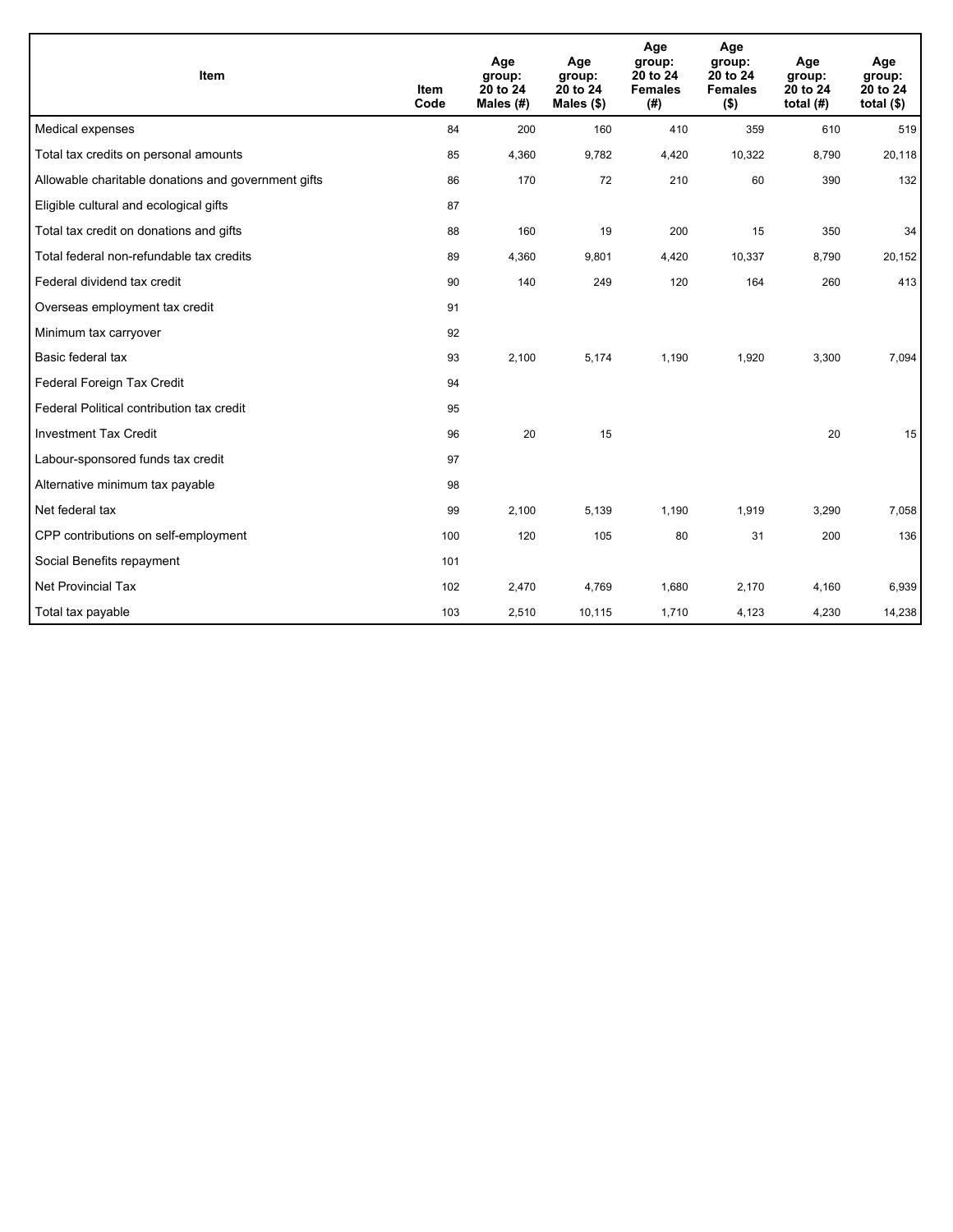| Item                                                                                           | Item<br>Code   | Age<br>group:<br>25 to 29<br>Males (#) | Age<br>group:<br>25 to 29<br>Males (\$) | Age<br>group:<br>25 to 29<br><b>Females</b><br>(#) | Age<br>group:<br>25 to 29<br><b>Females</b><br>$($ \$) | Age<br>group:<br>25 to 29<br>total $(H)$ | Age<br>group:<br>25 to 29<br>total $($)$ |
|------------------------------------------------------------------------------------------------|----------------|----------------------------------------|-----------------------------------------|----------------------------------------------------|--------------------------------------------------------|------------------------------------------|------------------------------------------|
| Number of taxable returns                                                                      | $\mathbf{1}$   | 2,920                                  |                                         | 2,670                                              |                                                        | 5,590                                    |                                          |
| Number of non-taxable returns                                                                  | $\overline{c}$ | 700                                    |                                         | 1,240                                              |                                                        | 1,950                                    |                                          |
| Total number of returns                                                                        | 3              | 3,620                                  |                                         | 3,910                                              |                                                        | 7,540                                    |                                          |
| Employment income                                                                              | 4              | 3,340                                  | 99,472                                  | 3,490                                              | 83,597                                                 | 6,840                                    | 183,069                                  |
| Commissions (from employment)                                                                  | 5              | 70                                     | 754                                     | 80                                                 | 402                                                    | 150                                      | 1,156                                    |
| Other employment income                                                                        | 6              | 150                                    | 989                                     | 180                                                | 627                                                    | 330                                      | 1,616                                    |
| Old Age Security pension (OASP)                                                                | $\overline{7}$ |                                        |                                         |                                                    |                                                        |                                          |                                          |
| CPP or QPP benefits                                                                            | 8              | 20                                     | 66                                      | 20                                                 | 43                                                     | 40                                       | 109                                      |
| Other pensions or superannuation                                                               | 9              |                                        |                                         |                                                    |                                                        |                                          |                                          |
| Elected split-pension amount                                                                   | 10             |                                        |                                         |                                                    |                                                        |                                          |                                          |
| Universal Child Care Benefit (UCCB)                                                            | 11             | 150                                    | 195                                     | 1,150                                              | 1,775                                                  | 1,310                                    | 1,972                                    |
| Employment Insurance and other benefits                                                        | 12             | 1,290                                  | 11,349                                  | 1,400                                              | 12,020                                                 | 2,690                                    | 23,368                                   |
| Taxable amount of dividends from taxable Canadian corporations                                 | 13             | 140                                    | 853                                     | 100                                                | 581                                                    | 240                                      | 1,434                                    |
| Interest and other investment income                                                           | 14             | 220                                    | 80                                      | 210                                                | 64                                                     | 430                                      | 144                                      |
| Net partnership income (Limited or non-active partners only)                                   | 15             |                                        |                                         |                                                    |                                                        |                                          |                                          |
| Net rental income                                                                              | 16             | 70                                     | 83                                      | 40                                                 | 38                                                     | 110                                      | 121                                      |
| Taxable capital gains                                                                          | 17             | 60                                     | 184                                     | 40                                                 | 106                                                    |                                          |                                          |
| Registered retirement savings plan income (RRSP)                                               | 18             | 170                                    | 380                                     | 110                                                | 190                                                    | 280                                      | 570                                      |
| Other income                                                                                   | 19             | 290                                    | 558                                     | 230                                                | 641                                                    | 520                                      | 1,198                                    |
| Net business income                                                                            | 20             | 170                                    | 1,953                                   | 180                                                | 1,139                                                  | 350                                      | 3,091                                    |
| Net professional income                                                                        | 21             | 20                                     | 83                                      | 20                                                 | 426                                                    | 40                                       | 509                                      |
| Net commission income                                                                          | 22             | 10                                     | 229                                     | 30                                                 | 105                                                    | 40                                       | 334                                      |
| Net farming income                                                                             | 23             |                                        |                                         |                                                    |                                                        | 60                                       | 10                                       |
| Net fishing income                                                                             | 24             | 100                                    | 869                                     | 40                                                 | 403                                                    | 140                                      | 1,272                                    |
| Workers' compensation benefits                                                                 | 25             | 40                                     | 260                                     | 30                                                 | 93                                                     | 60                                       | 353                                      |
| Social assistance payments                                                                     | 26             | 160                                    | 827                                     | 260                                                | 1,877                                                  | 420                                      | 2,703                                    |
| Net federal supplements                                                                        | 27             |                                        |                                         |                                                    |                                                        |                                          |                                          |
| Total income assessed                                                                          | 28             | 3,590                                  | 119,166                                 | 3,890                                              | 104,190                                                | 7,480                                    | 223,359                                  |
| Registered pension plan contributions (RPP)                                                    | 29             | 420                                    | 890                                     | 860                                                | 2,082                                                  | 1,280                                    | 2,972                                    |
| <b>RRSP</b> deduction                                                                          | 30             | 650                                    | 1,981                                   | 620                                                | 1,278                                                  | 1,270                                    | 3,259                                    |
| Deduction for elected split-pension amount                                                     | 31             |                                        |                                         |                                                    |                                                        |                                          |                                          |
| Annual union, professional, or like dues                                                       | 32             | 640                                    | 343                                     | 1,140                                              | 553                                                    | 1,770                                    | 896                                      |
| Child care expenses                                                                            | 33             | 120                                    | 377                                     | 570                                                | 1,556                                                  | 680                                      | 1,933                                    |
| <b>Business investment loss</b>                                                                | 34             |                                        |                                         |                                                    |                                                        |                                          |                                          |
| Moving expenses                                                                                | 35             | 60                                     | 114                                     | 50                                                 | 97                                                     | 110                                      | 211                                      |
| Support payments made                                                                          | 36             |                                        |                                         |                                                    |                                                        |                                          |                                          |
| Carrying charges and interest expenses                                                         | 37             | 40                                     | 64                                      | 30                                                 | 21                                                     | 70                                       | 85                                       |
| Deductions for CPP/QPP contributions on self-employment and other<br>earnings                  | 38             | 210                                    | 127                                     | 160                                                | 77                                                     | 360                                      | 205                                      |
| Deductions for provincial parental insurance plan (PPIP) premiums on<br>self-employment income | 39             |                                        |                                         |                                                    |                                                        |                                          |                                          |
| Exploration and development expenses                                                           | 40             |                                        |                                         |                                                    |                                                        |                                          |                                          |
| Other employment expenses                                                                      | 41             | 90                                     | 369                                     | 40                                                 | 56                                                     | 130                                      | 424                                      |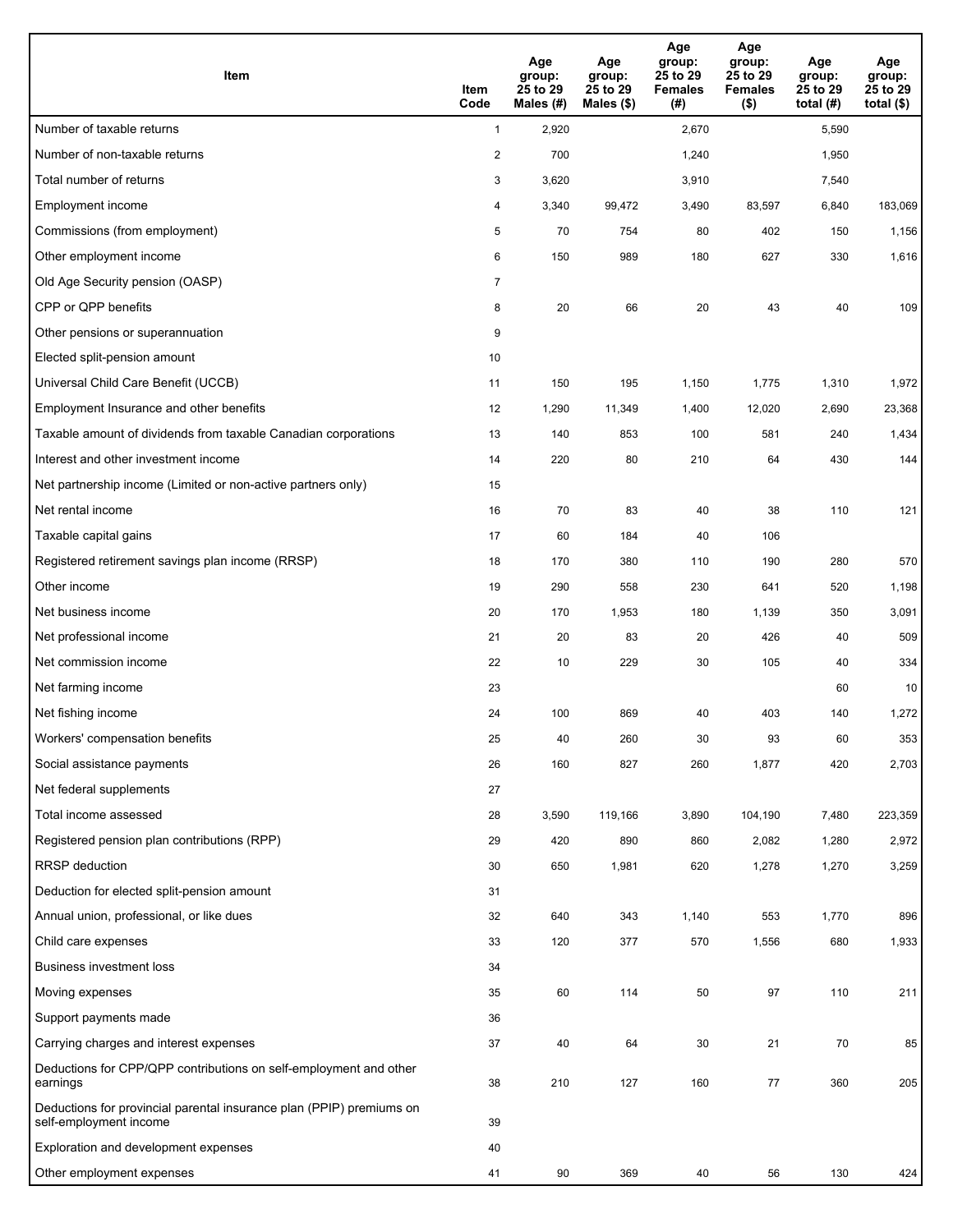| Item                                                              | Item<br>Code | Age<br>group:<br>25 to 29<br>Males (#) | Age<br>group:<br>25 to 29<br>Males $(\$)$ | Age<br>group:<br>25 to 29<br><b>Females</b><br>(# ) | Age<br>group:<br>25 to 29<br><b>Females</b><br>$($ \$) | Age<br>group:<br>25 to 29<br>total $(H)$ | Age<br>group:<br>25 to 29<br>total $($)$ |
|-------------------------------------------------------------------|--------------|----------------------------------------|-------------------------------------------|-----------------------------------------------------|--------------------------------------------------------|------------------------------------------|------------------------------------------|
| Clergy residence deduction                                        | 42           |                                        |                                           |                                                     |                                                        | 10                                       | 83                                       |
| Other deductions                                                  | 43           | 210                                    | 135                                       | 280                                                 | 139                                                    | 490                                      | 274                                      |
| Total deductions before adjustments                               | 44           | 1,700                                  | 4,474                                     | 2,210                                               | 5,879                                                  | 3,910                                    | 10,353                                   |
| Social benefits repayment                                         | 45           | 90                                     | 146                                       |                                                     |                                                        | 90                                       | 155                                      |
| Net income after adjustments                                      | 46           | 3,570                                  | 114,680                                   | 3,880                                               | 98,314                                                 | 7,460                                    | 212,996                                  |
| Canadian Forces personnel and police deduction                    | 47           |                                        |                                           |                                                     |                                                        |                                          |                                          |
| Security options deductions                                       | 48           |                                        |                                           |                                                     |                                                        |                                          |                                          |
| Other payments deductions                                         | 49           | 190                                    | 1,086                                     | 290                                                 | 1,970                                                  | 480                                      | 3,057                                    |
| Non-capital losses of other years                                 | 50           |                                        |                                           |                                                     |                                                        |                                          |                                          |
| Net capital losses of other years                                 | 51           |                                        |                                           |                                                     |                                                        |                                          |                                          |
| Capital gains deduction                                           | 52           |                                        |                                           |                                                     |                                                        |                                          |                                          |
| Northern residents deductions                                     | 53           |                                        |                                           |                                                     |                                                        | 10                                       | 26                                       |
| Additional deductions                                             | 54           | 20                                     | 111                                       | 30                                                  | 140                                                    | 50                                       | 251                                      |
| Farming/fishing losses of prior years                             | 55           |                                        |                                           |                                                     |                                                        |                                          |                                          |
| Total deductions from net income                                  | 56           | 240                                    | 1,391                                     | 320                                                 | 2,185                                                  | 560                                      | 3,575                                    |
| Taxable income assessed                                           | 57           | 3,520                                  | 113,300                                   | 3,820                                               | 96,130                                                 | 7,340                                    | 209,432                                  |
| Basic personal amount                                             | 58           | 3,620                                  | 38,898                                    | 3,910                                               | 42,111                                                 | 7,540                                    | 81,096                                   |
| Age amount                                                        | 59           |                                        |                                           |                                                     |                                                        |                                          |                                          |
| Spouse or common-law partner amount                               | 60           | 240                                    | 1,603                                     | 80                                                  | 548                                                    | 330                                      | 2,163                                    |
| Amount for eligible dependant                                     | 61           | 60                                     | 650                                       | 550                                                 | 5,759                                                  | 610                                      | 6,409                                    |
| Amount for children 17 and under                                  | 62           | 510                                    | 1,813                                     | 910                                                 | 3,102                                                  | 1,420                                    | 4,917                                    |
| Amount for infirm dependants age 18 or older                      | 63           |                                        |                                           |                                                     |                                                        |                                          |                                          |
| CPP or QPP contributions through employment                       | 64           | 3,150                                  | 3,917                                     | 3,170                                               | 3,331                                                  | 6,320                                    | 7,248                                    |
| CPP or QPP contributions on self-employment and other<br>earnings | 65           | 210                                    | 127                                       | 160                                                 | 77                                                     | 360                                      | 205                                      |
| Employment Insurance premiums                                     | 66           | 3,170                                  | 1,595                                     | 3,270                                               | 1,407                                                  | 6,440                                    | 3,002                                    |
| PPIP premiums paid                                                | 67           |                                        |                                           |                                                     |                                                        |                                          |                                          |
| PPIP premiums payable on employment income                        | 68           |                                        |                                           |                                                     |                                                        |                                          |                                          |
| PPIP premiums payable on self-employment income                   | 69           |                                        |                                           |                                                     |                                                        |                                          |                                          |
| Volunteer firefighters' amount                                    | 70           | 60                                     | 186                                       |                                                     |                                                        | 70                                       | 201                                      |
| Canada employment amount                                          | 71           | 3,280                                  | 3,555                                     | 3,430                                               | 3,699                                                  | 6,720                                    | 7,254                                    |
| Public transit amount                                             | 72           | 40                                     | 16                                        | 50                                                  | 15                                                     | 90                                       | 31                                       |
| Children's fitness amount                                         | 73           | 100                                    | 29                                        | 170                                                 | 53                                                     | 260                                      | 82                                       |
| Children's arts amount                                            | 74           | 20                                     | 5                                         | 20                                                  | $\overline{5}$                                         | 40                                       | 10                                       |
| Home buyers' amount                                               | 75           | 130                                    | 595                                       | 110                                                 | 482                                                    | 240                                      | 1,077                                    |
| Pension income amount                                             | 76           |                                        |                                           |                                                     |                                                        |                                          |                                          |
| Caregiver amount                                                  | 77           |                                        |                                           |                                                     |                                                        |                                          |                                          |
| Disability amount                                                 | 78           | 70                                     | 519                                       | 40                                                  | 325                                                    | 110                                      | 843                                      |
| Disability amount transferred from a dependant                    | 79           | 20                                     | 241                                       | 20                                                  | 250                                                    | 40                                       | 491                                      |
| Interest paid on student loans                                    | 80           | 520                                    | 347                                       | 860                                                 | 675                                                    | 1,380                                    | 1,021                                    |
| Tuition, education, and textbook amounts                          | 81           | 630                                    | 4,008                                     | 860                                                 | 6,142                                                  | 1,490                                    | 10, 150                                  |
| Tuition, education, and textbook amounts transferred from a child | 82           |                                        |                                           |                                                     |                                                        |                                          |                                          |
| Amounts transferred from spouse or common-law partner             | 83           | 80                                     | 318                                       | 60                                                  | 237                                                    | 140                                      | 555                                      |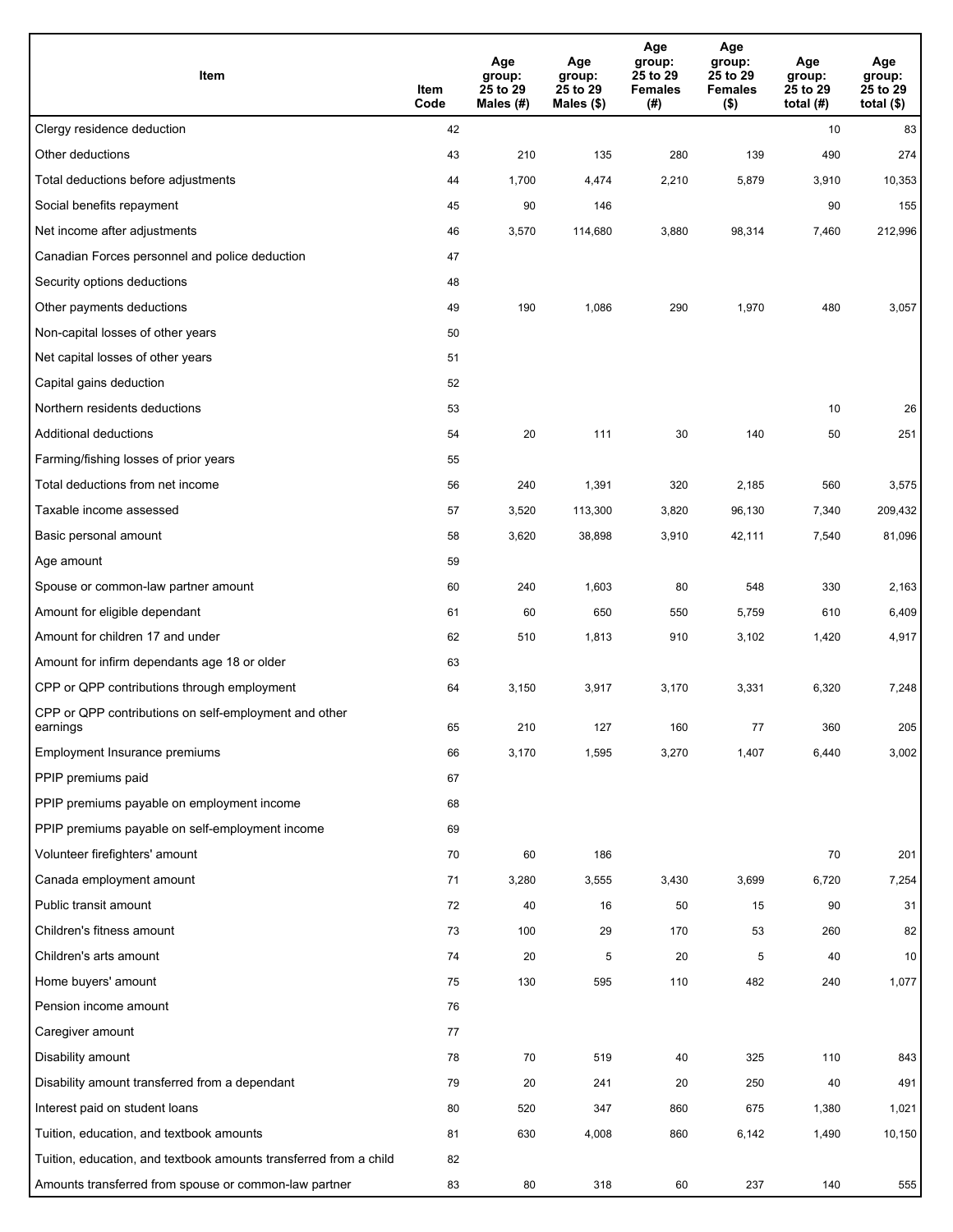| Item                                                | <b>Item</b><br>Code | Age<br>group:<br>25 to 29<br>Males (#) | Age<br>group:<br>25 to 29<br>Males $(\$)$ | Age<br>group:<br>25 to 29<br><b>Females</b><br>(# ) | Age<br>group:<br>25 to 29<br><b>Females</b><br>$($ \$) | Age<br>group:<br>25 to 29<br>total $(H)$ | Age<br>group:<br>25 to 29<br>total $($)$ |
|-----------------------------------------------------|---------------------|----------------------------------------|-------------------------------------------|-----------------------------------------------------|--------------------------------------------------------|------------------------------------------|------------------------------------------|
| Medical expenses                                    | 84                  | 350                                    | 373                                       | 640                                                 | 768                                                    | 990                                      | 1,141                                    |
| Total tax credits on personal amounts               | 85                  | 3,620                                  | 8,822                                     | 3,910                                               | 10,355                                                 | 7,540                                    | 19,191                                   |
| Allowable charitable donations and government gifts | 86                  | 380                                    | 220                                       | 410                                                 | 133                                                    | 790                                      | 353                                      |
| Eligible cultural and ecological gifts              | 87                  |                                        |                                           |                                                     |                                                        |                                          |                                          |
| Total tax credit on donations and gifts             | 88                  | 360                                    | 58                                        | 400                                                 | 33                                                     | 760                                      | 91                                       |
| Total federal non-refundable tax credits            | 89                  | 3,620                                  | 8,880                                     | 3,910                                               | 10,388                                                 | 7,540                                    | 19,283                                   |
| Federal dividend tax credit                         | 90                  | 130                                    | 93                                        | 90                                                  | 64                                                     | 220                                      | 158                                      |
| Overseas employment tax credit                      | 91                  |                                        |                                           |                                                     |                                                        |                                          |                                          |
| Minimum tax carryover                               | 92                  |                                        |                                           |                                                     |                                                        |                                          |                                          |
| Basic federal tax                                   | 93                  | 2,660                                  | 9,993                                     | 2,200                                               | 6,216                                                  | 4,850                                    | 16,209                                   |
| Federal Foreign Tax Credit                          | 94                  |                                        |                                           |                                                     |                                                        |                                          |                                          |
| Federal Political contribution tax credit           | 95                  | 10                                     | $\overline{2}$                            |                                                     |                                                        |                                          |                                          |
| <b>Investment Tax Credit</b>                        | 96                  | 20                                     | 17                                        |                                                     |                                                        | 20                                       | 17                                       |
| Labour-sponsored funds tax credit                   | 97                  |                                        |                                           |                                                     |                                                        |                                          |                                          |
| Alternative minimum tax payable                     | 98                  |                                        |                                           |                                                     |                                                        |                                          |                                          |
| Net federal tax                                     | 99                  | 2,660                                  | 9,934                                     | 2,190                                               | 6,204                                                  | 4,850                                    | 16,139                                   |
| CPP contributions on self-employment                | 100                 | 210                                    | 255                                       | 160                                                 | 155                                                    | 360                                      | 410                                      |
| Social Benefits repayment                           | 101                 | 90                                     | 146                                       |                                                     |                                                        | 90                                       | 155                                      |
| Net Provincial Tax                                  | 102                 | 2,880                                  | 8,549                                     | 2,630                                               | 5,770                                                  | 5,500                                    | 14,319                                   |
| Total tax payable                                   | 103                 | 2,920                                  | 18,884                                    | 2,670                                               | 12,139                                                 | 5,590                                    | 31,023                                   |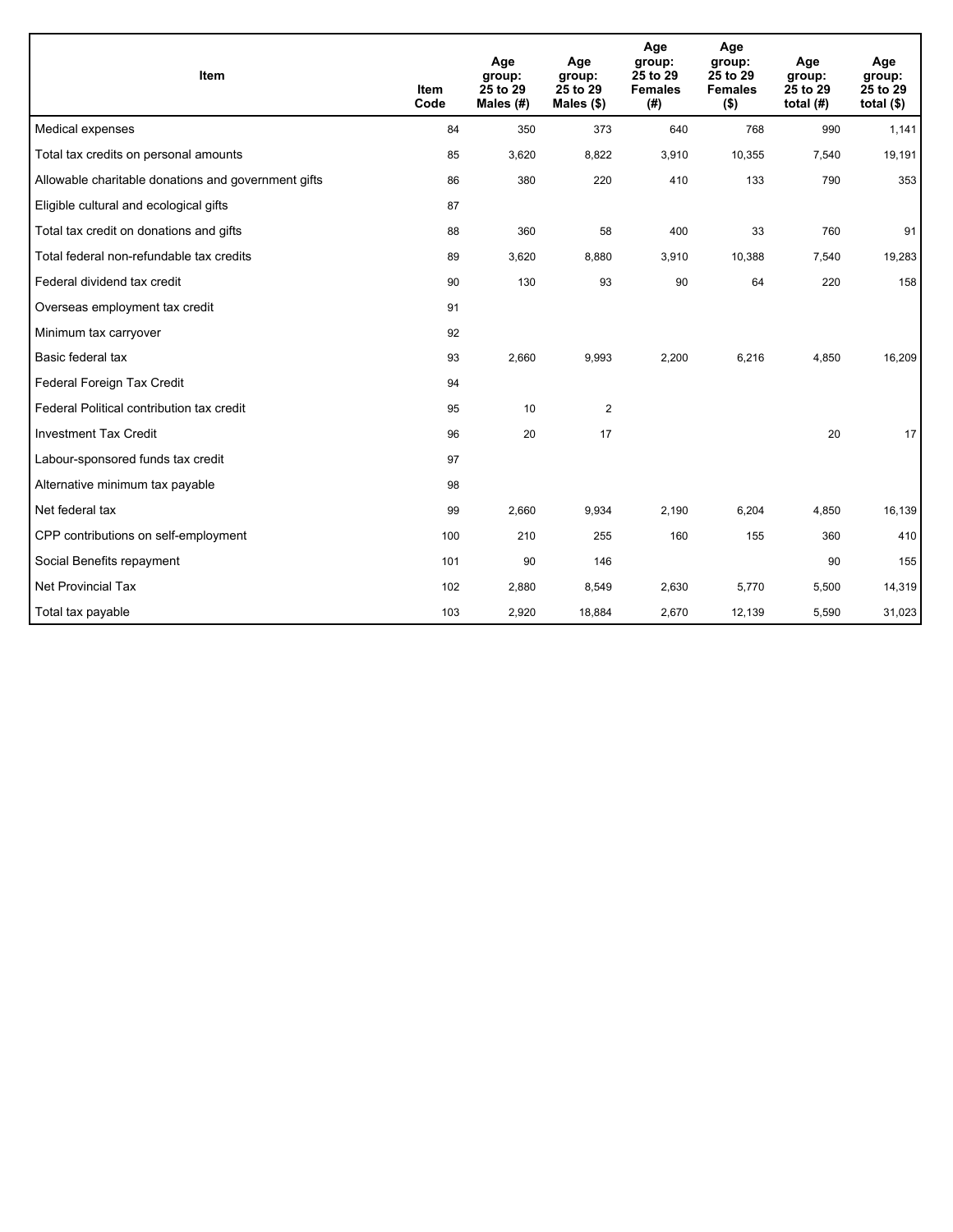| Item                                                                                           | Item<br>Code   | Age<br>group:<br>30 to 34<br>Males (#) | Age<br>group:<br>30 to 34<br>Males (\$) | Age<br>group:<br>30 to 34<br><b>Females</b><br>(# ) | Age<br>group:<br>30 to 34<br><b>Females</b><br>$($ \$) | Age<br>group:<br>30 to 34<br>total $(#)$ | Age<br>group:<br>30 to 34<br>total $($ |
|------------------------------------------------------------------------------------------------|----------------|----------------------------------------|-----------------------------------------|-----------------------------------------------------|--------------------------------------------------------|------------------------------------------|----------------------------------------|
| Number of taxable returns                                                                      | $\mathbf{1}$   | 3,120                                  |                                         | 3,050                                               |                                                        | 6,170                                    |                                        |
| Number of non-taxable returns                                                                  | $\overline{2}$ | 410                                    |                                         | 930                                                 |                                                        | 1,340                                    |                                        |
| Total number of returns                                                                        | 3              | 3,530                                  |                                         | 3,970                                               |                                                        | 7,510                                    |                                        |
| Employment income                                                                              | 4              | 3,200                                  | 125,085                                 | 3,430                                               | 100,056                                                | 6,630                                    | 225,141                                |
| Commissions (from employment)                                                                  | 5              | 70                                     | 1,637                                   | 60                                                  | 469                                                    | 130                                      | 2,107                                  |
| Other employment income                                                                        | 6              | 160                                    | 1,014                                   | 150                                                 | 548                                                    | 310                                      | 1,562                                  |
| Old Age Security pension (OASP)                                                                | $\overline{7}$ |                                        |                                         |                                                     |                                                        |                                          |                                        |
| CPP or QPP benefits                                                                            | 8              | 20                                     | 171                                     | 30                                                  | 175                                                    | 50                                       | 346                                    |
| Other pensions or superannuation                                                               | 9              |                                        |                                         |                                                     |                                                        |                                          |                                        |
| Elected split-pension amount                                                                   | 10             |                                        |                                         |                                                     |                                                        |                                          |                                        |
| Universal Child Care Benefit (UCCB)                                                            | 11             | 350                                    | 528                                     | 1,520                                               | 2,406                                                  | 1,860                                    | 2,934                                  |
| Employment Insurance and other benefits                                                        | 12             | 1,180                                  | 10,730                                  | 1,530                                               | 13,977                                                 | 2,710                                    | 24,707                                 |
| Taxable amount of dividends from taxable Canadian corporations                                 | 13             | 190                                    | 2,516                                   | 150                                                 | 1,961                                                  | 340                                      | 4,477                                  |
| Interest and other investment income                                                           | 14             | 260                                    | 136                                     | 260                                                 | 102                                                    | 520                                      | 238                                    |
| Net partnership income (Limited or non-active partners only)                                   | 15             |                                        |                                         |                                                     |                                                        |                                          |                                        |
| Net rental income                                                                              | 16             | 110                                    | 67                                      |                                                     |                                                        | 170                                      | 105                                    |
| Taxable capital gains                                                                          | 17             | 90                                     | 1,212                                   | 60                                                  | 71                                                     | 150                                      | 1,283                                  |
| Registered retirement savings plan income (RRSP)                                               | 18             | 330                                    | 664                                     | 240                                                 | 509                                                    | 570                                      | 1,173                                  |
| Other income                                                                                   | 19             | 280                                    | 738                                     | 190                                                 | 645                                                    | 470                                      | 1,383                                  |
| Net business income                                                                            | 20             | 250                                    | 3,324                                   | 220                                                 | 2,121                                                  | 470                                      | 5,445                                  |
| Net professional income                                                                        | 21             | 20                                     | 467                                     | 30                                                  | 322                                                    | 50                                       | 789                                    |
| Net commission income                                                                          | 22             | 20                                     | 243                                     | 30                                                  | 259                                                    | 40                                       | 503                                    |
| Net farming income                                                                             | 23             | 50                                     | $-39$                                   | 10                                                  | 37                                                     |                                          |                                        |
| Net fishing income                                                                             | 24             | 140                                    | 1,792                                   | 70                                                  | 702                                                    | 210                                      | 2,494                                  |
| Workers' compensation benefits                                                                 | 25             | 50                                     | 303                                     | 30                                                  | 100                                                    | 80                                       | 403                                    |
| Social assistance payments                                                                     | 26             | 150                                    | 832                                     | 250                                                 | 2,000                                                  | 400                                      | 2,833                                  |
| Net federal supplements                                                                        | 27             |                                        |                                         |                                                     |                                                        |                                          |                                        |
| Total income assessed                                                                          | 28             | 3,520                                  | 151,434                                 | 3,960                                               | 126,565                                                | 7,480                                    | 277,999                                |
| Registered pension plan contributions (RPP)                                                    | 29             | 670                                    | 1,889                                   | 1,170                                               | 3,294                                                  | 1,850                                    | 5,183                                  |
| <b>RRSP</b> deduction                                                                          | 30             | 880                                    | 3,301                                   | 770                                                 | 1,893                                                  | 1,650                                    | 5,194                                  |
| Deduction for elected split-pension amount                                                     | 31             |                                        |                                         |                                                     |                                                        |                                          |                                        |
| Annual union, professional, or like dues                                                       | 32             | 720                                    | 449                                     | 1,310                                               | 724                                                    | 2,030                                    | 1,173                                  |
| Child care expenses                                                                            | 33             | 310                                    | 1,313                                   | 970                                                 | 3,714                                                  | 1,280                                    | 5,027                                  |
| Business investment loss                                                                       | 34             |                                        |                                         |                                                     |                                                        |                                          |                                        |
| Moving expenses                                                                                | 35             | 40                                     | 201                                     | 30                                                  | 73                                                     | $70\,$                                   | 274                                    |
| Support payments made                                                                          | 36             |                                        |                                         |                                                     |                                                        |                                          |                                        |
| Carrying charges and interest expenses                                                         | 37             | 60                                     | 99                                      | 40                                                  | 36                                                     | 100                                      | 135                                    |
| Deductions for CPP/QPP contributions on self-employment and other<br>earnings                  | 38             | 270                                    | 223                                     | 230                                                 | 124                                                    | 490                                      | 347                                    |
| Deductions for provincial parental insurance plan (PPIP) premiums on<br>self-employment income | 39             |                                        |                                         |                                                     |                                                        |                                          |                                        |
| Exploration and development expenses                                                           | 40             |                                        |                                         |                                                     |                                                        |                                          |                                        |
| Other employment expenses                                                                      | 41             | 130                                    | 689                                     | 40                                                  | 72                                                     | 170                                      | 761                                    |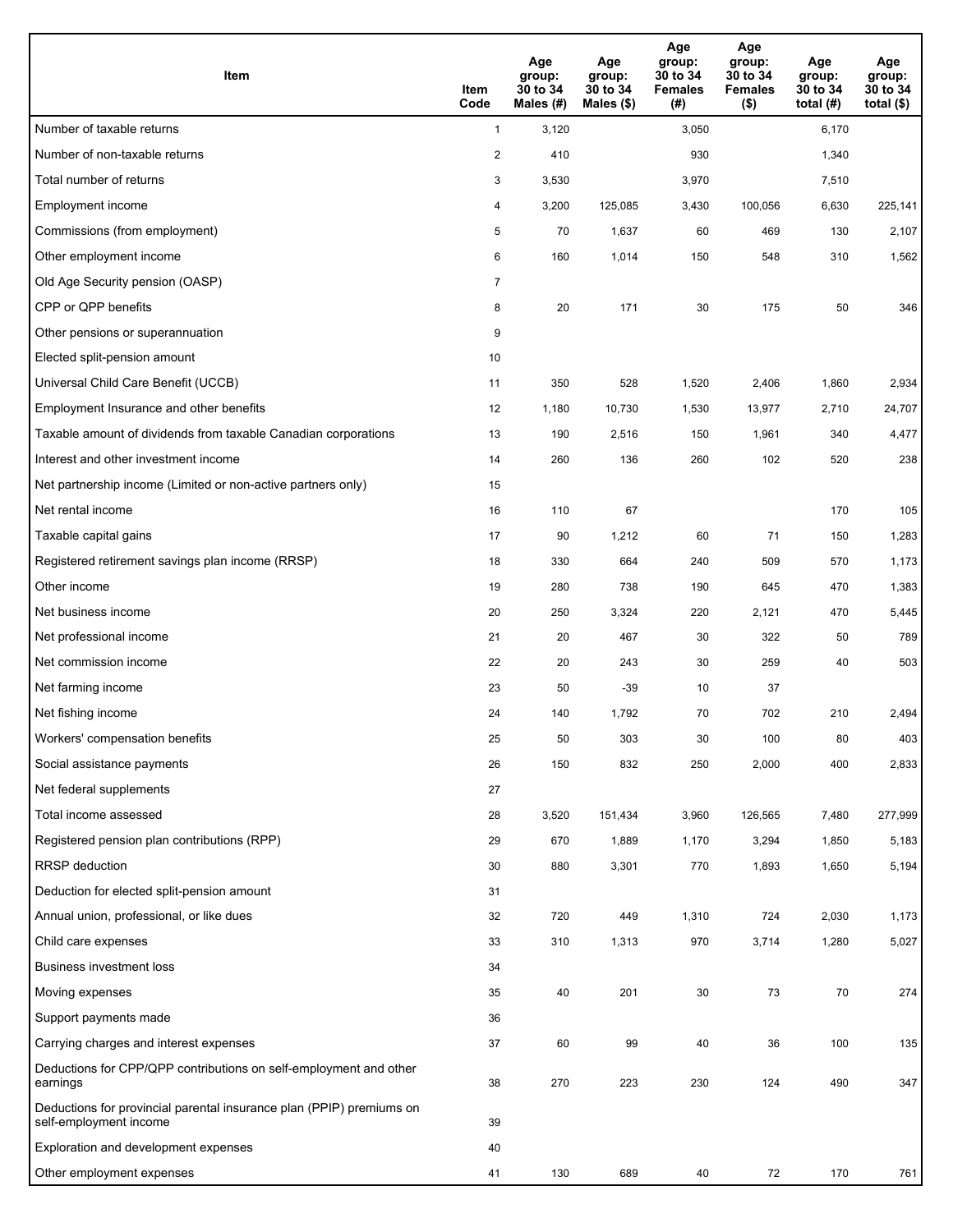| Item                                                              | Item<br>Code | Age<br>group:<br>30 to 34<br>Males (#) | Age<br>group:<br>30 to 34<br>Males $(\$)$ | Age<br>group:<br>30 to 34<br><b>Females</b><br>(# ) | Age<br>group:<br>30 to 34<br><b>Females</b><br>$($ \$) | Age<br>group:<br>30 to 34<br>total $(H)$ | Age<br>group:<br>30 to 34<br>total $($)$ |
|-------------------------------------------------------------------|--------------|----------------------------------------|-------------------------------------------|-----------------------------------------------------|--------------------------------------------------------|------------------------------------------|------------------------------------------|
| Clergy residence deduction                                        | 42           | 10                                     | 157                                       |                                                     |                                                        | 20                                       | 164                                      |
| Other deductions                                                  | 43           | 220                                    | 159                                       | 260                                                 | 135                                                    | 480                                      | 294                                      |
| Total deductions before adjustments                               | 44           | 2,070                                  | 8,486                                     | 2,530                                               | 10,094                                                 | 4,600                                    | 18,579                                   |
| Social benefits repayment                                         | 45           | 110                                    | 216                                       |                                                     |                                                        | 120                                      | 232                                      |
| Net income after adjustments                                      | 46           | 3,500                                  | 143,144                                   | 3,950                                               | 116,610                                                | 7,460                                    | 259,755                                  |
| Canadian Forces personnel and police deduction                    | 47           |                                        |                                           |                                                     |                                                        |                                          |                                          |
| Security options deductions                                       | 48           |                                        |                                           |                                                     |                                                        |                                          |                                          |
| Other payments deductions                                         | 49           | 200                                    | 1,136                                     | 280                                                 | 2,100                                                  | 480                                      | 3,236                                    |
| Non-capital losses of other years                                 | 50           |                                        |                                           |                                                     |                                                        |                                          |                                          |
| Net capital losses of other years                                 | 51           |                                        |                                           |                                                     |                                                        |                                          |                                          |
| Capital gains deduction                                           | 52           |                                        |                                           |                                                     |                                                        | 10                                       | 624                                      |
| Northern residents deductions                                     | 53           |                                        |                                           |                                                     |                                                        | 10                                       | 14                                       |
| Additional deductions                                             | 54           | 10                                     | 72                                        | 30                                                  | 127                                                    | 40                                       | 199                                      |
| Farming/fishing losses of prior years                             | 55           |                                        |                                           |                                                     |                                                        |                                          |                                          |
| Total deductions from net income                                  | 56           | 250                                    | 1,948                                     | 320                                                 | 2,284                                                  | 570                                      | 4,233                                    |
| Taxable income assessed                                           | 57           | 3,440                                  | 141,196                                   | 3,880                                               | 114,327                                                | 7,320                                    | 255,523                                  |
| Basic personal amount                                             | 58           | 3,530                                  | 37,948                                    | 3,970                                               | 42,604                                                 | 7,510                                    | 80,584                                   |
| Age amount                                                        | 59           |                                        |                                           |                                                     |                                                        |                                          |                                          |
| Spouse or common-law partner amount                               | 60           | 380                                    | 2,623                                     | 130                                                 | 951                                                    | 510                                      | 3,574                                    |
| Amount for eligible dependant                                     | 61           | 120                                    | 1,300                                     | 620                                                 | 6,483                                                  | 740                                      | 7,783                                    |
| Amount for children 17 and under                                  | 62           | 1,060                                  | 4,301                                     | 1,400                                               | 5,547                                                  | 2,460                                    | 9,848                                    |
| Amount for infirm dependants age 18 or older                      | 63           |                                        |                                           |                                                     |                                                        |                                          |                                          |
| CPP or QPP contributions through employment                       | 64           | 3,070                                  | 4,632                                     | 3,190                                               | 3,971                                                  | 6,260                                    | 8,603                                    |
| CPP or QPP contributions on self-employment and other<br>earnings | 65           | 270                                    | 223                                       | 230                                                 | 124                                                    | 490                                      | 347                                      |
| Employment Insurance premiums                                     | 66           | 3,080                                  | 1,831                                     | 3,230                                               | 1,601                                                  | 6,310                                    | 3,431                                    |
| PPIP premiums paid                                                | 67           |                                        |                                           |                                                     |                                                        |                                          |                                          |
| PPIP premiums payable on employment income                        | 68           |                                        |                                           |                                                     |                                                        |                                          |                                          |
| PPIP premiums payable on self-employment income                   | 69           |                                        |                                           |                                                     |                                                        |                                          |                                          |
| Volunteer firefighters' amount                                    | 70           | 80                                     | 252                                       |                                                     |                                                        | 90                                       | 276                                      |
| Canada employment amount                                          | 71           | 3,160                                  | 3,431                                     | 3,350                                               | 3,615                                                  | 6,510                                    | 7,046                                    |
| Public transit amount                                             | 72           | 30                                     | 11                                        | 20                                                  | 9                                                      | 50                                       | 20                                       |
| Children's fitness amount                                         | 73           | 430                                    | 176                                       | 570                                                 | 241                                                    | 1,000                                    | 417                                      |
| Children's arts amount                                            | 74           | 90                                     | 28                                        | 130                                                 | 38                                                     | 220                                      | 66                                       |
| Home buyers' amount                                               | 75           | 80                                     | 399                                       | 70                                                  | 290                                                    | 150                                      | 689                                      |
| Pension income amount                                             | 76           |                                        |                                           |                                                     |                                                        |                                          |                                          |
| Caregiver amount                                                  | 77           |                                        |                                           |                                                     |                                                        |                                          |                                          |
| Disability amount                                                 | 78           | 70                                     | 513                                       | 50                                                  | 377                                                    | 120                                      | 891                                      |
| Disability amount transferred from a dependant                    | 79           | 50                                     | 483                                       | 60                                                  | 649                                                    | 100                                      | 1,132                                    |
| Interest paid on student loans                                    | 80           | 410                                    | 193                                       | 840                                                 | 568                                                    | 1,250                                    | 760                                      |
| Tuition, education, and textbook amounts                          | 81           | 310                                    | 1,622                                     | 450                                                 | 2,481                                                  | 760                                      | 4,103                                    |
| Tuition, education, and textbook amounts transferred from a child | 82           |                                        |                                           |                                                     |                                                        |                                          |                                          |
| Amounts transferred from spouse or common-law partner             | 83           | 90                                     | 389                                       | 90                                                  | 397                                                    | 190                                      | 789                                      |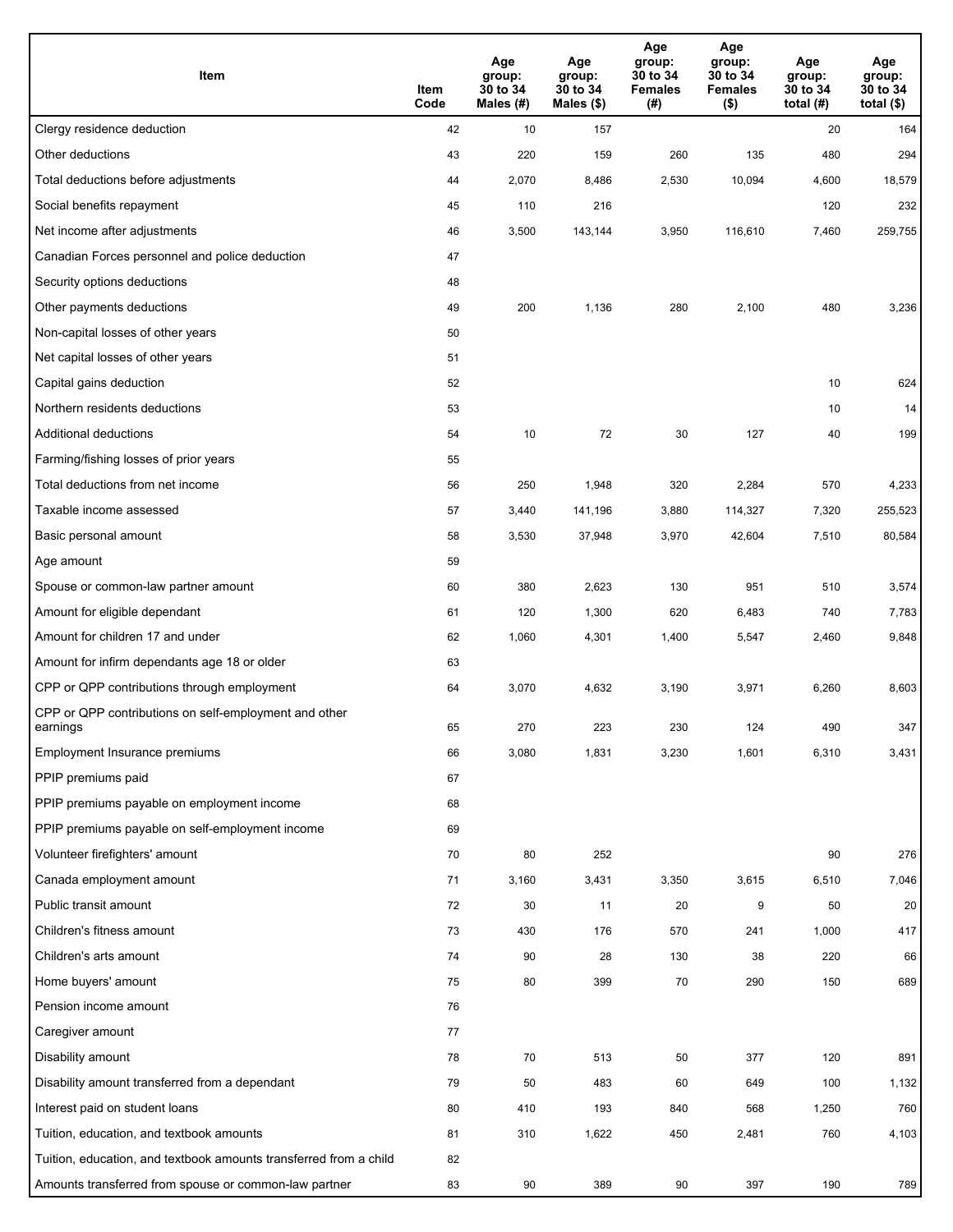| Item                                                | <b>Item</b><br>Code | Age<br>group:<br>30 to 34<br>Males (#) | Age<br>group:<br>30 to 34<br>Males $(\$)$ | Age<br>group:<br>30 to 34<br><b>Females</b><br>(#) | Age<br>group:<br>30 to 34<br><b>Females</b><br>$($ \$) | Age<br>group:<br>30 to 34<br>total $(H)$ | Age<br>group:<br>30 to 34<br>total $($)$ |
|-----------------------------------------------------|---------------------|----------------------------------------|-------------------------------------------|----------------------------------------------------|--------------------------------------------------------|------------------------------------------|------------------------------------------|
| Medical expenses                                    | 84                  | 480                                    | 655                                       | 950                                                | 1,214                                                  | 1,440                                    | 1,869                                    |
| Total tax credits on personal amounts               | 85                  | 3,530                                  | 9,158                                     | 3,970                                              | 10,684                                                 | 7,510                                    | 19,848                                   |
| Allowable charitable donations and government gifts | 86                  | 540                                    | 423                                       | 630                                                | 292                                                    | 1,170                                    | 716                                      |
| Eligible cultural and ecological gifts              | 87                  |                                        |                                           |                                                    |                                                        |                                          |                                          |
| Total tax credit on donations and gifts             | 88                  | 530                                    | 114                                       | 620                                                | 75                                                     | 1,150                                    | 189                                      |
| Total federal non-refundable tax credits            | 89                  | 3,530                                  | 9,272                                     | 3,970                                              | 10,759                                                 | 7,510                                    | 20,037                                   |
| Federal dividend tax credit                         | 90                  | 180                                    | 325                                       | 140                                                | 264                                                    | 310                                      | 589                                      |
| Overseas employment tax credit                      | 91                  |                                        |                                           |                                                    |                                                        |                                          |                                          |
| Minimum tax carryover                               | 92                  | 10                                     | 20                                        |                                                    |                                                        | 10                                       | 23                                       |
| Basic federal tax                                   | 93                  | 2,930                                  | 14,641                                    | 2,620                                              | 8,848                                                  | 5,540                                    | 23,488                                   |
| Federal Foreign Tax Credit                          | 94                  | 40                                     | 199                                       |                                                    |                                                        | 60                                       | 212                                      |
| Federal Political contribution tax credit           | 95                  | 20                                     | 3                                         |                                                    |                                                        | 20                                       | 3                                        |
| <b>Investment Tax Credit</b>                        | 96                  | 50                                     | 61                                        |                                                    |                                                        | 50                                       | 62                                       |
| Labour-sponsored funds tax credit                   | 97                  |                                        |                                           |                                                    |                                                        |                                          |                                          |
| Alternative minimum tax payable                     | 98                  |                                        |                                           |                                                    |                                                        |                                          |                                          |
| Net federal tax                                     | 99                  | 2,920                                  | 14,375                                    | 2,620                                              | 8,834                                                  | 5,530                                    | 23,209                                   |
| CPP contributions on self-employment                | 100                 | 270                                    | 446                                       | 230                                                | 248                                                    | 490                                      | 695                                      |
| Social Benefits repayment                           | 101                 | 110                                    | 216                                       |                                                    |                                                        | 120                                      | 232                                      |
| Net Provincial Tax                                  | 102                 | 3,090                                  | 12,221                                    | 2,990                                              | 7,901                                                  | 6,070                                    | 20,122                                   |
| Total tax payable                                   | 103                 | 3,120                                  | 27,259                                    | 3,050                                              | 17,001                                                 | 6,170                                    | 44,260                                   |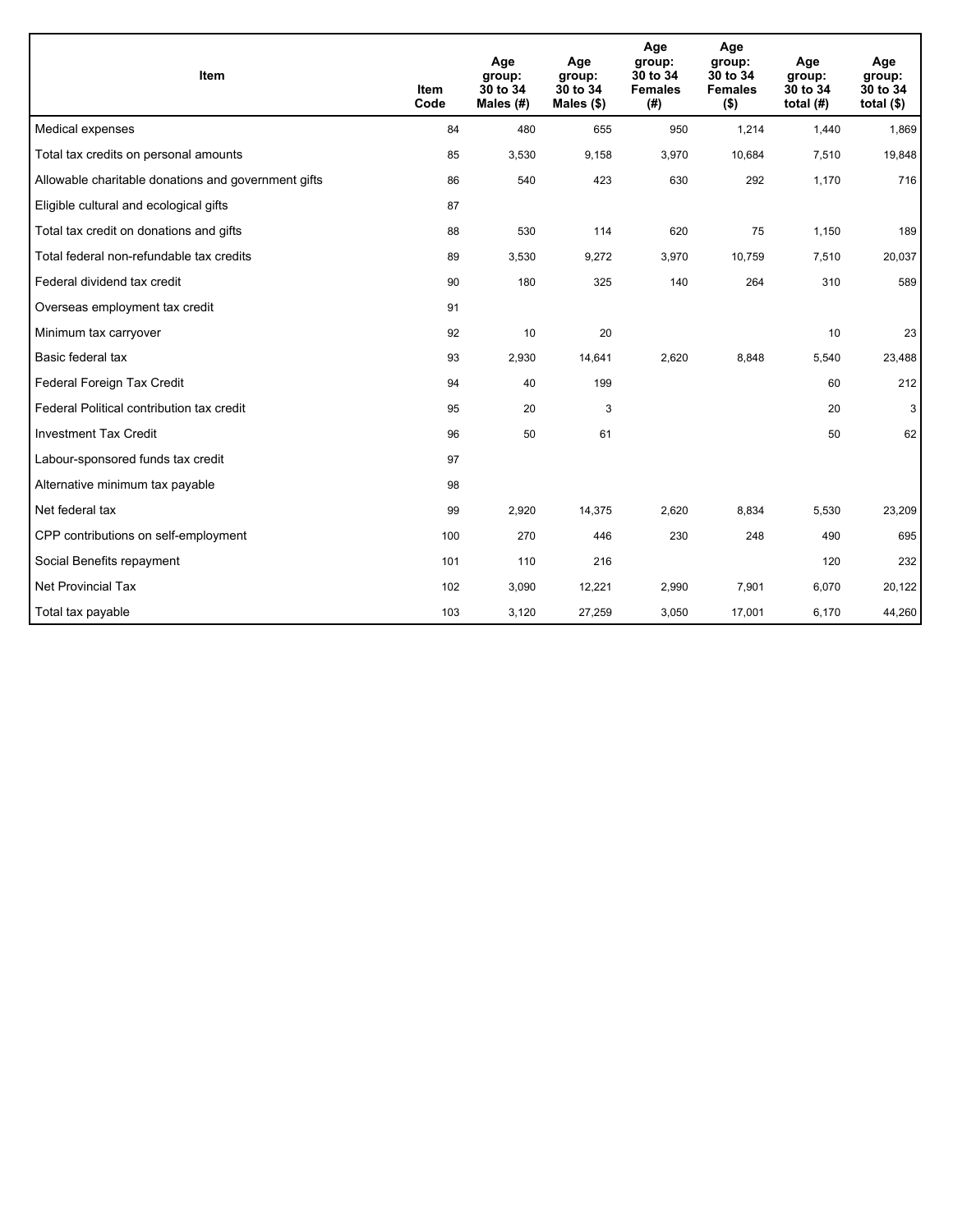| <b>Item</b>                                                                                    | Item<br>Code            | Age<br>group:<br>35 to 39<br>Males (#) | Age<br>group:<br>35 to 39<br>Males (\$) | Age<br>group:<br>35 to 39<br><b>Females</b><br>(#) | Age<br>group:<br>35 to 39<br><b>Females</b><br>$($ \$) | Age<br>group:<br>35 to 39<br>total $(#)$ | Age<br>group:<br>35 to 39<br>total $($)$ |
|------------------------------------------------------------------------------------------------|-------------------------|----------------------------------------|-----------------------------------------|----------------------------------------------------|--------------------------------------------------------|------------------------------------------|------------------------------------------|
| Number of taxable returns                                                                      | $\mathbf{1}$            | 3,430                                  |                                         | 3,380                                              |                                                        | 6,810                                    |                                          |
| Number of non-taxable returns                                                                  | $\overline{\mathbf{c}}$ | 350                                    |                                         | 810                                                |                                                        | 1,160                                    |                                          |
| Total number of returns                                                                        | 3                       | 3,780                                  |                                         | 4,180                                              |                                                        | 7,970                                    |                                          |
| Employment income                                                                              | 4                       | 3,320                                  | 143,479                                 | 3,610                                              | 125,525                                                | 6,930                                    | 269,004                                  |
| Commissions (from employment)                                                                  | 5                       | 70                                     | 2,735                                   | 60                                                 | 571                                                    | 120                                      | 3,307                                    |
| Other employment income                                                                        | 6                       | 190                                    | 1,805                                   | 160                                                | 822                                                    | 350                                      | 2,627                                    |
| Old Age Security pension (OASP)                                                                | $\overline{7}$          |                                        |                                         |                                                    |                                                        |                                          |                                          |
| CPP or QPP benefits                                                                            | 8                       | 40                                     | 254                                     | 80                                                 | 507                                                    | 120                                      | 761                                      |
| Other pensions or superannuation                                                               | 9                       |                                        |                                         |                                                    |                                                        | 10                                       | 89                                       |
| Elected split-pension amount                                                                   | 10                      |                                        |                                         |                                                    |                                                        |                                          |                                          |
| Universal Child Care Benefit (UCCB)                                                            | 11                      | 450                                    | 691                                     | 1,180                                              | 1,795                                                  | 1,630                                    | 2,488                                    |
| Employment Insurance and other benefits                                                        | 12                      | 1,200                                  | 11,885                                  | 1,260                                              | 11,149                                                 | 2,460                                    | 23,034                                   |
| Taxable amount of dividends from taxable Canadian corporations                                 | 13                      | 290                                    | 4,470                                   | 230                                                | 3,732                                                  | 520                                      | 8,202                                    |
| Interest and other investment income                                                           | 14                      | 350                                    | 226                                     | 400                                                | 251                                                    | 750                                      | 477                                      |
| Net partnership income (Limited or non-active partners only)                                   | 15                      |                                        |                                         |                                                    |                                                        |                                          |                                          |
| Net rental income                                                                              | 16                      | 110                                    | 63                                      | 90                                                 | 50                                                     | 200                                      | 114                                      |
| Taxable capital gains                                                                          | 17                      |                                        |                                         |                                                    |                                                        | 190                                      | 5,922                                    |
| Registered retirement savings plan income (RRSP)                                               | 18                      | 450                                    | 1,131                                   | 410                                                | 1,004                                                  | 860                                      | 2,135                                    |
| Other income                                                                                   | 19                      | 300                                    | 1,215                                   | 230                                                | 710                                                    | 530                                      | 1,925                                    |
| Net business income                                                                            | 20                      | 310                                    | 4,354                                   | 270                                                | 2,630                                                  | 580                                      | 6,984                                    |
| Net professional income                                                                        | 21                      | 40                                     | 2,363                                   | 40                                                 | 1,255                                                  | 80                                       | 3,618                                    |
| Net commission income                                                                          | 22                      | 20                                     | 409                                     | 30                                                 | 107                                                    | 60                                       | 516                                      |
| Net farming income                                                                             | 23                      | 70                                     | 349                                     | 10                                                 | 37                                                     | 80                                       | 385                                      |
| Net fishing income                                                                             | 24                      | 210                                    | 3,890                                   | 90                                                 | 1,356                                                  | 290                                      | 5,245                                    |
| Workers' compensation benefits                                                                 | 25                      | 60                                     | 558                                     | 40                                                 | 313                                                    | 100                                      | 871                                      |
| Social assistance payments                                                                     | 26                      | 160                                    | 867                                     | 220                                                | 1,689                                                  | 380                                      | 2,557                                    |
| Net federal supplements                                                                        | 27                      |                                        |                                         |                                                    |                                                        |                                          |                                          |
| Total income assessed                                                                          | 28                      | 3,770                                  | 185,953                                 | 4,170                                              | 154,418                                                | 7,950                                    | 340,372                                  |
| Registered pension plan contributions (RPP)                                                    | 29                      | 890                                    | 3,015                                   | 1,470                                              | 4,861                                                  | 2,360                                    | 7,876                                    |
| RRSP deduction                                                                                 | 30                      | 1,060                                  | 4,225                                   | 970                                                | 2,893                                                  | 2,030                                    | 7,117                                    |
| Deduction for elected split-pension amount                                                     | 31                      |                                        |                                         |                                                    |                                                        |                                          |                                          |
| Annual union, professional, or like dues                                                       | 32                      | 870                                    | 578                                     | 1,550                                              | 946                                                    | 2,420                                    | 1,524                                    |
| Child care expenses                                                                            | 33                      | 460                                    | 2,177                                   | 1,050                                              | 4,053                                                  | 1,510                                    | 6,229                                    |
| <b>Business investment loss</b>                                                                | 34                      |                                        |                                         |                                                    |                                                        |                                          |                                          |
| Moving expenses                                                                                | 35                      | 20                                     | 143                                     | 20                                                 | 88                                                     | 40                                       | 231                                      |
| Support payments made                                                                          | 36                      |                                        |                                         |                                                    |                                                        |                                          |                                          |
| Carrying charges and interest expenses                                                         | 37                      | 130                                    | 261                                     | 80                                                 | 88                                                     | 210                                      | 349                                      |
| Deductions for CPP/QPP contributions on self-employment and other<br>earnings                  | 38                      | 380                                    | 367                                     | 270                                                | 176                                                    | 650                                      | 543                                      |
| Deductions for provincial parental insurance plan (PPIP) premiums on<br>self-employment income | 39                      |                                        |                                         |                                                    |                                                        |                                          |                                          |
| Exploration and development expenses                                                           | 40                      |                                        |                                         |                                                    |                                                        |                                          |                                          |
| Other employment expenses                                                                      | 41                      | 160                                    | 778                                     | 70                                                 | 166                                                    | 230                                      | 944                                      |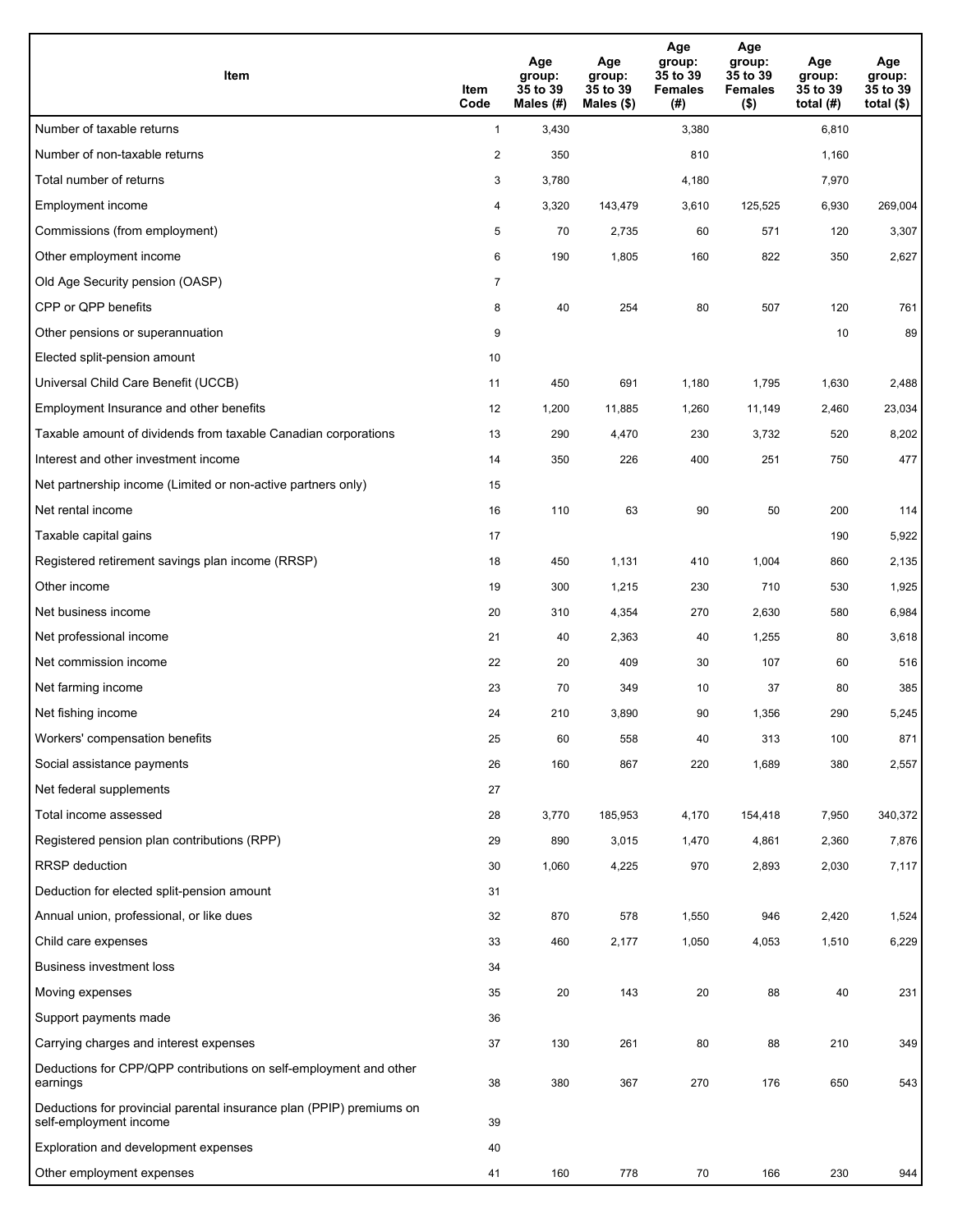| Item                                                              | Item<br>Code | Age<br>group:<br>35 to 39<br>Males (#) | Age<br>group:<br>35 to 39<br>Males (\$) | Age<br>group:<br>35 to 39<br><b>Females</b><br>(# ) | Age<br>group:<br>35 to 39<br>Females<br>$($ \$) | Age<br>group:<br>35 to 39<br>total $(#)$ | Age<br>group:<br>35 to 39<br>total $($)$ |
|-------------------------------------------------------------------|--------------|----------------------------------------|-----------------------------------------|-----------------------------------------------------|-------------------------------------------------|------------------------------------------|------------------------------------------|
| Clergy residence deduction                                        | 42           | 10                                     | 142                                     |                                                     |                                                 | 20                                       | 147                                      |
| Other deductions                                                  | 43           | 210                                    | 152                                     | 210                                                 | 170                                             | 420                                      | 322                                      |
| Total deductions before adjustments                               | 44           | 2,470                                  | 11,873                                  | 2,880                                               | 13,454                                          | 5,350                                    | 25,327                                   |
| Social benefits repayment                                         | 45           | 110                                    | 270                                     |                                                     |                                                 | 120                                      | 281                                      |
| Net income after adjustments                                      | 46           | 3,760                                  | 174,203                                 | 4,160                                               | 141,080                                         | 7,930                                    | 315,284                                  |
| Canadian Forces personnel and police deduction                    | 47           |                                        |                                         |                                                     |                                                 |                                          |                                          |
| Security options deductions                                       | 48           |                                        |                                         |                                                     |                                                 |                                          |                                          |
| Other payments deductions                                         | 49           | 210                                    | 1,425                                   | 260                                                 | 2,002                                           | 470                                      | 3,427                                    |
| Non-capital losses of other years                                 | 50           |                                        |                                         |                                                     |                                                 |                                          |                                          |
| Net capital losses of other years                                 | 51           |                                        |                                         |                                                     |                                                 |                                          |                                          |
| Capital gains deduction                                           | 52           | 10                                     | 1,595                                   |                                                     |                                                 | 20                                       | 2,251                                    |
| Northern residents deductions                                     | 53           |                                        |                                         |                                                     |                                                 | 10                                       | 37                                       |
| Additional deductions                                             | 54           | 10                                     | 92                                      | 20                                                  | 69                                              | 30                                       | 161                                      |
| Farming/fishing losses of prior years                             | 55           |                                        |                                         |                                                     |                                                 |                                          |                                          |
| Total deductions from net income                                  | 56           | 280                                    | 3,278                                   | 290                                                 | 2,750                                           | 570                                      | 6,028                                    |
| Taxable income assessed                                           | 57           | 3,690                                  | 170,925                                 | 4,090                                               | 138,330                                         | 7,790                                    | 309,257                                  |
| Basic personal amount                                             | 58           | 3,780                                  | 40,648                                  | 4,180                                               | 44,829                                          | 7,970                                    | 85,540                                   |
| Age amount                                                        | 59           |                                        |                                         |                                                     |                                                 |                                          |                                          |
| Spouse or common-law partner amount                               | 60           | 400                                    | 2,870                                   | 140                                                 | 1,024                                           | 540                                      | 3,905                                    |
| Amount for eligible dependant                                     | 61           | 190                                    | 1,979                                   | 730                                                 | 7,484                                           | 920                                      | 9,463                                    |
| Amount for children 17 and under                                  | 62           | 1,540                                  | 7,150                                   | 1,720                                               | 7,091                                           | 3,260                                    | 14,243                                   |
| Amount for infirm dependants age 18 or older                      | 63           |                                        |                                         |                                                     |                                                 |                                          |                                          |
| CPP or QPP contributions through employment                       | 64           | 3,200                                  | 5,129                                   | 3,400                                               | 4,794                                           | 6,600                                    | 9,922                                    |
| CPP or QPP contributions on self-employment and other<br>earnings | 65           | 380                                    | 367                                     | 270                                                 | 176                                             | 650                                      | 543                                      |
| Employment Insurance premiums                                     | 66           | 3,200                                  | 1,997                                   | 3,450                                               | 1,905                                           | 6,640                                    | 3,901                                    |
| PPIP premiums paid                                                | 67           |                                        |                                         |                                                     |                                                 |                                          |                                          |
| PPIP premiums payable on employment income                        | 68           |                                        |                                         |                                                     |                                                 |                                          |                                          |
| PPIP premiums payable on self-employment income                   | 69           |                                        |                                         |                                                     |                                                 |                                          |                                          |
| Volunteer firefighters' amount                                    | 70           | 120                                    | 351                                     |                                                     |                                                 | 130                                      | 375                                      |
| Canada employment amount                                          | 71           | 3,290                                  | 3,568                                   | 3,560                                               | 3,848                                           | 6,850                                    | 7,416                                    |
| Public transit amount                                             | 72           | 10                                     | 5                                       | 10                                                  | 3                                               | 30                                       | 8                                        |
| Children's fitness amount                                         | 73           | 890                                    | 532                                     | 910                                                 | 517                                             | 1,800                                    | 1,049                                    |
| Children's arts amount                                            | 74           | 240                                    | 97                                      | 230                                                 | 100                                             | 470                                      | 197                                      |
| Home buyers' amount                                               | 75           | 50                                     | 219                                     | 30                                                  | 118                                             | 80                                       | 337                                      |
| Pension income amount                                             | 76           |                                        |                                         | 10                                                  | 27                                              | 20                                       | 36                                       |
| Caregiver amount                                                  | 77           | 10                                     | 57                                      | 20                                                  | 91                                              | 30                                       | 148                                      |
| Disability amount                                                 | 78           | 80                                     | 627                                     | 60                                                  | 475                                             | 150                                      | 1,102                                    |
| Disability amount transferred from a dependant                    | 79           | 90                                     | 1,044                                   | 110                                                 | 1,224                                           | 200                                      | 2,268                                    |
| Interest paid on student loans                                    | 80           | 200                                    | 102                                     | 390                                                 | 215                                             | 590                                      | 317                                      |
| Tuition, education, and textbook amounts                          | 81           | 210                                    | 958                                     | 340                                                 | 1,530                                           | 550                                      | 2,489                                    |
| Tuition, education, and textbook amounts transferred from a child | 82           | 20                                     | 64                                      | 50                                                  | 202                                             | 60                                       | 267                                      |
| Amounts transferred from spouse or common-law partner             | 83           | 80                                     | 311                                     | 100                                                 | 428                                             | 180                                      | 739                                      |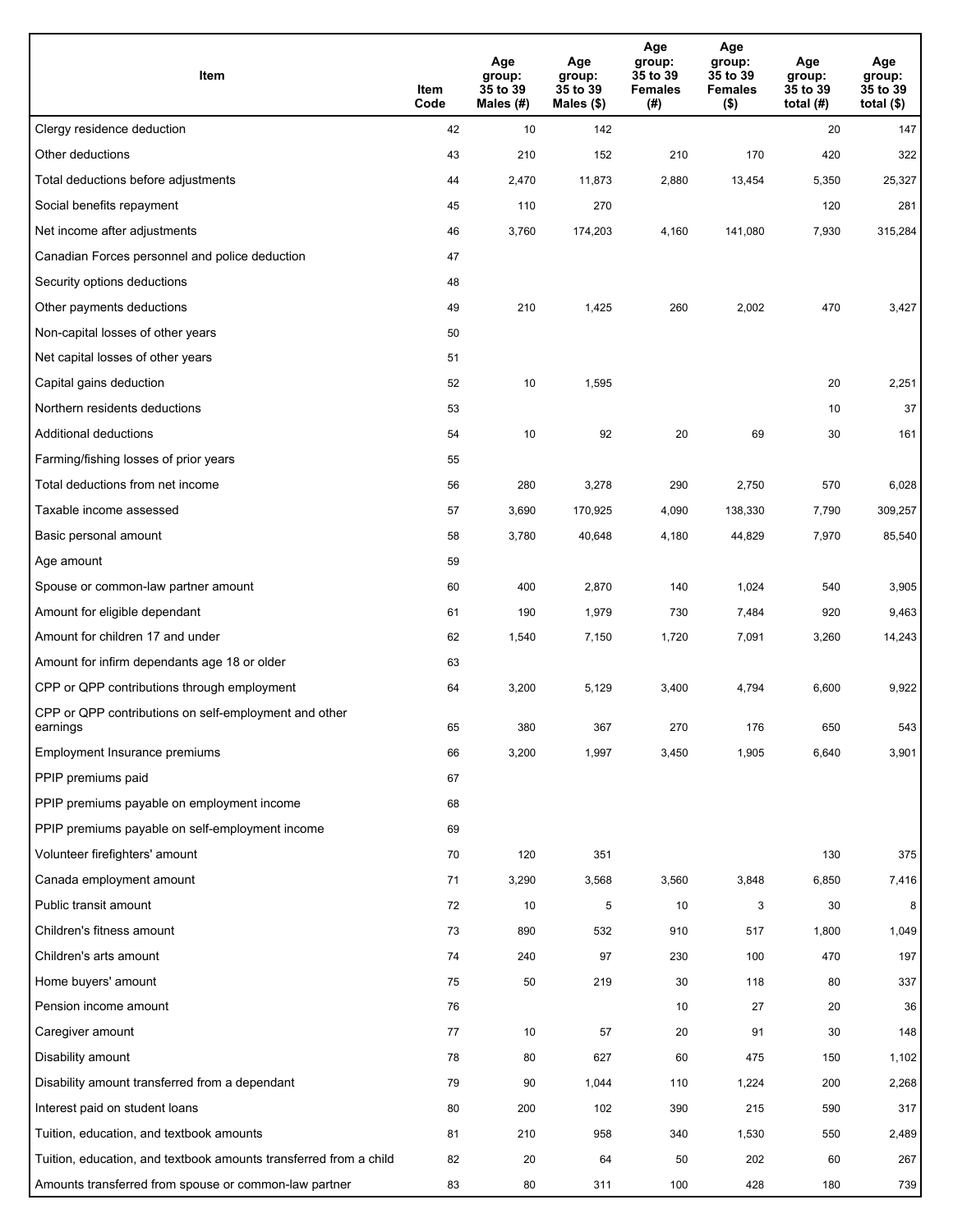| Item                                                | Item<br>Code | Age<br>group:<br>35 to 39<br>Males $(H)$ | Age<br>group:<br>35 to 39<br>Males $(\$)$ | Age<br>group:<br>35 to 39<br><b>Females</b><br>(#) | Age<br>group:<br>35 to 39<br><b>Females</b><br>$($ \$) | Age<br>group:<br>35 to 39<br>total $(H)$ | Age<br>group:<br>35 to 39<br>total $($)$ |
|-----------------------------------------------------|--------------|------------------------------------------|-------------------------------------------|----------------------------------------------------|--------------------------------------------------------|------------------------------------------|------------------------------------------|
| Medical expenses                                    | 84           | 630                                      | 877                                       | 1,110                                              | 1,757                                                  | 1,730                                    | 2,633                                    |
| Total tax credits on personal amounts               | 85           | 3,780                                    | 10,347                                    | 4,180                                              | 11,680                                                 | 7,970                                    | 22,039                                   |
| Allowable charitable donations and government gifts | 86           | 790                                      | 646                                       | 820                                                | 426                                                    | 1,610                                    | 1,072                                    |
| Eligible cultural and ecological gifts              | 87           |                                          |                                           |                                                    |                                                        |                                          |                                          |
| Total tax credit on donations and gifts             | 88           | 780                                      | 173                                       | 800                                                | 109                                                    | 1,580                                    | 282                                      |
| Total federal non-refundable tax credits            | 89           | 3,780                                    | 10,520                                    | 4,180                                              | 11,790                                                 | 7,970                                    | 22,321                                   |
| Federal dividend tax credit                         | 90           | 280                                      | 580                                       | 200                                                | 478                                                    | 480                                      | 1,058                                    |
| Overseas employment tax credit                      | 91           | 10                                       | 140                                       |                                                    |                                                        | 20                                       | 152                                      |
| Minimum tax carryover                               | 92           |                                          |                                           |                                                    |                                                        |                                          |                                          |
| Basic federal tax                                   | 93           | 3,200                                    | 19,314                                    | 2.910                                              | 11.959                                                 | 6.110                                    | 31,273                                   |
| Federal Foreign Tax Credit                          | 94           | 60                                       | 216                                       | 30                                                 | 10                                                     | 90                                       | 226                                      |
| Federal Political contribution tax credit           | 95           |                                          |                                           |                                                    |                                                        | 20                                       | 3                                        |
| <b>Investment Tax Credit</b>                        | 96           | 80                                       | 102                                       | 10                                                 | $\overline{7}$                                         | 90                                       | 109                                      |
| Labour-sponsored funds tax credit                   | 97           |                                          |                                           |                                                    |                                                        |                                          |                                          |
| Alternative minimum tax payable                     | 98           | 10                                       | 64                                        |                                                    |                                                        | 20                                       | 101                                      |
| Net federal tax                                     | 99           | 3,200                                    | 18,995                                    | 2,910                                              | 11,942                                                 | 6,110                                    | 30,937                                   |
| CPP contributions on self-employment                | 100          | 380                                      | 734                                       | 270                                                | 352                                                    | 650                                      | 1,086                                    |
| Social Benefits repayment                           | 101          | 110                                      | 270                                       |                                                    |                                                        | 120                                      | 281                                      |
| Net Provincial Tax                                  | 102          | 3,380                                    | 15,868                                    | 3,300                                              | 10,670                                                 | 6,690                                    | 26,538                                   |
| Total tax payable                                   | 103          | 3,430                                    | 35,868                                    | 3,380                                              | 22,976                                                 | 6,810                                    | 58,844                                   |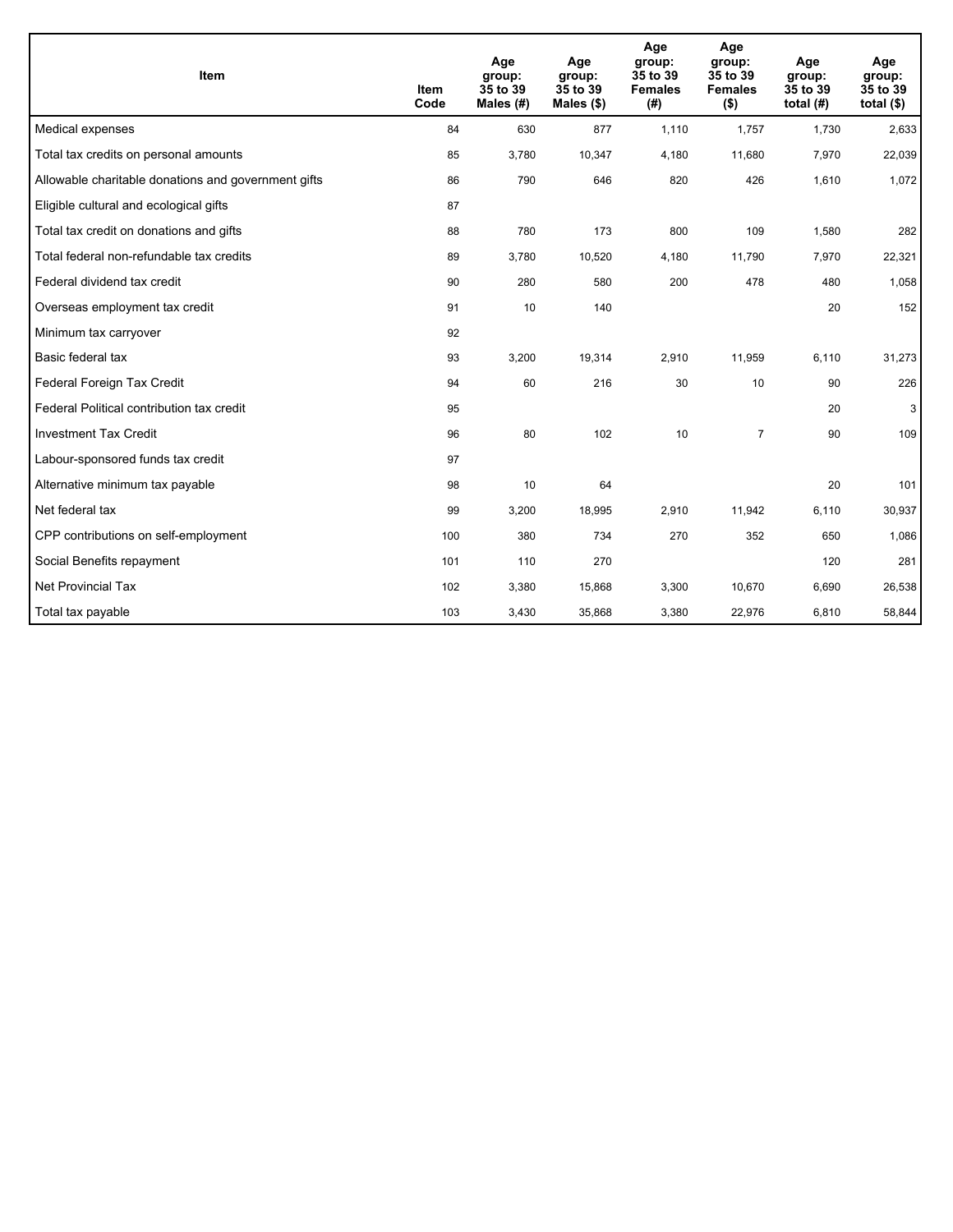| <b>Item</b>                                                                                    | Item<br>Code            | Age<br>group:<br>40 to 44<br>Males (#) | Age<br>group:<br>40 to 44<br>Males (\$) | Age<br>group:<br>40 to 44<br><b>Females</b><br>(#) | Age<br>group:<br>40 to 44<br><b>Females</b><br>$($ \$) | Age<br>group:<br>40 to 44<br>total $(H)$ | Age<br>group:<br>40 to 44<br>total $($)$ |
|------------------------------------------------------------------------------------------------|-------------------------|----------------------------------------|-----------------------------------------|----------------------------------------------------|--------------------------------------------------------|------------------------------------------|------------------------------------------|
| Number of taxable returns                                                                      | $\mathbf{1}$            | 3,910                                  |                                         | 3,910                                              |                                                        | 7,820                                    |                                          |
| Number of non-taxable returns                                                                  | $\overline{\mathbf{c}}$ | 420                                    |                                         | 760                                                |                                                        | 1,190                                    |                                          |
| Total number of returns                                                                        | 3                       | 4,330                                  |                                         | 4,670                                              |                                                        | 9,000                                    |                                          |
| Employment income                                                                              | 4                       | 3,700                                  | 178,847                                 | 4,020                                              | 152,277                                                | 7,730                                    | 331,124                                  |
| Commissions (from employment)                                                                  | 5                       | 100                                    | 3,061                                   | 70                                                 | 899                                                    | 160                                      | 3,960                                    |
| Other employment income                                                                        | 6                       | 260                                    | 2,129                                   | 150                                                | 1,021                                                  | 400                                      | 3,150                                    |
| Old Age Security pension (OASP)                                                                | $\overline{7}$          |                                        |                                         |                                                    |                                                        |                                          |                                          |
| CPP or QPP benefits                                                                            | 8                       | 80                                     | 635                                     | 130                                                | 937                                                    | 220                                      | 1,572                                    |
| Other pensions or superannuation                                                               | 9                       | 20                                     | 309                                     | 30                                                 | 302                                                    | 50                                       | 611                                      |
| Elected split-pension amount                                                                   | 10                      |                                        |                                         | 40                                                 | 317                                                    | 40                                       | 329                                      |
| Universal Child Care Benefit (UCCB)                                                            | 11                      | 310                                    | 421                                     | 560                                                | 728                                                    | 870                                      | 1,150                                    |
| Employment Insurance and other benefits                                                        | 12                      | 1,240                                  | 12,010                                  | 1,140                                              | 9,297                                                  | 2,370                                    | 21,307                                   |
| Taxable amount of dividends from taxable Canadian corporations                                 | 13                      | 470                                    | 7,546                                   | 400                                                | 6,405                                                  | 870                                      | 13,951                                   |
| Interest and other investment income                                                           | 14                      | 520                                    | 688                                     | 570                                                | 630                                                    | 1,090                                    | 1,326                                    |
| Net partnership income (Limited or non-active partners only)                                   | 15                      |                                        |                                         |                                                    |                                                        |                                          |                                          |
| Net rental income                                                                              | 16                      | 180                                    | 224                                     | 140                                                | 118                                                    | 310                                      | 342                                      |
| Taxable capital gains                                                                          | 17                      | 170                                    | 1,057                                   | 140                                                | 716                                                    | 310                                      | 1,772                                    |
| Registered retirement savings plan income (RRSP)                                               | 18                      | 540                                    | 1,832                                   | 470                                                | 1,351                                                  | 1,010                                    | 3,183                                    |
| Other income                                                                                   | 19                      | 390                                    | 1,298                                   | 280                                                | 847                                                    | 670                                      | 2,146                                    |
| Net business income                                                                            | 20                      | 380                                    | 5,806                                   | 340                                                | 3,185                                                  | 730                                      | 8,991                                    |
| Net professional income                                                                        | 21                      | 30                                     | 1,431                                   | 60                                                 | 2,044                                                  | 100                                      | 3,475                                    |
| Net commission income                                                                          | 22                      | 20                                     | 627                                     | 30                                                 | 416                                                    | 50                                       | 1,043                                    |
| Net farming income                                                                             | 23                      | 100                                    | 1,077                                   | 20                                                 | 223                                                    | 120                                      | 1,301                                    |
| Net fishing income                                                                             | 24                      | 220                                    | 4,752                                   | 90                                                 | 1,075                                                  | 320                                      | 5,827                                    |
| Workers' compensation benefits                                                                 | 25                      | 100                                    | 968                                     | 60                                                 | 867                                                    | 160                                      | 1,835                                    |
| Social assistance payments                                                                     | 26                      | 160                                    | 1,141                                   | 220                                                | 1,743                                                  | 380                                      | 2,884                                    |
| Net federal supplements                                                                        | 27                      |                                        |                                         |                                                    |                                                        |                                          |                                          |
| Total income assessed                                                                          | 28                      | 4,320                                  | 225,895                                 | 4,650                                              | 185,651                                                | 8,970                                    | 411,556                                  |
| Registered pension plan contributions (RPP)                                                    | 29                      | 1,100                                  | 4,055                                   | 1,790                                              | 6,334                                                  | 2,880                                    | 10,389                                   |
| RRSP deduction                                                                                 | 30                      | 1,270                                  | 6,850                                   | 1,160                                              | 4,073                                                  | 2,430                                    | 10,923                                   |
| Deduction for elected split-pension amount                                                     | 31                      | 10                                     | 54                                      |                                                    |                                                        | 20                                       | 66                                       |
| Annual union, professional, or like dues                                                       | 32                      | 1,090                                  | 718                                     | 1,790                                              | 1,151                                                  | 2,870                                    | 1,869                                    |
| Child care expenses                                                                            | 33                      | 440                                    | 1,667                                   | 700                                                | 2,110                                                  | 1,130                                    | 3,777                                    |
| <b>Business investment loss</b>                                                                | 34                      |                                        |                                         |                                                    |                                                        |                                          |                                          |
| Moving expenses                                                                                | 35                      | 10                                     | 100                                     | 30                                                 | 163                                                    | 40                                       | 263                                      |
| Support payments made                                                                          | 36                      | 20                                     | 81                                      |                                                    |                                                        | 20                                       | 81                                       |
| Carrying charges and interest expenses                                                         | 37                      | 220                                    | 393                                     | 130                                                | 202                                                    | 350                                      | 595                                      |
| Deductions for CPP/QPP contributions on self-employment and other<br>earnings                  | 38                      | 440                                    | 467                                     | 340                                                | 221                                                    | 780                                      | 688                                      |
| Deductions for provincial parental insurance plan (PPIP) premiums on<br>self-employment income | 39                      |                                        |                                         |                                                    |                                                        |                                          |                                          |
| Exploration and development expenses                                                           | 40                      |                                        |                                         |                                                    |                                                        |                                          |                                          |
| Other employment expenses                                                                      | 41                      | 240                                    | 1,232                                   | 80                                                 | 226                                                    | 320                                      | 1,458                                    |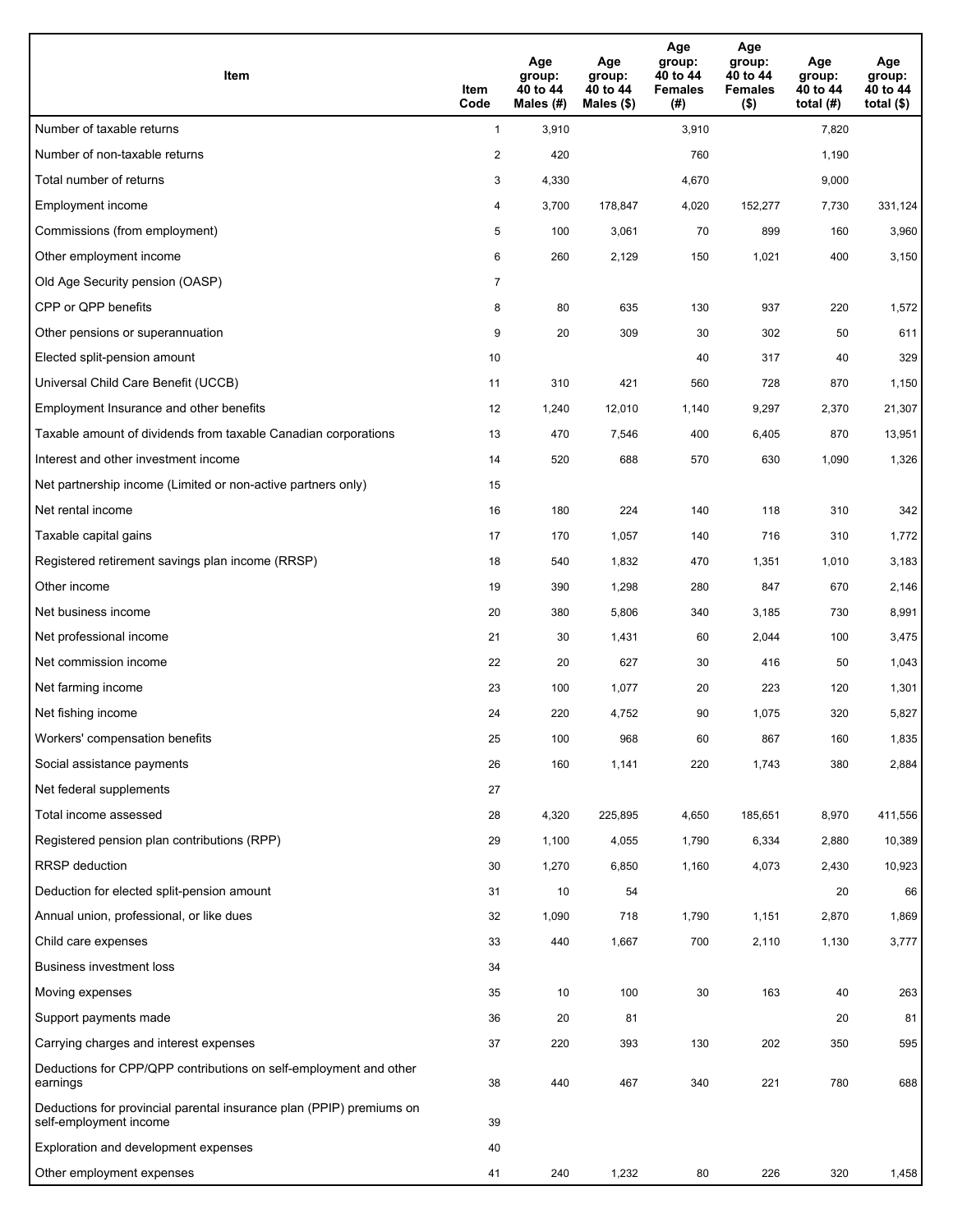| Item                                                              | Item<br>Code | Age<br>group:<br>40 to 44<br>Males (#) | Age<br>group:<br>40 to 44<br>Males (\$) | Age<br>group:<br>40 to 44<br><b>Females</b><br>(#) | Age<br>group:<br>40 to 44<br><b>Females</b><br>$($ \$) | Age<br>group:<br>40 to 44<br>total $(H)$ | Age<br>group:<br>40 to 44<br>total $($)$ |
|-------------------------------------------------------------------|--------------|----------------------------------------|-----------------------------------------|----------------------------------------------------|--------------------------------------------------------|------------------------------------------|------------------------------------------|
| Clergy residence deduction                                        | 42           |                                        |                                         |                                                    |                                                        |                                          |                                          |
| Other deductions                                                  | 43           | 210                                    | 185                                     | 230                                                | 142                                                    | 440                                      | 328                                      |
| Total deductions before adjustments                               | 44           | 2,920                                  | 15,910                                  | 3,200                                              | 14,690                                                 | 6,110                                    | 30,601                                   |
| Social benefits repayment                                         | 45           | 150                                    | 329                                     | 10                                                 | 18                                                     | 160                                      | 346                                      |
| Net income after adjustments                                      | 46           | 4,300                                  | 209,989                                 | 4,640                                              | 170,987                                                | 8,940                                    | 380,986                                  |
| Canadian Forces personnel and police deduction                    | 47           |                                        |                                         |                                                    |                                                        |                                          |                                          |
| Security options deductions                                       | 48           |                                        |                                         |                                                    |                                                        |                                          |                                          |
| Other payments deductions                                         | 49           | 260                                    | 2,109                                   | 270                                                | 2,610                                                  | 530                                      | 4,719                                    |
| Non-capital losses of other years                                 | 50           |                                        |                                         |                                                    |                                                        | 10                                       | 142                                      |
| Net capital losses of other years                                 | 51           | 30                                     | 94                                      | 10                                                 | $\mathbf{1}$                                           | 40                                       | 95                                       |
| Capital gains deduction                                           | 52           |                                        |                                         | 10                                                 | 736                                                    | 20                                       | 991                                      |
| Northern residents deductions                                     | 53           |                                        |                                         |                                                    |                                                        |                                          |                                          |
| Additional deductions                                             | 54           | 10                                     | 34                                      | 20                                                 | 94                                                     | 30                                       | 127                                      |
| Farming/fishing losses of prior years                             | 55           |                                        |                                         |                                                    |                                                        | 10                                       | 114                                      |
| Total deductions from net income                                  | 56           | 320                                    | 2,747                                   | 330                                                | 3,490                                                  | 650                                      | 6,237                                    |
| Taxable income assessed                                           | 57           | 4,220                                  | 207,251                                 | 4,550                                              | 167,497                                                | 8,780                                    | 374,757                                  |
| Basic personal amount                                             | 58           | 4,330                                  | 46,449                                  | 4,670                                              | 50,151                                                 | 9,000                                    | 96,654                                   |
| Age amount                                                        | 59           |                                        |                                         |                                                    |                                                        |                                          |                                          |
| Spouse or common-law partner amount                               | 60           | 450                                    | 3,211                                   | 170                                                | 1,200                                                  | 620                                      | 4,422                                    |
| Amount for eligible dependant                                     | 61           | 170                                    | 1,756                                   | 700                                                | 7,122                                                  | 870                                      | 8,888                                    |
| Amount for children 17 and under                                  | 62           | 1,690                                  | 7,436                                   | 1,670                                              | 6,489                                                  | 3,360                                    | 13,934                                   |
| Amount for infirm dependants age 18 or older                      | 63           |                                        |                                         |                                                    |                                                        |                                          |                                          |
| CPP or QPP contributions through employment                       | 64           | 3,560                                  | 5,979                                   | 3,800                                              | 5,637                                                  | 7,360                                    | 11,616                                   |
| CPP or QPP contributions on self-employment and other<br>earnings | 65           | 440                                    | 467                                     | 340                                                | 221                                                    | 780                                      | 688                                      |
| Employment Insurance premiums                                     | 66           | 3,490                                  | 2,248                                   | 3,790                                              | 2,197                                                  | 7,270                                    | 4,445                                    |
| PPIP premiums paid                                                | 67           |                                        |                                         |                                                    |                                                        |                                          |                                          |
| PPIP premiums payable on employment income                        | 68           |                                        |                                         |                                                    |                                                        |                                          |                                          |
| PPIP premiums payable on self-employment income                   | 69           |                                        |                                         |                                                    |                                                        |                                          |                                          |
| Volunteer firefighters' amount                                    | 70           | 120                                    | 351                                     |                                                    |                                                        | 130                                      | 378                                      |
| Canada employment amount                                          | 71           | 3,670                                  | 3,985                                   | 3,940                                              | 4,280                                                  | 7,620                                    | 8,265                                    |
| Public transit amount                                             | 72           | 10                                     | 5                                       | 10                                                 | 3                                                      | 30                                       | 8                                        |
| Children's fitness amount                                         | 73           | 1,090                                  | 723                                     | 960                                                | 585                                                    | 2,040                                    | 1,309                                    |
| Children's arts amount                                            | 74           | 330                                    | 166                                     | 280                                                | 121                                                    | 620                                      | 287                                      |
| Home buyers' amount                                               | 75           | 40                                     | 155                                     | 30                                                 | 122                                                    | 60                                       | 277                                      |
| Pension income amount                                             | 76           | 30                                     | 45                                      | 60                                                 | 116                                                    | 90                                       | 161                                      |
| Caregiver amount                                                  | 77           | 30                                     | 174                                     | 20                                                 | 119                                                    | 60                                       | 293                                      |
| Disability amount                                                 | 78           | 90                                     | 702                                     | 90                                                 | 638                                                    | 180                                      | 1,339                                    |
| Disability amount transferred from a dependant                    | 79           | 120                                    | 1,355                                   | 140                                                | 1,620                                                  | 250                                      | 2,974                                    |
| Interest paid on student loans                                    | 80           | 120                                    | 52                                      | 190                                                | 85                                                     | 300                                      | 137                                      |
| Tuition, education, and textbook amounts                          | 81           | 160                                    | 802                                     | 280                                                | 1,098                                                  | 430                                      | 1,900                                    |
| Tuition, education, and textbook amounts transferred from a child | 82           | 120                                    | 578                                     | 180                                                | 786                                                    | 300                                      | 1,364                                    |
| Amounts transferred from spouse or common-law partner             | 83           | 100                                    | 431                                     | 100                                                | 461                                                    | 200                                      | 895                                      |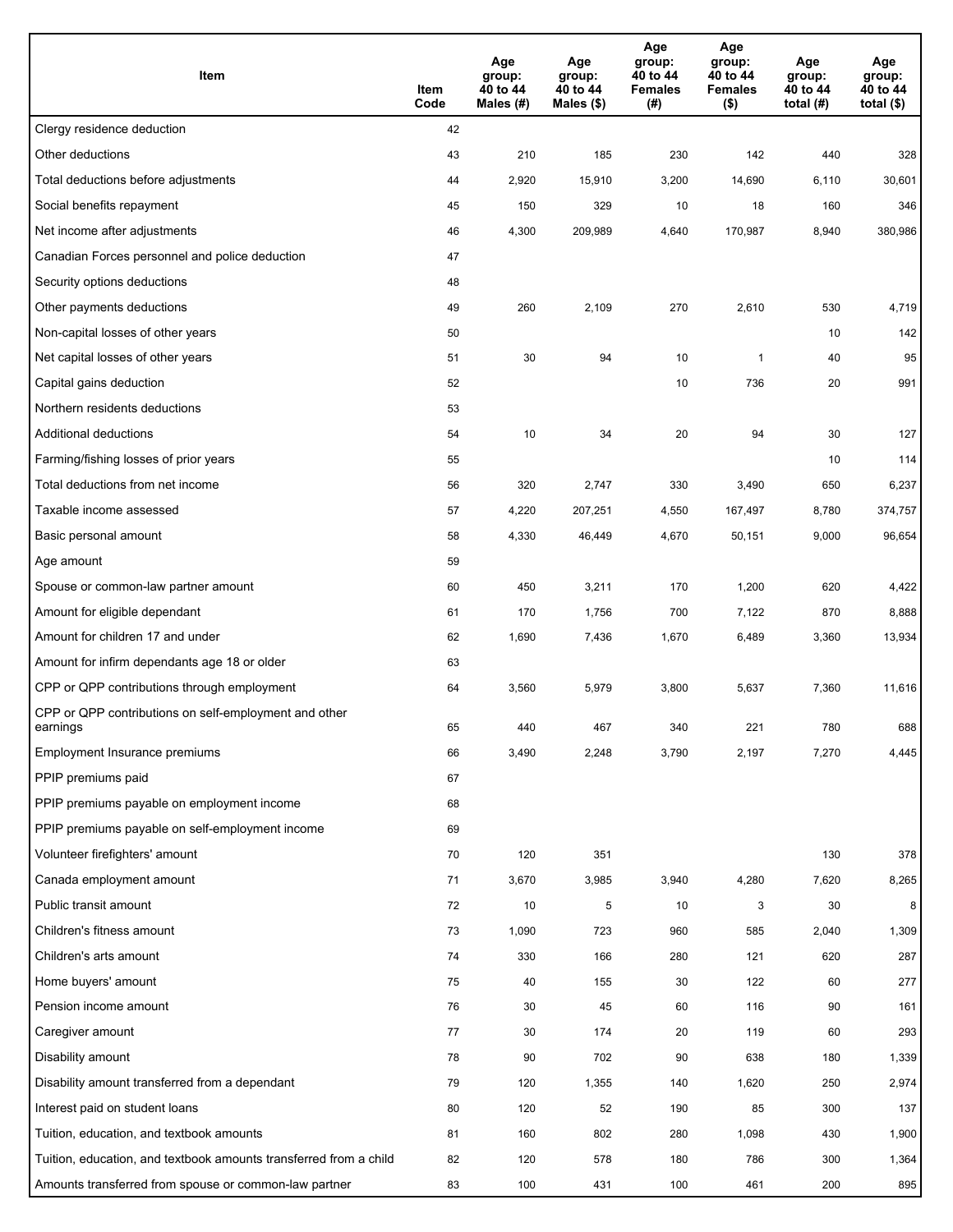| Item                                                | <b>Item</b><br>Code | Age<br>group:<br>40 to 44<br>Males $(H)$ | Age<br>group:<br>40 to 44<br>Males $(\$)$ | Age<br>group:<br>40 to 44<br><b>Females</b><br>(#) | Age<br>group:<br>40 to 44<br><b>Females</b><br>$($ \$) | Age<br>group:<br>40 to 44<br>total $(H)$ | Age<br>group:<br>40 to 44<br>total $($)$ |
|-----------------------------------------------------|---------------------|------------------------------------------|-------------------------------------------|----------------------------------------------------|--------------------------------------------------------|------------------------------------------|------------------------------------------|
| Medical expenses                                    | 84                  | 760                                      | 1,266                                     | 1,330                                              | 2,223                                                  | 2.090                                    | 3,490                                    |
| Total tax credits on personal amounts               | 85                  | 4,330                                    | 11,753                                    | 4,670                                              | 12,799                                                 | 9,000                                    | 24,565                                   |
| Allowable charitable donations and government gifts | 86                  | 1,060                                    | 944                                       | 1,050                                              | 668                                                    | 2,100                                    | 1,612                                    |
| Eligible cultural and ecological gifts              | 87                  |                                          |                                           |                                                    |                                                        |                                          |                                          |
| Total tax credit on donations and gifts             | 88                  | 1,040                                    | 254                                       | 1,040                                              | 174                                                    | 2,080                                    | 427                                      |
| Total federal non-refundable tax credits            | 89                  | 4,330                                    | 12,006                                    | 4,670                                              | 12,973                                                 | 9,000                                    | 24,992                                   |
| Federal dividend tax credit                         | 90                  | 450                                      | 1,004                                     | 360                                                | 848                                                    | 810                                      | 1,851                                    |
| Overseas employment tax credit                      | 91                  |                                          |                                           |                                                    |                                                        |                                          |                                          |
| Minimum tax carryover                               | 92                  |                                          |                                           |                                                    |                                                        | 10                                       | 33                                       |
| Basic federal tax                                   | 93                  | 3,670                                    | 24,418                                    | 3,430                                              | 15,582                                                 | 7,100                                    | 40,000                                   |
| Federal Foreign Tax Credit                          | 94                  | 100                                      | 227                                       |                                                    |                                                        | 150                                      | 245                                      |
| Federal Political contribution tax credit           | 95                  | 30                                       | 5                                         | 20                                                 | 3                                                      | 50                                       | 8                                        |
| <b>Investment Tax Credit</b>                        | 96                  | 110                                      | 205                                       |                                                    |                                                        | 120                                      | 209                                      |
| Labour-sponsored funds tax credit                   | 97                  |                                          |                                           |                                                    |                                                        |                                          |                                          |
| Alternative minimum tax payable                     | 98                  |                                          |                                           |                                                    |                                                        | 10                                       | 14                                       |
| Net federal tax                                     | 99                  | 3,650                                    | 23,982                                    | 3,430                                              | 15,557                                                 | 7,070                                    | 39,539                                   |
| CPP contributions on self-employment                | 100                 | 440                                      | 933                                       | 340                                                | 442                                                    | 780                                      | 1,375                                    |
| Social Benefits repayment                           | 101                 | 150                                      | 329                                       | 10                                                 | 18                                                     | 160                                      | 346                                      |
| Net Provincial Tax                                  | 102                 | 3,860                                    | 19,983                                    | 3,830                                              | 13,731                                                 | 7,690                                    | 33,714                                   |
| Total tax payable                                   | 103                 | 3,910                                    | 45,227                                    | 3,910                                              | 29,750                                                 | 7,820                                    | 74,977                                   |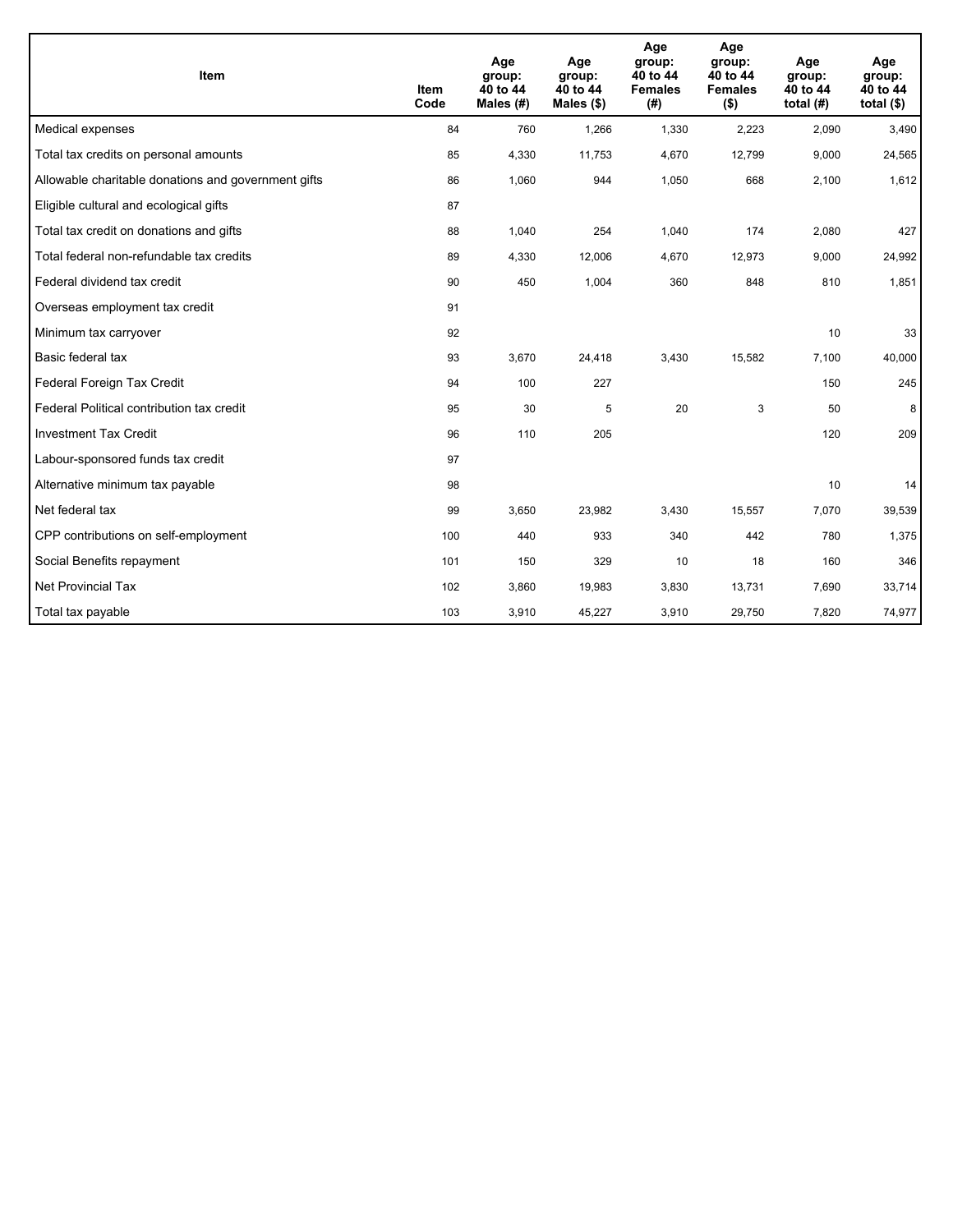| <b>Item</b>                                                                                    | Item<br>Code            | Age<br>group:<br>45 to 49<br>Males (#) | Age<br>group:<br>45 to 49<br>Males (\$) | Age<br>group:<br>45 to 49<br><b>Females</b><br>(#) | Age<br>group:<br>45 to 49<br><b>Females</b><br>$($ \$) | Age<br>group:<br>45 to 49<br>total $(H)$ | Age<br>group:<br>45 to 49<br>total $($)$ |
|------------------------------------------------------------------------------------------------|-------------------------|----------------------------------------|-----------------------------------------|----------------------------------------------------|--------------------------------------------------------|------------------------------------------|------------------------------------------|
| Number of taxable returns                                                                      | $\mathbf{1}$            | 4,390                                  |                                         | 4,460                                              |                                                        | 8,840                                    |                                          |
| Number of non-taxable returns                                                                  | $\overline{\mathbf{c}}$ | 520                                    |                                         | 820                                                |                                                        | 1,340                                    |                                          |
| Total number of returns                                                                        | 3                       | 4,900                                  |                                         | 5,280                                              |                                                        | 10,180                                   |                                          |
| Employment income                                                                              | 4                       | 4,010                                  | 189,456                                 | 4,510                                              | 164,272                                                | 8,520                                    | 353,728                                  |
| Commissions (from employment)                                                                  | 5                       | 80                                     | 3,300                                   | 60                                                 | 477                                                    | 140                                      | 3,777                                    |
| Other employment income                                                                        | 6                       | 280                                    | 1,614                                   | 230                                                | 1,633                                                  | 500                                      | 3,247                                    |
| Old Age Security pension (OASP)                                                                | $\overline{7}$          |                                        |                                         |                                                    |                                                        |                                          |                                          |
| CPP or QPP benefits                                                                            | 8                       | 160                                    | 1,226                                   | 280                                                | 1,798                                                  | 440                                      | 3,024                                    |
| Other pensions or superannuation                                                               | 9                       | 60                                     | 1,393                                   | 40                                                 | 585                                                    | 110                                      | 1,978                                    |
| Elected split-pension amount                                                                   | 10                      | 20                                     | 79                                      | 80                                                 | 667                                                    | 100                                      | 746                                      |
| Universal Child Care Benefit (UCCB)                                                            | 11                      | 120                                    | 152                                     | 100                                                | 107                                                    | 220                                      | 260                                      |
| Employment Insurance and other benefits                                                        | 12                      | 1,480                                  | 15,054                                  | 1,340                                              | 10,668                                                 | 2,820                                    | 25,722                                   |
| Taxable amount of dividends from taxable Canadian corporations                                 | 13                      | 630                                    | 10,335                                  | 620                                                | 6,313                                                  | 1,250                                    | 16,648                                   |
| Interest and other investment income                                                           | 14                      | 740                                    | 996                                     | 880                                                | 928                                                    | 1,620                                    | 1,925                                    |
| Net partnership income (Limited or non-active partners only)                                   | 15                      |                                        |                                         |                                                    |                                                        | 10                                       |                                          |
| Net rental income                                                                              | 16                      | 220                                    | 494                                     | 190                                                | 426                                                    | 420                                      | 921                                      |
| Taxable capital gains                                                                          | 17                      | 230                                    | 1,750                                   | 240                                                | 997                                                    | 470                                      | 2,747                                    |
| Registered retirement savings plan income (RRSP)                                               | 18                      | 490                                    | 2,278                                   | 450                                                | 2,020                                                  | 940                                      | 4,298                                    |
| Other income                                                                                   | 19                      | 500                                    | 2,068                                   | 420                                                | 1,906                                                  | 920                                      | 3,974                                    |
| Net business income                                                                            | 20                      | 490                                    | 9,535                                   | 410                                                | 3,454                                                  | 890                                      | 12,989                                   |
| Net professional income                                                                        | 21                      | 60                                     | 4,397                                   | 40                                                 | 1,047                                                  | 100                                      | 5,444                                    |
| Net commission income                                                                          | 22                      | 40                                     | 948                                     | 30                                                 | 246                                                    | 60                                       | 1,194                                    |
| Net farming income                                                                             | 23                      | 170                                    | 1,112                                   | 50                                                 | 128                                                    | 210                                      | 1,240                                    |
| Net fishing income                                                                             | 24                      | 310                                    | 7,438                                   | 120                                                | 1,679                                                  | 430                                      | 9,117                                    |
| Workers' compensation benefits                                                                 | 25                      | 130                                    | 1,235                                   | 110                                                | 999                                                    | 240                                      | 2,234                                    |
| Social assistance payments                                                                     | 26                      | 190                                    | 1,262                                   | 240                                                | 1,743                                                  | 430                                      | 3,005                                    |
| Net federal supplements                                                                        | 27                      |                                        |                                         |                                                    |                                                        |                                          |                                          |
| Total income assessed                                                                          | 28                      | 4,890                                  | 256,125                                 | 5,240                                              | 202,333                                                | 10,130                                   | 458,459                                  |
| Registered pension plan contributions (RPP)                                                    | 29                      | 1,210                                  | 4,553                                   | 1,990                                              | 6,863                                                  | 3,200                                    | 11,416                                   |
| RRSP deduction                                                                                 | 30                      | 1,420                                  | 8,532                                   | 1,280                                              | 5,043                                                  | 2,700                                    | 13,575                                   |
| Deduction for elected split-pension amount                                                     | 31                      | 40                                     | 341                                     |                                                    |                                                        | 50                                       | 370                                      |
| Annual union, professional, or like dues                                                       | 32                      | 1,280                                  | 880                                     | 2,020                                              | 1,256                                                  | 3,300                                    | 2,136                                    |
| Child care expenses                                                                            | 33                      | 220                                    | 565                                     | 280                                                | 548                                                    | 510                                      | 1,114                                    |
| <b>Business investment loss</b>                                                                | 34                      |                                        |                                         |                                                    |                                                        |                                          |                                          |
| Moving expenses                                                                                | 35                      | 30                                     | 225                                     | 10                                                 | 43                                                     | 40                                       | 268                                      |
| Support payments made                                                                          | 36                      | 20                                     | 260                                     |                                                    |                                                        | 20                                       | 284                                      |
| Carrying charges and interest expenses                                                         | 37                      | 270                                    | 506                                     | 240                                                | 426                                                    | 510                                      | 932                                      |
| Deductions for CPP/QPP contributions on self-employment and other<br>earnings                  | 38                      | 640                                    | 728                                     | 390                                                | 270                                                    | 1,040                                    | 998                                      |
| Deductions for provincial parental insurance plan (PPIP) premiums on<br>self-employment income | 39                      |                                        |                                         |                                                    |                                                        |                                          |                                          |
| Exploration and development expenses                                                           | 40                      |                                        |                                         |                                                    |                                                        |                                          |                                          |
| Other employment expenses                                                                      | 41                      | 240                                    | 1,279                                   | 70                                                 | 166                                                    | 310                                      | 1,445                                    |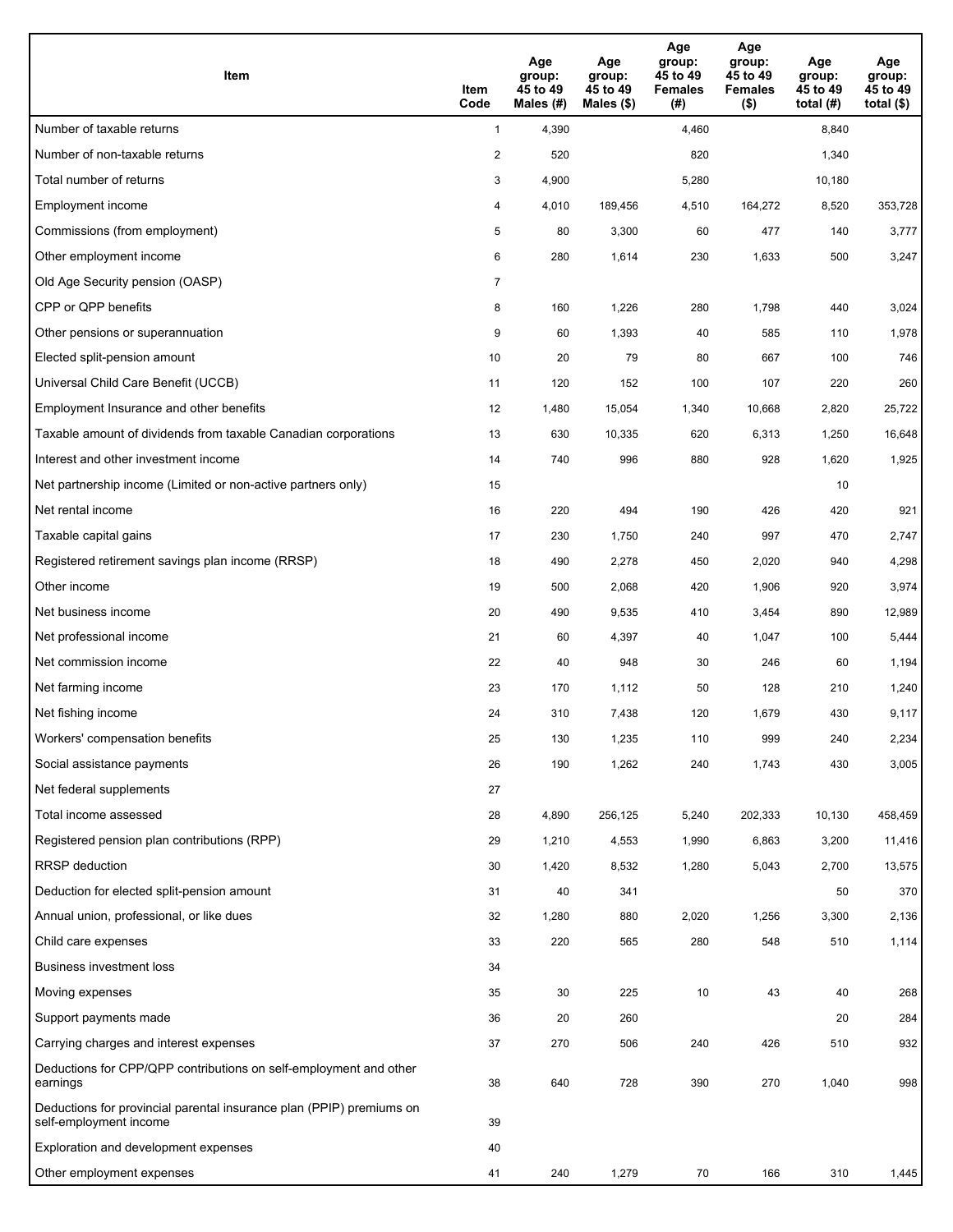| Item                                                              | Item<br>Code | Age<br>group:<br>45 to 49<br>Males (#) | Age<br>group:<br>45 to 49<br>Males $(\$)$ | Age<br>group:<br>45 to 49<br><b>Females</b><br>(#) | Age<br>group:<br>45 to 49<br>Females<br>$($ \$) | Age<br>group:<br>45 to 49<br>total $(H)$ | Age<br>group:<br>45 to 49<br>total $($)$ |
|-------------------------------------------------------------------|--------------|----------------------------------------|-------------------------------------------|----------------------------------------------------|-------------------------------------------------|------------------------------------------|------------------------------------------|
| Clergy residence deduction                                        | 42           |                                        |                                           |                                                    |                                                 | 10                                       | 140                                      |
| Other deductions                                                  | 43           | 210                                    | 124                                       | 220                                                | 193                                             | 440                                      | 317                                      |
| Total deductions before adjustments                               | 44           | 3,290                                  | 18,135                                    | 3,460                                              | 14,905                                          | 6,750                                    | 33,040                                   |
| Social benefits repayment                                         | 45           | 170                                    | 383                                       | 20                                                 | 31                                              | 190                                      | 414                                      |
| Net income after adjustments                                      | 46           | 4,860                                  | 238,048                                   | 5,210                                              | 187,636                                         | 10,070                                   | 425,684                                  |
| Canadian Forces personnel and police deduction                    | 47           |                                        |                                           |                                                    |                                                 |                                          |                                          |
| Security options deductions                                       | 48           |                                        |                                           |                                                    |                                                 |                                          |                                          |
| Other payments deductions                                         | 49           | 320                                    | 2,497                                     | 350                                                | 2,742                                           | 670                                      | 5,239                                    |
| Non-capital losses of other years                                 | 50           | 10                                     | 120                                       |                                                    |                                                 | 20                                       | 201                                      |
| Net capital losses of other years                                 | 51           | 50                                     | 90                                        | 40                                                 | 44                                              | 100                                      | 134                                      |
| Capital gains deduction                                           | 52           | 20                                     | 1,600                                     | 10                                                 | 423                                             | 30                                       | 2,022                                    |
| Northern residents deductions                                     | 53           | 10                                     | 19                                        |                                                    |                                                 | 10                                       | 19                                       |
| Additional deductions                                             | 54           | 10                                     | 41                                        | 30                                                 | 91                                              | 40                                       | 132                                      |
| Farming/fishing losses of prior years                             | 55           | 20                                     | 250                                       |                                                    |                                                 | 20                                       | 325                                      |
| Total deductions from net income                                  | 56           | 450                                    | 4,621                                     | 440                                                | 3,463                                           | 890                                      | 8,084                                    |
| Taxable income assessed                                           | 57           | 4,770                                  | 233,427                                   | 5,100                                              | 184,186                                         | 9,870                                    | 417,613                                  |
| Basic personal amount                                             | 58           | 4,900                                  | 52,714                                    | 5,280                                              | 56,739                                          | 10,180                                   | 109,453                                  |
| Age amount                                                        | 59           |                                        |                                           |                                                    |                                                 |                                          |                                          |
| Spouse or common-law partner amount                               | 60           | 440                                    | 3,126                                     | 240                                                | 1,608                                           | 680                                      | 4,735                                    |
| Amount for eligible dependant                                     | 61           | 170                                    | 1,633                                     | 510                                                | 5,044                                           | 680                                      | 6,678                                    |
| Amount for children 17 and under                                  | 62           | 1,420                                  | 5,429                                     | 1,210                                              | 3,898                                           | 2,630                                    | 9,327                                    |
| Amount for infirm dependants age 18 or older                      | 63           |                                        |                                           |                                                    |                                                 | 20                                       | 99                                       |
| CPP or QPP contributions through employment                       | 64           | 3,850                                  | 6,313                                     | 4,250                                              | 6,136                                           | 8,100                                    | 12,450                                   |
| CPP or QPP contributions on self-employment and other<br>earnings | 65           | 640                                    | 728                                       | 390                                                | 270                                             | 1,040                                    | 998                                      |
| Employment Insurance premiums                                     | 66           | 3,790                                  | 2,399                                     | 4,210                                              | 2,403                                           | 8,000                                    | 4,802                                    |
| PPIP premiums paid                                                | 67           |                                        |                                           |                                                    |                                                 |                                          |                                          |
| PPIP premiums payable on employment income                        | 68           |                                        |                                           |                                                    |                                                 |                                          |                                          |
| PPIP premiums payable on self-employment income                   | 69           |                                        |                                           |                                                    |                                                 |                                          |                                          |
| Volunteer firefighters' amount                                    | 70           | 120                                    | 360                                       |                                                    |                                                 | 130                                      | 384                                      |
| Canada employment amount                                          | 71           | 3,990                                  | 4,320                                     | 4,430                                              | 4,804                                           | 8,410                                    | 9,124                                    |
| Public transit amount                                             | 72           | 10                                     | 3                                         | 20                                                 | 9                                               | 30                                       | 13                                       |
| Children's fitness amount                                         | 73           | 770                                    | 491                                       | 590                                                | 330                                             | 1,360                                    | 821                                      |
| Children's arts amount                                            | 74           | 250                                    | 120                                       | 180                                                | 76                                              | 420                                      | 196                                      |
| Home buyers' amount                                               | 75           | 30                                     | 109                                       | 10                                                 | 41                                              | 40                                       | 149                                      |
| Pension income amount                                             | 76           | 80                                     | 146                                       | 110                                                | 212                                             | 190                                      | 357                                      |
| Caregiver amount                                                  | 77           | 70                                     | 354                                       | 60                                                 | 303                                             | 130                                      | 658                                      |
| Disability amount                                                 | 78           | 120                                    | 883                                       | 120                                                | 907                                             | 240                                      | 1,790                                    |
| Disability amount transferred from a dependant                    | 79           | 140                                    | 1,495                                     | 130                                                | 1,274                                           | 260                                      | 2,768                                    |
| Interest paid on student loans                                    | 80           | 40                                     | 25                                        | 90                                                 | 33                                              | 130                                      | 58                                       |
| Tuition, education, and textbook amounts                          | 81           | 140                                    | 386                                       | 210                                                | 989                                             | 350                                      | 1,376                                    |
| Tuition, education, and textbook amounts transferred from a child | 82           | 430                                    | 2,292                                     | 450                                                | 2,345                                           | 880                                      | 4,637                                    |
| Amounts transferred from spouse or common-law partner             | 83           | 100                                    | 469                                       | 120                                                | 641                                             | 220                                      | 1,110                                    |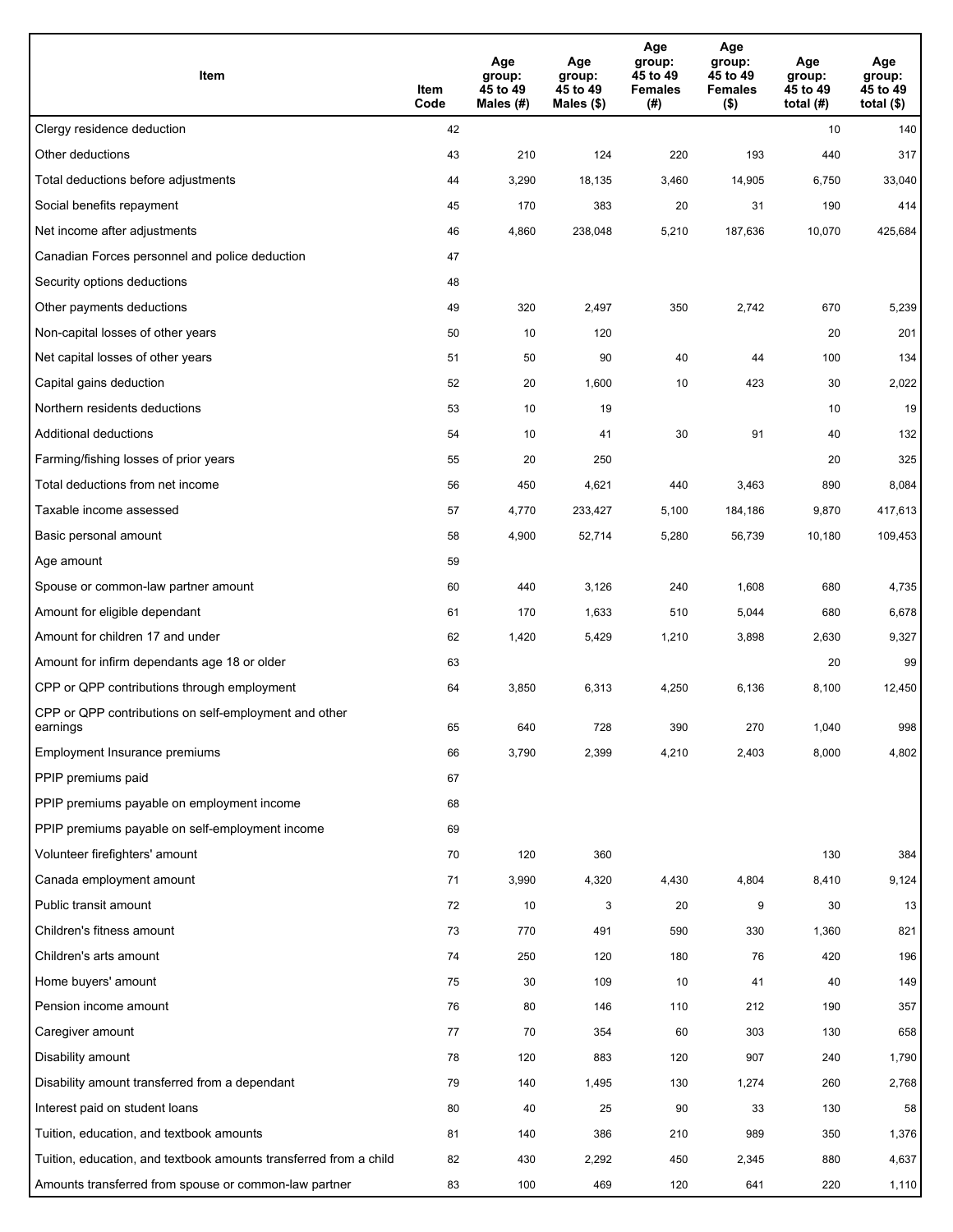| Item                                                | <b>Item</b><br>Code | Age<br>group:<br>45 to 49<br>Males $(H)$ | Age<br>group:<br>45 to 49<br>Males $(\$)$ | Age<br>group:<br>45 to 49<br><b>Females</b><br>(# ) | Age<br>group:<br>45 to 49<br><b>Females</b><br>( \$) | Age<br>group:<br>45 to 49<br>total $(H)$ | Age<br>group:<br>45 to 49<br>total $($)$ |
|-----------------------------------------------------|---------------------|------------------------------------------|-------------------------------------------|-----------------------------------------------------|------------------------------------------------------|------------------------------------------|------------------------------------------|
| Medical expenses                                    | 84                  | 920                                      | 1,511                                     | 1,650                                               | 2,625                                                | 2,560                                    | 4,137                                    |
| Total tax credits on personal amounts               | 85                  | 4,900                                    | 12,806                                    | 5,280                                               | 13,613                                               | 10,180                                   | 26,420                                   |
| Allowable charitable donations and government gifts | 86                  | 1,280                                    | 1,445                                     | 1,300                                               | 878                                                  | 2,580                                    | 2,323                                    |
| Eligible cultural and ecological gifts              | 87                  |                                          |                                           |                                                     |                                                      |                                          |                                          |
| Total tax credit on donations and gifts             | 88                  | 1,270                                    | 393                                       | 1,280                                               | 228                                                  | 2,550                                    | 622                                      |
| Total federal non-refundable tax credits            | 89                  | 4,900                                    | 13,200                                    | 5,280                                               | 13,842                                               | 10,180                                   | 27,041                                   |
| Federal dividend tax credit                         | 90                  | 610                                      | 1,369                                     | 570                                                 | 829                                                  | 1,180                                    | 2,198                                    |
| Overseas employment tax credit                      | 91                  |                                          |                                           |                                                     |                                                      |                                          |                                          |
| Minimum tax carryover                               | 92                  | 10                                       | 67                                        |                                                     |                                                      | 20                                       | 80                                       |
| Basic federal tax                                   | 93                  | 4,110                                    | 27,667                                    | 4,020                                               | 17,130                                               | 8,130                                    | 44,796                                   |
| Federal Foreign Tax Credit                          | 94                  | 120                                      | 227                                       | 100                                                 | 73                                                   | 220                                      | 300                                      |
| Federal Political contribution tax credit           | 95                  | 50                                       | $\overline{7}$                            | 30                                                  | $\overline{4}$                                       | 70                                       | 11                                       |
| <b>Investment Tax Credit</b>                        | 96                  | 170                                      | 194                                       | 30                                                  | 26                                                   | 200                                      | 221                                      |
| Labour-sponsored funds tax credit                   | 97                  |                                          |                                           |                                                     |                                                      |                                          |                                          |
| Alternative minimum tax payable                     | 98                  |                                          |                                           |                                                     |                                                      | 10                                       | 34                                       |
| Net federal tax                                     | 99                  | 4,100                                    | 27,234                                    | 4,010                                               | 17,023                                               | 8,110                                    | 44,257                                   |
| CPP contributions on self-employment                | 100                 | 640                                      | 1,456                                     | 390                                                 | 540                                                  | 1,040                                    | 1,996                                    |
| Social Benefits repayment                           | 101                 | 170                                      | 383                                       | 20                                                  | 31                                                   | 190                                      | 414                                      |
| Net Provincial Tax                                  | 102                 | 4,330                                    | 22,498                                    | 4,390                                               | 14,814                                               | 8,720                                    | 37,312                                   |
| Total tax payable                                   | 103                 | 4,390                                    | 51,572                                    | 4,460                                               | 32,408                                               | 8,840                                    | 83,979                                   |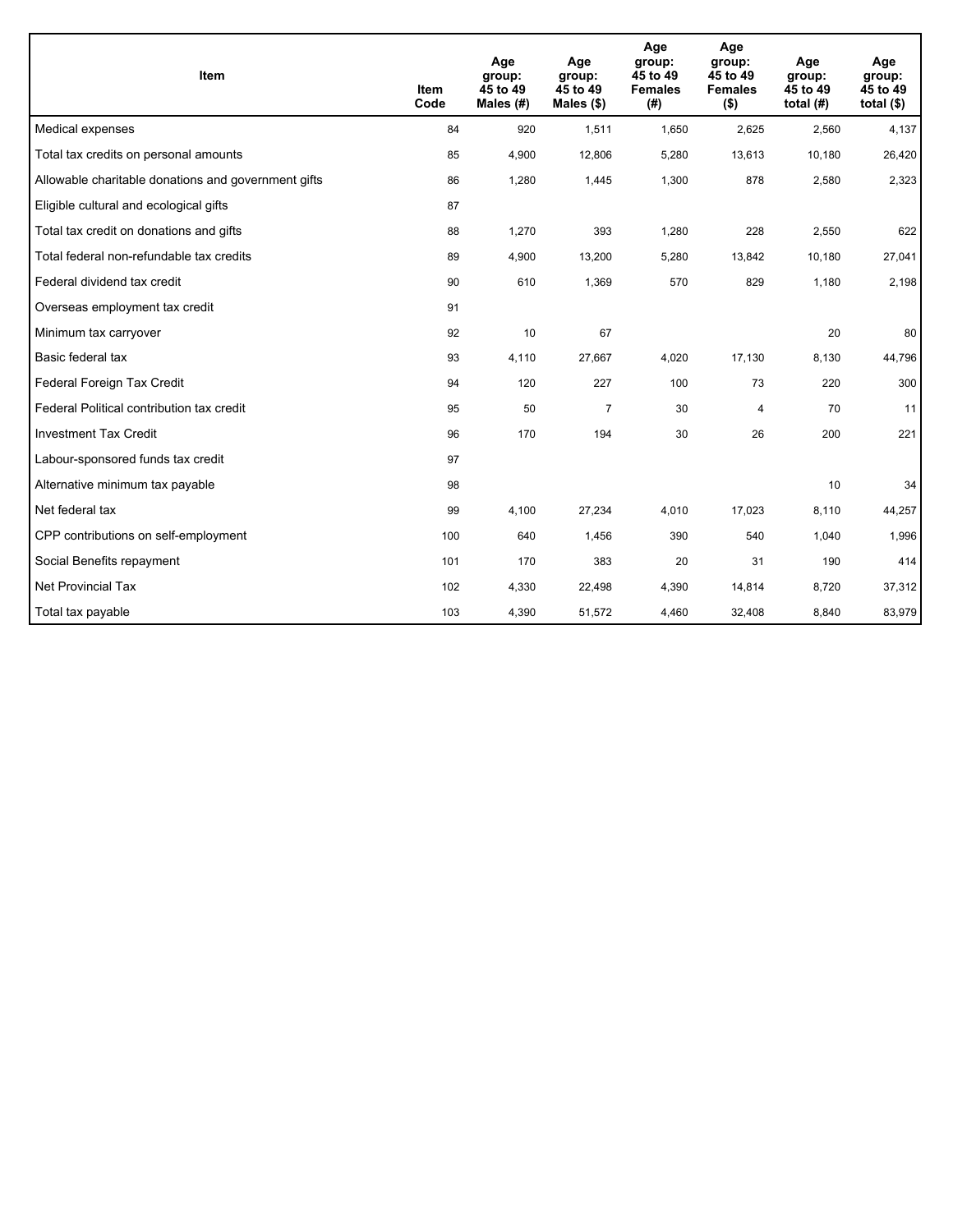| Item                                                                                           | Item<br>Code   | Age<br>group:<br>50 to 54<br>Males (#) | Age<br>group:<br>50 to 54<br>Males $(\$)$ | Age<br>group:<br>50 to 54<br><b>Females</b><br>(#) | Age<br>group:<br>50 to 54<br><b>Females</b><br>$($ \$) | Age<br>group:<br>50 to 54<br>total (#) | Age<br>group:<br>50 to 54<br>total $($ |
|------------------------------------------------------------------------------------------------|----------------|----------------------------------------|-------------------------------------------|----------------------------------------------------|--------------------------------------------------------|----------------------------------------|----------------------------------------|
| Number of taxable returns                                                                      | $\mathbf{1}$   | 4,650                                  |                                           | 4,760                                              |                                                        | 9,410                                  |                                        |
| Number of non-taxable returns                                                                  | $\overline{2}$ | 640                                    |                                           | 820                                                |                                                        | 1,470                                  |                                        |
| Total number of returns                                                                        | 3              | 5,290                                  |                                           | 5,580                                              |                                                        | 10,880                                 |                                        |
| Employment income                                                                              | 4              | 4,250                                  | 197,851                                   | 4,650                                              | 175,205                                                | 8,900                                  | 373,057                                |
| Commissions (from employment)                                                                  | 5              | 70                                     | 3,056                                     | 40                                                 | 1,287                                                  | 110                                    | 4,342                                  |
| Other employment income                                                                        | 6              | 320                                    | 2,390                                     | 260                                                | 1,925                                                  | 580                                    | 4,315                                  |
| Old Age Security pension (OASP)                                                                | $\overline{7}$ |                                        |                                           |                                                    |                                                        |                                        |                                        |
| CPP or QPP benefits                                                                            | 8              | 320                                    | 2,651                                     | 520                                                | 3,688                                                  | 840                                    | 6,339                                  |
| Other pensions or superannuation                                                               | 9              | 120                                    | 2,245                                     | 110                                                | 1,564                                                  | 220                                    | 3,809                                  |
| Elected split-pension amount                                                                   | 10             | 40                                     | 262                                       | 210                                                | 2,186                                                  | 240                                    | 2,448                                  |
| Universal Child Care Benefit (UCCB)                                                            | 11             | 40                                     | 47                                        | 10                                                 | 16                                                     | 60                                     | 63                                     |
| Employment Insurance and other benefits                                                        | 12             | 1,560                                  | 15,406                                    | 1,340                                              | 10,639                                                 | 2,900                                  | 26,046                                 |
| Taxable amount of dividends from taxable Canadian corporations                                 | 13             | 810                                    | 11,284                                    | 750                                                | 5,932                                                  | 1,560                                  | 17,215                                 |
| Interest and other investment income                                                           | 14             | 980                                    | 1,605                                     | 1,130                                              | 1,482                                                  | 2,110                                  | 3,087                                  |
| Net partnership income (Limited or non-active partners only)                                   | 15             | 10                                     | -8                                        |                                                    |                                                        | 10                                     | $\mathbf{1}$                           |
| Net rental income                                                                              | 16             | 300                                    | 557                                       | 230                                                | 75                                                     | 530                                    | 632                                    |
| Taxable capital gains                                                                          | 17             | 300                                    | 2,586                                     | 290                                                | 1,745                                                  | 590                                    | 4,331                                  |
| Registered retirement savings plan income (RRSP)                                               | 18             | 420                                    | 2,878                                     | 450                                                | 2,143                                                  | 870                                    | 5,021                                  |
| Other income                                                                                   | 19             | 600                                    | 3,309                                     | 520                                                | 2,310                                                  | 1,120                                  | 5,619                                  |
| Net business income                                                                            | 20             | 490                                    | 7,788                                     | 440                                                | 3,160                                                  | 940                                    | 10,948                                 |
| Net professional income                                                                        | 21             | 50                                     | 1,883                                     | 50                                                 | 761                                                    | 100                                    | 2,645                                  |
| Net commission income                                                                          | 22             | 40                                     | 1,266                                     | 20                                                 | 105                                                    | 60                                     | 1,372                                  |
| Net farming income                                                                             | 23             | 220                                    | 2,199                                     | 60                                                 | 225                                                    | 280                                    | 2,424                                  |
| Net fishing income                                                                             | 24             | 290                                    | 6,124                                     | 120                                                | 2,175                                                  | 410                                    | 8,299                                  |
| Workers' compensation benefits                                                                 | 25             | 190                                    | 2,080                                     | 140                                                | 1,134                                                  | 330                                    | 3,214                                  |
| Social assistance payments                                                                     | 26             | 230                                    | 1,474                                     | 220                                                | 1,578                                                  | 440                                    | 3,052                                  |
| Net federal supplements                                                                        | 27             |                                        |                                           |                                                    |                                                        |                                        |                                        |
| Total income assessed                                                                          | 28             | 5,270                                  | 268,971                                   | 5,560                                              | 219,637                                                | 10,830                                 | 488,608                                |
| Registered pension plan contributions (RPP)                                                    | 29             | 1,350                                  | 5,148                                     | 2,150                                              | 7,531                                                  | 3,500                                  | 12,679                                 |
| <b>RRSP</b> deduction                                                                          | 30             | 1,520                                  | 9,438                                     | 1,420                                              | 5,552                                                  | 2,940                                  | 14,990                                 |
| Deduction for elected split-pension amount                                                     | 31             | 60                                     | 651                                       | 30                                                 | 128                                                    | 90                                     | 779                                    |
| Annual union, professional, or like dues                                                       | 32             | 1,420                                  | 940                                       | 2,070                                              | 1,269                                                  | 3,490                                  | 2,209                                  |
| Child care expenses                                                                            | 33             | 80                                     | 217                                       | $70\,$                                             | 83                                                     | 160                                    | 300                                    |
| <b>Business investment loss</b>                                                                | 34             |                                        |                                           |                                                    |                                                        |                                        |                                        |
| Moving expenses                                                                                | 35             | 20                                     | 127                                       | 10                                                 | 53                                                     | 30                                     | 180                                    |
| Support payments made                                                                          | 36             | 30                                     | 398                                       |                                                    |                                                        | 30                                     | 398                                    |
| Carrying charges and interest expenses                                                         | 37             | 370                                    | 1,138                                     | 340                                                | 485                                                    | 710                                    | 1,623                                  |
| Deductions for CPP/QPP contributions on self-employment and other<br>earnings                  | 38             | 650                                    | 666                                       | 390                                                | 252                                                    | 1,040                                  | 918                                    |
| Deductions for provincial parental insurance plan (PPIP) premiums on<br>self-employment income | 39             |                                        |                                           |                                                    |                                                        |                                        |                                        |
| Exploration and development expenses                                                           | 40             |                                        |                                           |                                                    |                                                        |                                        |                                        |
| Other employment expenses                                                                      | 41             | 240                                    | 1,447                                     | 90                                                 | 393                                                    | 330                                    | 1,840                                  |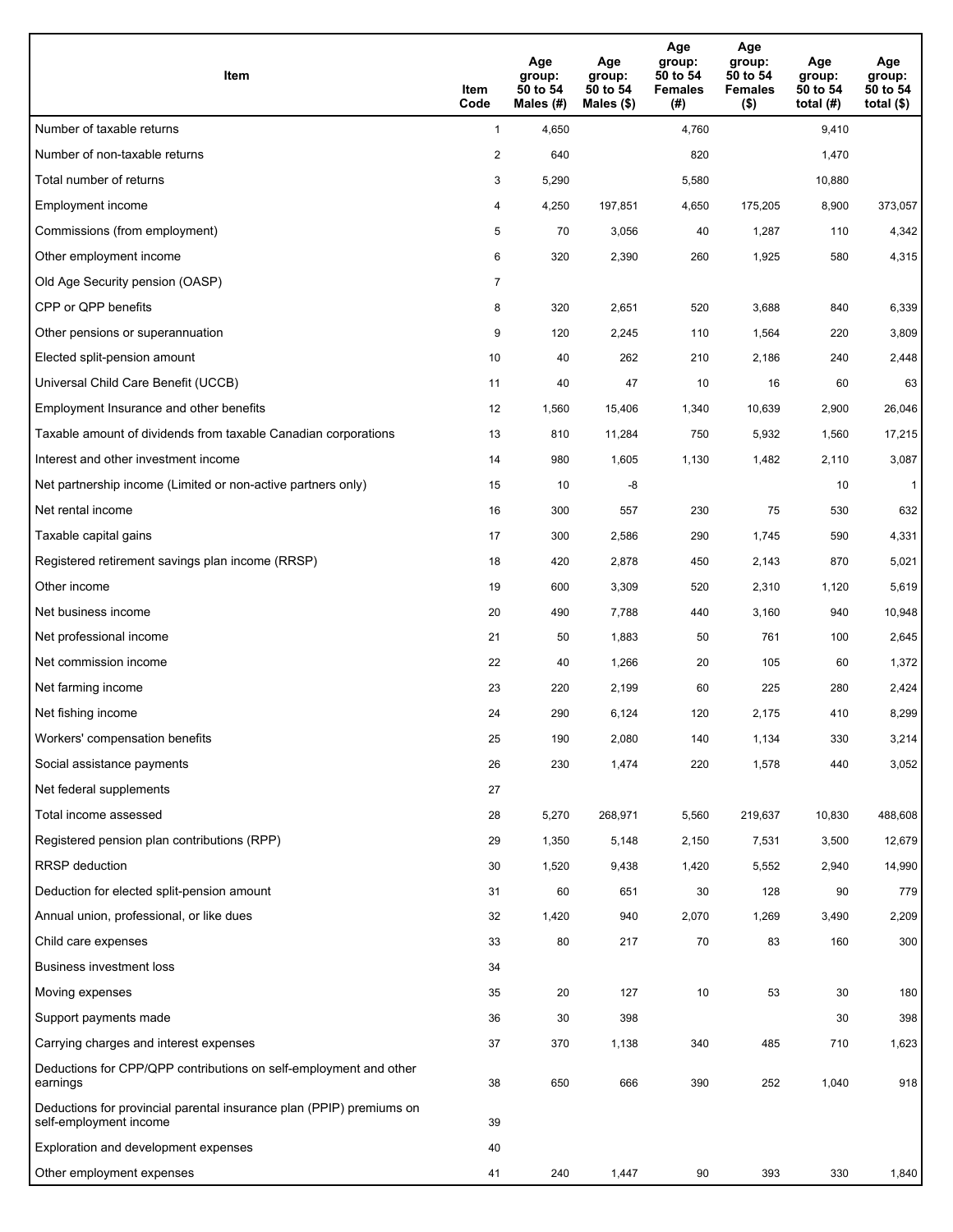| Item                                                              | Item<br>Code | Age<br>group:<br>50 to 54<br>Males (#) | Age<br>group:<br>50 to 54<br>Males (\$) | Age<br>group:<br>50 to 54<br><b>Females</b><br>(#) | Age<br>group:<br>50 to 54<br><b>Females</b><br>$($ \$) | Age<br>group:<br>50 to 54<br>total $(H)$ | Age<br>group:<br>50 to 54<br>total $($)$ |
|-------------------------------------------------------------------|--------------|----------------------------------------|-----------------------------------------|----------------------------------------------------|--------------------------------------------------------|------------------------------------------|------------------------------------------|
| Clergy residence deduction                                        | 42           | 10                                     | 151                                     |                                                    |                                                        | 20                                       | 199                                      |
| Other deductions                                                  | 43           | 230                                    | 222                                     | 240                                                | 268                                                    | 480                                      | 489                                      |
| Total deductions before adjustments                               | 44           | 3,480                                  | 20,569                                  | 3,650                                              | 16,071                                                 | 7,130                                    | 36,640                                   |
| Social benefits repayment                                         | 45           | 160                                    | 326                                     | 20                                                 | 43                                                     | 180                                      | 369                                      |
| Net income after adjustments                                      | 46           | 5,240                                  | 248,473                                 | 5,530                                              | 203,684                                                | 10,770                                   | 452,158                                  |
| Canadian Forces personnel and police deduction                    | 47           |                                        |                                         |                                                    |                                                        |                                          |                                          |
| Security options deductions                                       | 48           |                                        |                                         |                                                    |                                                        |                                          |                                          |
| Other payments deductions                                         | 49           | 410                                    | 3,555                                   | 350                                                | 2,711                                                  | 760                                      | 6,266                                    |
| Non-capital losses of other years                                 | 50           | 10                                     | 73                                      |                                                    |                                                        | 20                                       | 144                                      |
| Net capital losses of other years                                 | 51           | 60                                     | 84                                      | 60                                                 | 52                                                     | 120                                      | 136                                      |
| Capital gains deduction                                           | 52           | 20                                     | 1,574                                   | 10                                                 | 1,050                                                  | 40                                       | 2,623                                    |
| Northern residents deductions                                     | 53           | 10                                     | 18                                      |                                                    |                                                        | 10                                       | 20                                       |
| Additional deductions                                             | 54           | 10                                     | 37                                      | 20                                                 | 85                                                     | 30                                       | 122                                      |
| Farming/fishing losses of prior years                             | 55           | 10                                     | 175                                     |                                                    |                                                        | 20                                       | 200                                      |
| Total deductions from net income                                  | 56           | 540                                    | 5,701                                   | 440                                                | 3,996                                                  | 980                                      | 9,697                                    |
| Taxable income assessed                                           | 57           | 5,120                                  | 242,926                                 | 5,410                                              | 199,700                                                | 10,530                                   | 442,626                                  |
| Basic personal amount                                             | 58           | 5,290                                  | 57,034                                  | 5,580                                              | 60,183                                                 | 10,880                                   | 117,239                                  |
| Age amount                                                        | 59           |                                        |                                         |                                                    |                                                        |                                          |                                          |
| Spouse or common-law partner amount                               | 60           | 490                                    | 3,495                                   | 240                                                | 1,439                                                  | 730                                      | 4,934                                    |
| Amount for eligible dependant                                     | 61           | 90                                     | 915                                     | 240                                                | 2,151                                                  | 330                                      | 3,066                                    |
| Amount for children 17 and under                                  | 62           | 770                                    | 2,545                                   | 520                                                | 1,514                                                  | 1,290                                    | 4,059                                    |
| Amount for infirm dependants age 18 or older                      | 63           |                                        |                                         | 10                                                 | 50                                                     | 20                                       | 79                                       |
| CPP or QPP contributions through employment                       | 64           | 4,050                                  | 6,539                                   | 4,390                                              | 6,362                                                  | 8,440                                    | 12,901                                   |
| CPP or QPP contributions on self-employment and other<br>earnings | 65           | 650                                    | 666                                     | 390                                                | 252                                                    | 1,040                                    | 918                                      |
| Employment Insurance premiums                                     | 66           | 3,960                                  | 2,461                                   | 4,330                                              | 2,465                                                  | 8,290                                    | 4,927                                    |
| PPIP premiums paid                                                | 67           |                                        |                                         |                                                    |                                                        |                                          |                                          |
| PPIP premiums payable on employment income                        | 68           |                                        |                                         |                                                    |                                                        |                                          |                                          |
| PPIP premiums payable on self-employment income                   | 69           |                                        |                                         |                                                    |                                                        |                                          |                                          |
| Volunteer firefighters' amount                                    | 70           | 110                                    | 321                                     |                                                    |                                                        | 110                                      | 333                                      |
| Canada employment amount                                          | 71           | 4,230                                  | 4,592                                   | 4,600                                              | 4,986                                                  | 8,830                                    | 9,578                                    |
| Public transit amount                                             | 72           | 20                                     | 11                                      | 20                                                 | $\overline{7}$                                         | 40                                       | 18                                       |
| Children's fitness amount                                         | 73           | 330                                    | 182                                     | 200                                                | 98                                                     | 530                                      | 280                                      |
| Children's arts amount                                            | 74           | 100                                    | 44                                      | 60                                                 | 31                                                     | 160                                      | 75                                       |
| Home buyers' amount                                               | 75           | 10                                     | 47                                      | 10                                                 | 45                                                     | 20                                       | 92                                       |
| Pension income amount                                             | 76           | 150                                    | 283                                     | 300                                                | 584                                                    | 450                                      | 867                                      |
| Caregiver amount                                                  | 77           | 80                                     | 379                                     | 80                                                 | 397                                                    | 160                                      | 775                                      |
| Disability amount                                                 | 78           | 220                                    | 1,630                                   | 180                                                | 1,373                                                  | 400                                      | 3,002                                    |
| Disability amount transferred from a dependant                    | 79           | 110                                    | 1,053                                   | 130                                                | 1,132                                                  | 240                                      | 2,185                                    |
| Interest paid on student loans                                    | 80           | 30                                     | 5                                       | 80                                                 | 28                                                     | 110                                      | 33                                       |
| Tuition, education, and textbook amounts                          | 81           | 100                                    | 327                                     | 190                                                | 610                                                    | 290                                      | 938                                      |
| Tuition, education, and textbook amounts transferred from a child | 82           | 560                                    | 3,179                                   | 460                                                | 2,547                                                  | 1,020                                    | 5,726                                    |
| Amounts transferred from spouse or common-law partner             | 83           | 110                                    | 588                                     | 150                                                | 811                                                    | 260                                      | 1,400                                    |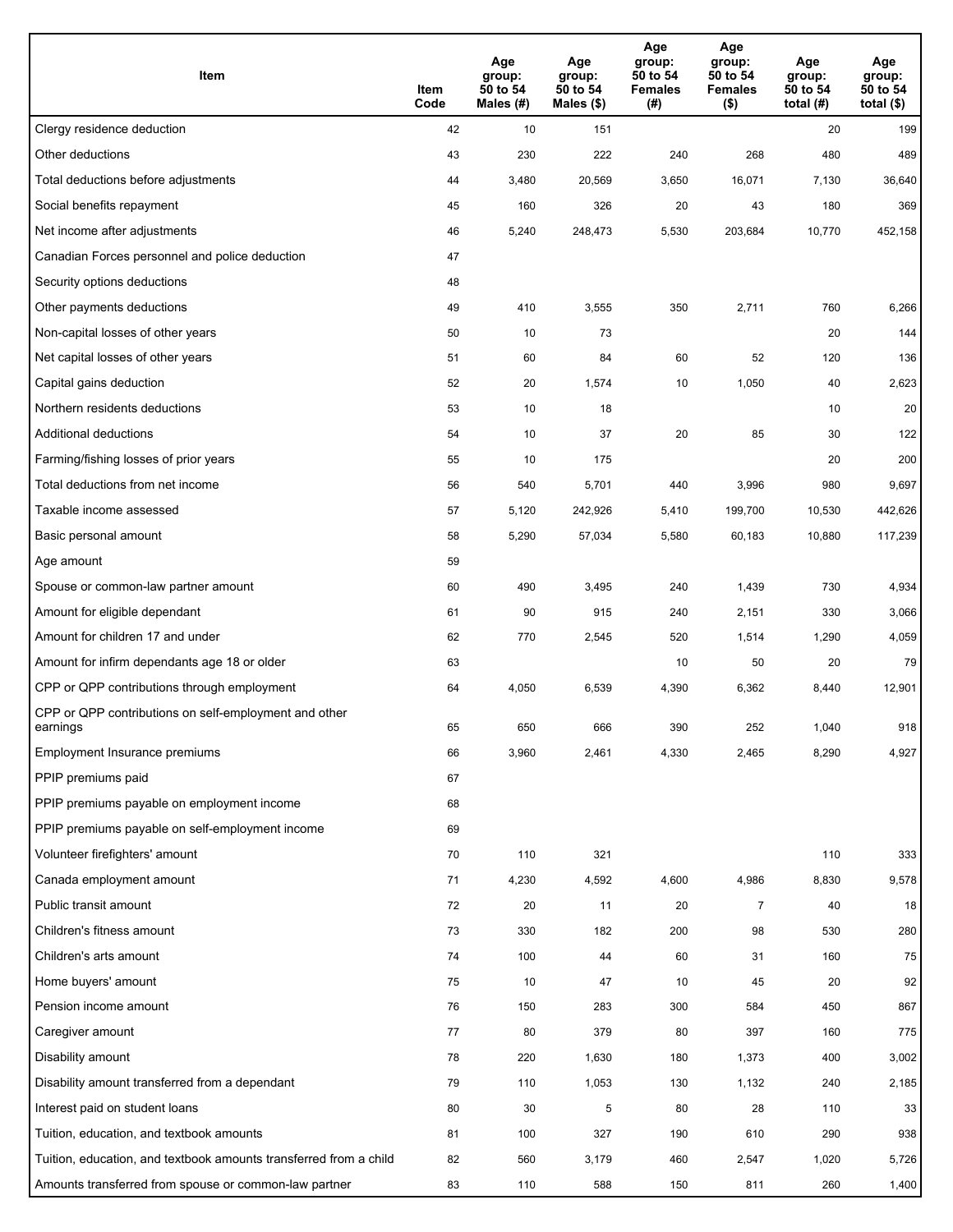| <b>Item</b>                                         | Item<br>Code | Age<br>group:<br>50 to 54<br>Males (#) | Age<br>group:<br>50 to 54<br>Males $(\$)$ | Age<br>group:<br>50 to 54<br><b>Females</b><br>(#) | Age<br>group:<br>50 to 54<br><b>Females</b><br>$($ \$) | Age<br>group:<br>50 to 54<br>total $(H)$ | Age<br>group:<br>50 to 54<br>total $($)$ |
|-----------------------------------------------------|--------------|----------------------------------------|-------------------------------------------|----------------------------------------------------|--------------------------------------------------------|------------------------------------------|------------------------------------------|
| Medical expenses                                    | 84           | 1,070                                  | 1,841                                     | 1,820                                              | 3,226                                                  | 2,900                                    | 5,068                                    |
| Total tax credits on personal amounts               | 85           | 5,290                                  | 13,225                                    | 5,580                                              | 13,546                                                 | 10,880                                   | 26,774                                   |
| Allowable charitable donations and government gifts | 86           | 1,540                                  | 1,835                                     | 1,500                                              | 1,283                                                  | 3,040                                    | 3,118                                    |
| Eligible cultural and ecological gifts              | 87           |                                        |                                           |                                                    |                                                        |                                          |                                          |
| Total tax credit on donations and gifts             | 88           | 1,530                                  | 500                                       | 1,500                                              | 340                                                    | 3,030                                    | 840                                      |
| Total federal non-refundable tax credits            | 89           | 5,290                                  | 13,725                                    | 5,580                                              | 13,886                                                 | 10,880                                   | 27,614                                   |
| Federal dividend tax credit                         | 90           | 770                                    | 1,523                                     | 690                                                | 786                                                    | 1,460                                    | 2,309                                    |
| Overseas employment tax credit                      | 91           |                                        |                                           |                                                    |                                                        |                                          |                                          |
| Minimum tax carryover                               | 92           | 10                                     | 25                                        |                                                    |                                                        | 20                                       | 34                                       |
| Basic federal tax                                   | 93           | 4,370                                  | 28,865                                    | 4,370                                              | 20,242                                                 | 8,740                                    | 49,107                                   |
| Federal Foreign Tax Credit                          | 94           | 180                                    | 218                                       | 150                                                | 18                                                     | 320                                      | 237                                      |
| Federal Political contribution tax credit           | 95           | 80                                     | 9                                         | 30                                                 | 5                                                      | 110                                      | 14                                       |
| <b>Investment Tax Credit</b>                        | 96           | 170                                    | 214                                       | 30                                                 | 28                                                     | 200                                      | 242                                      |
| Labour-sponsored funds tax credit                   | 97           |                                        |                                           |                                                    |                                                        |                                          |                                          |
| Alternative minimum tax payable                     | 98           | 20                                     | 32                                        | 10                                                 | 54                                                     | 30                                       | 86                                       |
| Net federal tax                                     | 99           | 4,350                                  | 28,422                                    | 4,360                                              | 20,191                                                 | 8,710                                    | 48,613                                   |
| CPP contributions on self-employment                | 100          | 650                                    | 1,333                                     | 390                                                | 504                                                    | 1,040                                    | 1,836                                    |
| Social Benefits repayment                           | 101          | 160                                    | 326                                       | 20                                                 | 43                                                     | 180                                      | 369                                      |
| <b>Net Provincial Tax</b>                           | 102          | 4,600                                  | 22,979                                    | 4,700                                              | 16,607                                                 | 9,300                                    | 39,586                                   |
| Total tax payable                                   | 103          | 4,650                                  | 53,061                                    | 4,760                                              | 37,345                                                 | 9,410                                    | 90,405                                   |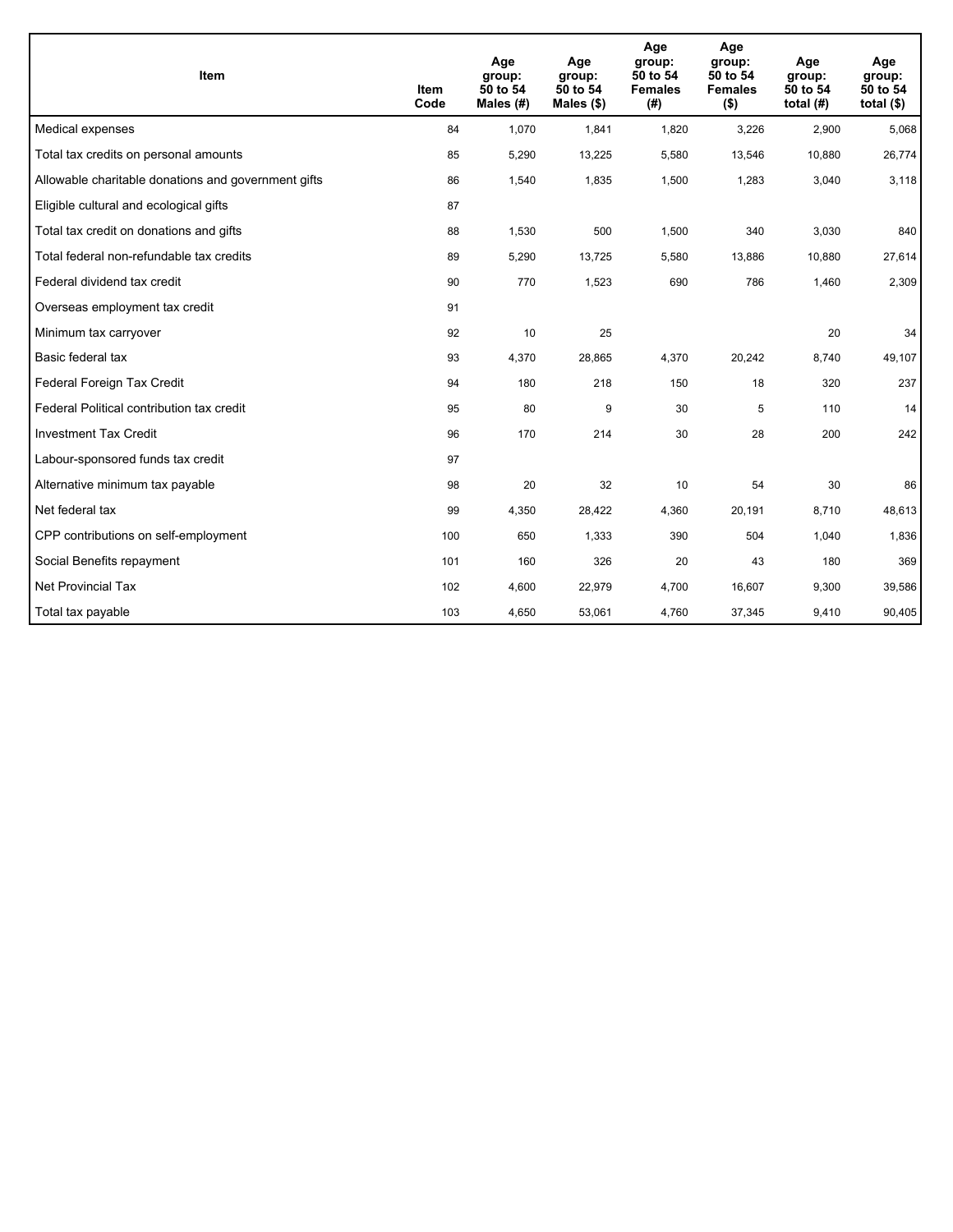| <b>Item</b>                                                                                    | Item<br>Code            | Age<br>group:<br>55 to 59<br>Males (#) | Age<br>group:<br>55 to 59<br>Males (\$) | Age<br>group:<br>55 to 59<br><b>Females</b><br>(#) | Age<br>group:<br>55 to 59<br><b>Females</b><br>$($ \$) | Age<br>group:<br>55 to 59<br>total $(H)$ | Age<br>group:<br>55 to 59<br>total $($)$ |
|------------------------------------------------------------------------------------------------|-------------------------|----------------------------------------|-----------------------------------------|----------------------------------------------------|--------------------------------------------------------|------------------------------------------|------------------------------------------|
| Number of taxable returns                                                                      | $\mathbf{1}$            | 4,450                                  |                                         | 4,500                                              |                                                        | 8,950                                    |                                          |
| Number of non-taxable returns                                                                  | $\overline{\mathbf{c}}$ | 590                                    |                                         | 890                                                |                                                        | 1,480                                    |                                          |
| Total number of returns                                                                        | 3                       | 5,040                                  |                                         | 5,380                                              |                                                        | 10,430                                   |                                          |
| Employment income                                                                              | 4                       | 3,830                                  | 171.019                                 | 4,090                                              | 141,194                                                | 7,920                                    | 312,212                                  |
| Commissions (from employment)                                                                  | 5                       | 60                                     | 2,324                                   | 40                                                 | 189                                                    | 100                                      | 2,514                                    |
| Other employment income                                                                        | 6                       | 360                                    | 2,458                                   | 310                                                | 2,420                                                  | 670                                      | 4,878                                    |
| Old Age Security pension (OASP)                                                                | $\overline{7}$          |                                        |                                         |                                                    |                                                        |                                          |                                          |
| CPP or QPP benefits                                                                            | 8                       | 470                                    | 4,152                                   | 730                                                | 5,333                                                  | 1,200                                    | 9,485                                    |
| Other pensions or superannuation                                                               | 9                       | 530                                    | 15,642                                  | 560                                                | 12,253                                                 | 1,090                                    | 27,895                                   |
| Elected split-pension amount                                                                   | 10                      | 120                                    | 816                                     | 520                                                | 5,960                                                  | 640                                      | 6,776                                    |
| Universal Child Care Benefit (UCCB)                                                            | 11                      |                                        |                                         |                                                    |                                                        | 10                                       | 16                                       |
| Employment Insurance and other benefits                                                        | 12                      | 1,460                                  | 14,488                                  | 1,220                                              | 9,767                                                  | 2,670                                    | 24,256                                   |
| Taxable amount of dividends from taxable Canadian corporations                                 | 13                      | 960                                    | 13,023                                  | 870                                                | 5,854                                                  | 1,830                                    | 18,877                                   |
| Interest and other investment income                                                           | 14                      | 1,220                                  | 1,775                                   | 1,370                                              | 1,487                                                  | 2,590                                    | 3,264                                    |
| Net partnership income (Limited or non-active partners only)                                   | 15                      | 10                                     | $-45$                                   |                                                    |                                                        |                                          |                                          |
| Net rental income                                                                              | 16                      | 290                                    | 539                                     | 200                                                | 274                                                    | 490                                      | 811                                      |
| Taxable capital gains                                                                          | 17                      | 360                                    | 3,086                                   | 370                                                | 1,445                                                  | 730                                      | 4,533                                    |
| Registered retirement savings plan income (RRSP)                                               | 18                      | 470                                    | 4,052                                   | 580                                                | 3,914                                                  | 1,050                                    | 7,967                                    |
| Other income                                                                                   | 19                      | 760                                    | 5,065                                   | 790                                                | 4,053                                                  | 1,550                                    | 9,118                                    |
| Net business income                                                                            | 20                      | 500                                    | 7,029                                   | 360                                                | 2,475                                                  | 870                                      | 9,519                                    |
| Net professional income                                                                        | 21                      | 70                                     | 2,996                                   | 60                                                 | 1,464                                                  | 140                                      | 4,460                                    |
| Net commission income                                                                          | 22                      | 30                                     | 1,106                                   | 20                                                 | 241                                                    | 50                                       | 1,347                                    |
| Net farming income                                                                             | 23                      | 220                                    | $-509$                                  | 40                                                 | 117                                                    | 260                                      | $-392$                                   |
| Net fishing income                                                                             | 24                      | 250                                    | 6,102                                   | 100                                                | 1,556                                                  | 350                                      | 7,658                                    |
| Workers' compensation benefits                                                                 | 25                      | 210                                    | 2,155                                   | 130                                                | 1,206                                                  | 340                                      | 3,361                                    |
| Social assistance payments                                                                     | 26                      | 210                                    | 1,521                                   | 190                                                | 1,477                                                  | 400                                      | 2,999                                    |
| Net federal supplements                                                                        | 27                      |                                        |                                         |                                                    |                                                        |                                          |                                          |
| Total income assessed                                                                          | 28                      | 5,030                                  | 258,817                                 | 5,340                                              | 202,982                                                | 10,370                                   | 461,785                                  |
| Registered pension plan contributions (RPP)                                                    | 29                      | 1,230                                  | 4,629                                   | 1,860                                              | 6,324                                                  | 3,080                                    | 10,953                                   |
| RRSP deduction                                                                                 | 30                      | 1,470                                  | 10,249                                  | 1,340                                              | 6,343                                                  | 2,810                                    | 16,593                                   |
| Deduction for elected split-pension amount                                                     | 31                      | 320                                    | 3,671                                   | 140                                                | 923                                                    | 470                                      | 4,594                                    |
| Annual union, professional, or like dues                                                       | 32                      | 1,330                                  | 802                                     | 1,830                                              | 1,078                                                  | 3,150                                    | 1,880                                    |
| Child care expenses                                                                            | 33                      | 30                                     | 41                                      | 20                                                 | 39                                                     | 50                                       | 80                                       |
| <b>Business investment loss</b>                                                                | 34                      |                                        |                                         |                                                    |                                                        |                                          |                                          |
| Moving expenses                                                                                | 35                      | 20                                     | 209                                     | 20                                                 | 94                                                     | 40                                       | 303                                      |
| Support payments made                                                                          | 36                      | 30                                     | 285                                     |                                                    |                                                        | 30                                       | 312                                      |
| Carrying charges and interest expenses                                                         | 37                      | 480                                    | 909                                     | 400                                                | 604                                                    | 880                                      | 1,513                                    |
| Deductions for CPP/QPP contributions on self-employment and other<br>earnings                  | 38                      | 610                                    | 623                                     | 320                                                | 199                                                    | 920                                      | 822                                      |
| Deductions for provincial parental insurance plan (PPIP) premiums on<br>self-employment income | 39                      |                                        |                                         |                                                    |                                                        |                                          |                                          |
| Exploration and development expenses                                                           | 40                      |                                        |                                         |                                                    |                                                        | 10                                       | 258                                      |
| Other employment expenses                                                                      | 41                      | 190                                    | 1,007                                   | 70                                                 | 211                                                    | 270                                      | 1,217                                    |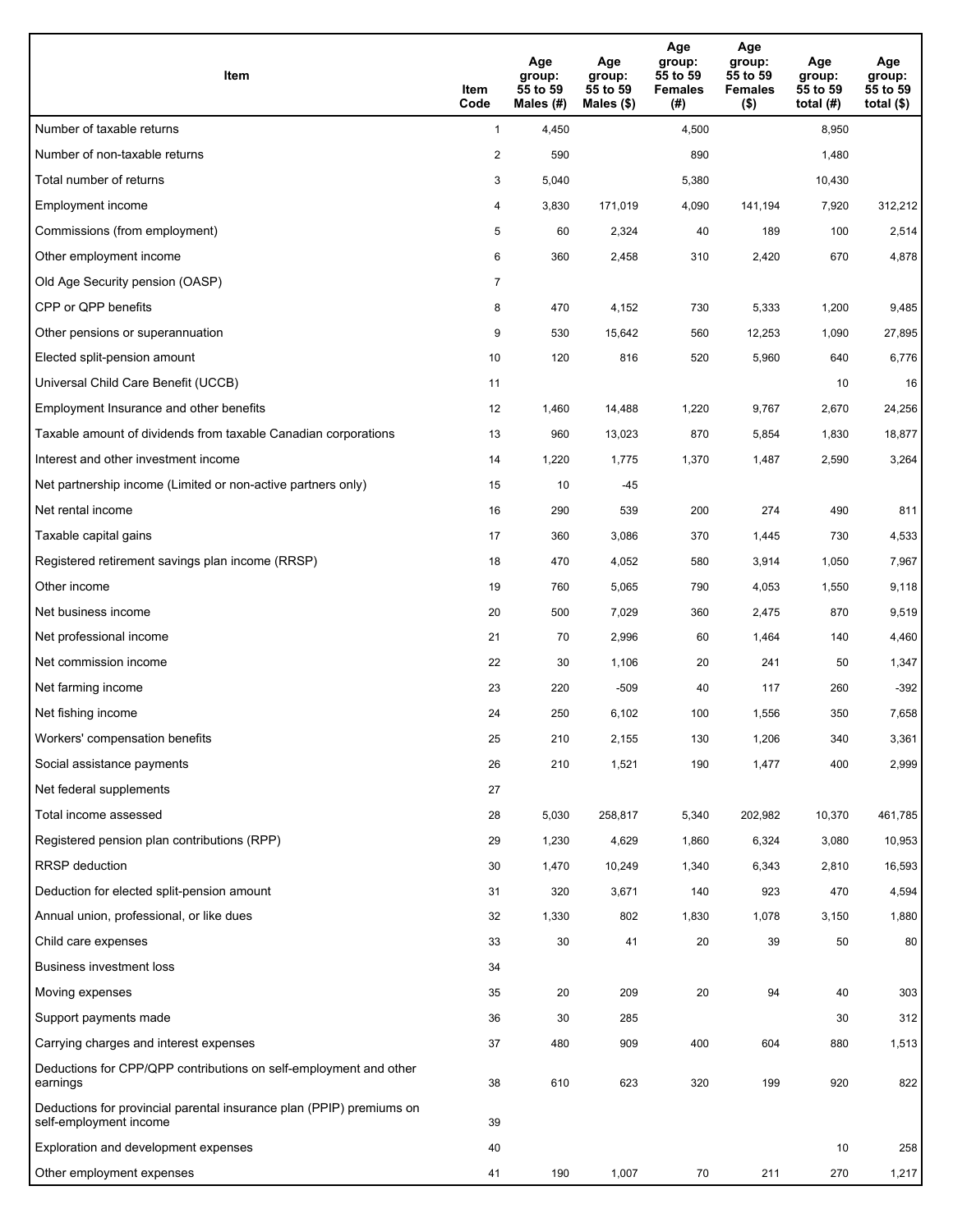| Item                                                              | Item<br>Code | Age<br>group:<br>55 to 59<br>Males (#) | Age<br>group:<br>55 to 59<br>Males (\$) | Age<br>group:<br>55 to 59<br><b>Females</b><br>(#) | Age<br>group:<br>55 to 59<br>Females<br>$($ \$) | Age<br>group:<br>55 to 59<br>total $(H)$ | Age<br>group:<br>55 to 59<br>total $($)$ |
|-------------------------------------------------------------------|--------------|----------------------------------------|-----------------------------------------|----------------------------------------------------|-------------------------------------------------|------------------------------------------|------------------------------------------|
| Clergy residence deduction                                        | 42           | 20                                     | 247                                     |                                                    |                                                 | 30                                       | 278                                      |
| Other deductions                                                  | 43           | 230                                    | 166                                     | 250                                                | 194                                             | 490                                      | 360                                      |
| Total deductions before adjustments                               | 44           | 3,390                                  | 23,010                                  | 3,330                                              | 16,189                                          | 6,710                                    | 39,199                                   |
| Social benefits repayment                                         | 45           | 130                                    | 296                                     | 20                                                 | 32                                              | 150                                      | 328                                      |
| Net income after adjustments                                      | 46           | 4,990                                  | 236,392                                 | 5,310                                              | 186,884                                         | 10,310                                   | 423,276                                  |
| Canadian Forces personnel and police deduction                    | 47           |                                        |                                         |                                                    |                                                 |                                          |                                          |
| Security options deductions                                       | 48           |                                        |                                         |                                                    |                                                 |                                          |                                          |
| Other payments deductions                                         | 49           | 420                                    | 3,676                                   | 320                                                | 2,683                                           | 740                                      | 6,360                                    |
| Non-capital losses of other years                                 | 50           |                                        |                                         |                                                    |                                                 | 10                                       | 100                                      |
| Net capital losses of other years                                 | 51           | 90                                     | 129                                     | 80                                                 | 114                                             | 180                                      | 243                                      |
| Capital gains deduction                                           | 52           | 40                                     | 2,368                                   |                                                    |                                                 | 40                                       | 2,821                                    |
| Northern residents deductions                                     | 53           | 10                                     | 17                                      |                                                    |                                                 | 10                                       | 17                                       |
| Additional deductions                                             | 54           |                                        |                                         | 20                                                 | 55                                              | 20                                       | 151                                      |
| Farming/fishing losses of prior years                             | 55           | 10                                     | 184                                     |                                                    |                                                 | 20                                       | 194                                      |
| Total deductions from net income                                  | 56           | 580                                    | 6,631                                   | 430                                                | 3,367                                           | 1,010                                    | 9,998                                    |
| Taxable income assessed                                           | 57           | 4,880                                  | 229,764                                 | 5,200                                              | 183,519                                         | 10,080                                   | 413,284                                  |
| Basic personal amount                                             | 58           | 5,040                                  | 54,331                                  | 5,380                                              | 58,009                                          | 10,430                                   | 112,383                                  |
| Age amount                                                        | 59           |                                        |                                         |                                                    |                                                 |                                          |                                          |
| Spouse or common-law partner amount                               | 60           | 570                                    | 3,881                                   | 220                                                | 1,248                                           | 780                                      | 5,129                                    |
| Amount for eligible dependant                                     | 61           | 40                                     | 335                                     | 70                                                 | 656                                             | 110                                      | 991                                      |
| Amount for children 17 and under                                  | 62           | 280                                    | 892                                     | 110                                                | 282                                             | 390                                      | 1,174                                    |
| Amount for infirm dependants age 18 or older                      | 63           | 20                                     | 82                                      | 10                                                 | 56                                              | 30                                       | 139                                      |
| CPP or QPP contributions through employment                       | 64           | 3,600                                  | 5,615                                   | 3,790                                              | 5,224                                           | 7,380                                    | 10,839                                   |
| CPP or QPP contributions on self-employment and other<br>earnings | 65           | 610                                    | 623                                     | 320                                                | 199                                             | 920                                      | 822                                      |
| Employment Insurance premiums                                     | 66           | 3,500                                  | 2,104                                   | 3,750                                              | 2,037                                           | 7,240                                    | 4,141                                    |
| PPIP premiums paid                                                | 67           |                                        |                                         |                                                    |                                                 |                                          |                                          |
| PPIP premiums payable on employment income                        | 68           |                                        |                                         |                                                    |                                                 |                                          |                                          |
| PPIP premiums payable on self-employment income                   | 69           |                                        |                                         |                                                    |                                                 |                                          |                                          |
| Volunteer firefighters' amount                                    | 70           | 70                                     | 213                                     |                                                    |                                                 | 70                                       | 219                                      |
| Canada employment amount                                          | 71           | 3,840                                  | 4,143                                   | 4,070                                              | 4,397                                           | 7,910                                    | 8,540                                    |
| Public transit amount                                             | 72           | 20                                     | $\overline{7}$                          | 20                                                 | 11                                              | 40                                       | 18                                       |
| Children's fitness amount                                         | 73           | 120                                    | 58                                      | 40                                                 | 16                                              | 160                                      | 74                                       |
| Children's arts amount                                            | 74           | 30                                     | 15                                      |                                                    |                                                 | 40                                       | 19                                       |
| Home buyers' amount                                               | 75           |                                        |                                         |                                                    |                                                 | 10                                       | 49                                       |
| Pension income amount                                             | 76           | 630                                    | 1,219                                   | 990                                                | 1,934                                           | 1,620                                    | 3,153                                    |
| Caregiver amount                                                  | 77           | 60                                     | 302                                     | 60                                                 | 307                                             | 120                                      | 609                                      |
| Disability amount                                                 | 78           | 260                                    | 1,971                                   | 270                                                | 2,011                                           | 530                                      | 3,982                                    |
| Disability amount transferred from a dependant                    | 79           | 80                                     | 695                                     | 80                                                 | 607                                             | 160                                      | 1,302                                    |
| Interest paid on student loans                                    | 80           |                                        |                                         | 30                                                 | 6                                               | 40                                       | 20                                       |
| Tuition, education, and textbook amounts                          | 81           | 90                                     | 228                                     | 90                                                 | 288                                             | 180                                      | 516                                      |
| Tuition, education, and textbook amounts transferred from a child | 82           | 380                                    | 2,160                                   | 210                                                | 1,045                                           | 600                                      | 3,205                                    |
| Amounts transferred from spouse or common-law partner             | 83           | 160                                    | 766                                     | 180                                                | 1,097                                           | 340                                      | 1,863                                    |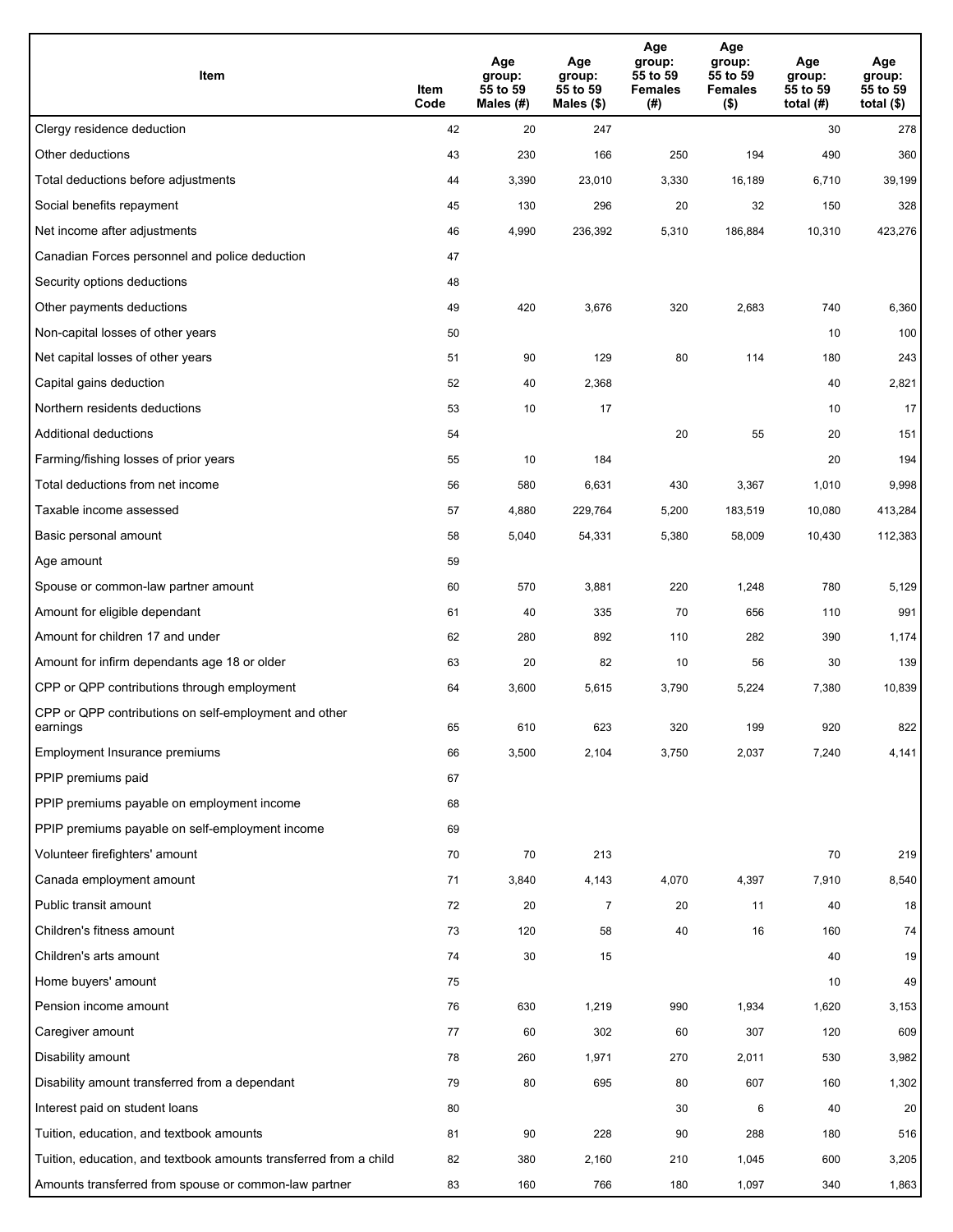| Item                                                | <b>Item</b><br>Code | Age<br>group:<br>55 to 59<br>Males (#) | Age<br>group:<br>55 to 59<br>Males $(\$)$ | Age<br>group:<br>55 to 59<br><b>Females</b><br>(# ) | Age<br>group:<br>55 to 59<br><b>Females</b><br>$($ \$) | Age<br>group:<br>55 to 59<br>total $(H)$ | Age<br>group:<br>55 to 59<br>total $($)$ |
|-----------------------------------------------------|---------------------|----------------------------------------|-------------------------------------------|-----------------------------------------------------|--------------------------------------------------------|------------------------------------------|------------------------------------------|
| Medical expenses                                    | 84                  | 1,130                                  | 2,162                                     | 1,820                                               | 3,377                                                  | 2,940                                    | 5,540                                    |
| Total tax credits on personal amounts               | 85                  | 5,040                                  | 12,277                                    | 5,380                                               | 12,426                                                 | 10,430                                   | 24,710                                   |
| Allowable charitable donations and government gifts | 86                  | 1,620                                  | 2,103                                     | 1,600                                               | 1,389                                                  | 3,220                                    | 3,493                                    |
| Eligible cultural and ecological gifts              | 87                  |                                        |                                           |                                                     |                                                        |                                          |                                          |
| Total tax credit on donations and gifts             | 88                  | 1,610                                  | 574                                       | 1,590                                               | 368                                                    | 3,200                                    | 942                                      |
| Total federal non-refundable tax credits            | 89                  | 5,040                                  | 12,851                                    | 5,380                                               | 12,794                                                 | 10,430                                   | 25,652                                   |
| Federal dividend tax credit                         | 90                  | 900                                    | 1,798                                     | 790                                                 | 780                                                    | 1,690                                    | 2,578                                    |
| Overseas employment tax credit                      | 91                  |                                        |                                           |                                                     |                                                        |                                          |                                          |
| Minimum tax carryover                               | 92                  | 20                                     | 94                                        |                                                     |                                                        | 30                                       | 109                                      |
| Basic federal tax                                   | 93                  | 4,130                                  | 27,138                                    | 4,130                                               | 18,036                                                 | 8,270                                    | 45,173                                   |
| Federal Foreign Tax Credit                          | 94                  | 200                                    | 153                                       | 180                                                 | 27                                                     | 380                                      | 180                                      |
| Federal Political contribution tax credit           | 95                  | 100                                    | 17                                        | 40                                                  | $\overline{7}$                                         | 140                                      | 24                                       |
| <b>Investment Tax Credit</b>                        | 96                  | 130                                    | 173                                       | 20                                                  | 16                                                     | 140                                      | 189                                      |
| Labour-sponsored funds tax credit                   | 97                  |                                        |                                           |                                                     |                                                        |                                          |                                          |
| Alternative minimum tax payable                     | 98                  | 20                                     | 58                                        |                                                     |                                                        | 20                                       | 79                                       |
| Net federal tax                                     | 99                  | 4,120                                  | 26,791                                    | 4,130                                               | 17,990                                                 | 8,250                                    | 44,781                                   |
| CPP contributions on self-employment                | 100                 | 610                                    | 1,245                                     | 320                                                 | 398                                                    | 920                                      | 1,643                                    |
| Social Benefits repayment                           | 101                 | 130                                    | 296                                       | 20                                                  | 32                                                     | 150                                      | 328                                      |
| Net Provincial Tax                                  | 102                 | 4,400                                  | 21,413                                    | 4,450                                               | 14,895                                                 | 8,850                                    | 36,308                                   |
| Total tax payable                                   | 103                 | 4,450                                  | 49,746                                    | 4,500                                               | 33,314                                                 | 8,950                                    | 83,060                                   |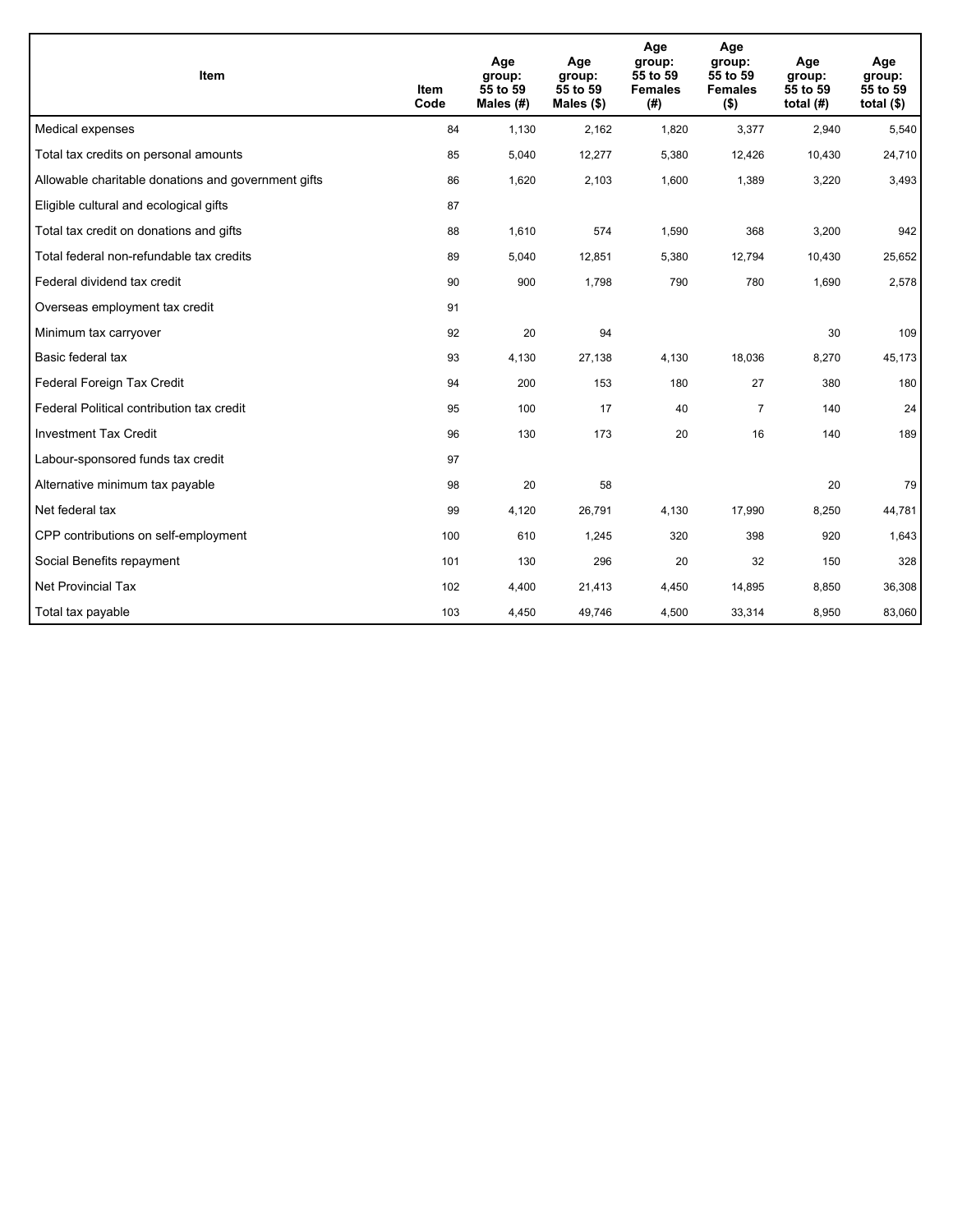| <b>Item</b>                                                                                    | Item<br>Code            | Age<br>group:<br>60 to 64<br>Males (#) | Age<br>group:<br>60 to 64<br>Males (\$) | Age<br>group:<br>60 to 64<br><b>Females</b><br>(#) | Age<br>group:<br>60 to 64<br><b>Females</b><br>$($ \$) | Age<br>group:<br>60 to 64<br>total $(H)$ | Age<br>group:<br>60 to 64<br>total $($)$ |
|------------------------------------------------------------------------------------------------|-------------------------|----------------------------------------|-----------------------------------------|----------------------------------------------------|--------------------------------------------------------|------------------------------------------|------------------------------------------|
| Number of taxable returns                                                                      | $\mathbf{1}$            | 4,080                                  |                                         | 4,060                                              |                                                        | 8,130                                    |                                          |
| Number of non-taxable returns                                                                  | $\overline{\mathbf{c}}$ | 670                                    |                                         | 920                                                |                                                        | 1,580                                    |                                          |
| Total number of returns                                                                        | 3                       | 4,740                                  |                                         | 4,970                                              |                                                        | 9,720                                    |                                          |
| Employment income                                                                              | 4                       | 2,830                                  | 101,799                                 | 2,740                                              | 74,710                                                 | 5,580                                    | 176,509                                  |
| Commissions (from employment)                                                                  | 5                       | 40                                     | 1,742                                   | 20                                                 | 66                                                     | 60                                       | 1,808                                    |
| Other employment income                                                                        | 6                       | 360                                    | 2,090                                   | 270                                                | 1,939                                                  | 620                                      | 4,029                                    |
| Old Age Security pension (OASP)                                                                | $\overline{7}$          |                                        |                                         |                                                    |                                                        |                                          |                                          |
| CPP or QPP benefits                                                                            | 8                       | 3,860                                  | 23,252                                  | 4,090                                              | 21,507                                                 | 7,950                                    | 44,760                                   |
| Other pensions or superannuation                                                               | 9                       | 1,210                                  | 36,459                                  | 1,290                                              | 27,864                                                 | 2,500                                    | 64,323                                   |
| Elected split-pension amount                                                                   | 10                      | 280                                    | 1,758                                   | 880                                                | 10,522                                                 | 1,150                                    | 12,280                                   |
| Universal Child Care Benefit (UCCB)                                                            | 11                      |                                        |                                         |                                                    |                                                        | 10                                       | 15                                       |
| Employment Insurance and other benefits                                                        | 12                      | 1,340                                  | 13,236                                  | 960                                                | 7,596                                                  | 2,300                                    | 20,833                                   |
| Taxable amount of dividends from taxable Canadian corporations                                 | 13                      | 1,000                                  | 10,016                                  | 850                                                | 6,787                                                  | 1,850                                    | 16,804                                   |
| Interest and other investment income                                                           | 14                      | 1,360                                  | 2,066                                   | 1,450                                              | 1,748                                                  | 2,800                                    | 3,814                                    |
| Net partnership income (Limited or non-active partners only)                                   | 15                      | 10                                     | 153                                     |                                                    |                                                        | 20                                       | 111                                      |
| Net rental income                                                                              | 16                      | 300                                    | 906                                     | 210                                                | 563                                                    | 500                                      | 1,468                                    |
| Taxable capital gains                                                                          | 17                      | 440                                    | 3,227                                   | 440                                                | 2,133                                                  | 890                                      | 5,360                                    |
| Registered retirement savings plan income (RRSP)                                               | 18                      | 560                                    | 5,469                                   | 640                                                | 5,083                                                  | 1,200                                    | 10,552                                   |
| Other income                                                                                   | 19                      | 950                                    | 5,891                                   | 1,000                                              | 6,237                                                  | 1,950                                    | 12,127                                   |
| Net business income                                                                            | 20                      | 460                                    | 5,344                                   | 300                                                | 1,764                                                  | 760                                      | 7,107                                    |
| Net professional income                                                                        | 21                      | 70                                     | 3,135                                   | 50                                                 | 1,146                                                  | 120                                      | 4,281                                    |
| Net commission income                                                                          | 22                      | 40                                     | 805                                     | 20                                                 | 253                                                    | 70                                       | 1,058                                    |
| Net farming income                                                                             | 23                      | 190                                    | 1,183                                   | 40                                                 | 81                                                     | 240                                      | 1,264                                    |
| Net fishing income                                                                             | 24                      | 240                                    | 5,585                                   | 80                                                 | 1,260                                                  | 320                                      | 6,845                                    |
| Workers' compensation benefits                                                                 | 25                      | 210                                    | 2,265                                   | 110                                                | 1,113                                                  | 320                                      | 3,379                                    |
| Social assistance payments                                                                     | 26                      | 200                                    | 1,529                                   | 170                                                | 1,389                                                  | 370                                      | 2,918                                    |
| Net federal supplements                                                                        | 27                      | 80                                     | 331                                     | 480                                                | 2,094                                                  | 560                                      | 2,425                                    |
| Total income assessed                                                                          | 28                      | 4,740                                  | 228,269                                 | 4,970                                              | 176,271                                                | 9,710                                    | 404,539                                  |
| Registered pension plan contributions (RPP)                                                    | 29                      | 770                                    | 2,561                                   | 980                                                | 2,796                                                  | 1,750                                    | 5,357                                    |
| RRSP deduction                                                                                 | 30                      | 1,070                                  | 7,600                                   | 890                                                | 4,139                                                  | 1,960                                    | 11,739                                   |
| Deduction for elected split-pension amount                                                     | 31                      | 660                                    | 8,128                                   | 360                                                | 2,345                                                  | 1,020                                    | 10,472                                   |
| Annual union, professional, or like dues                                                       | 32                      | 930                                    | 482                                     | 1,090                                              | 563                                                    | 2,020                                    | 1,045                                    |
| Child care expenses                                                                            | 33                      |                                        |                                         |                                                    |                                                        |                                          |                                          |
| <b>Business investment loss</b>                                                                | 34                      |                                        |                                         |                                                    |                                                        |                                          |                                          |
| Moving expenses                                                                                | 35                      |                                        |                                         |                                                    |                                                        | 10                                       | 79                                       |
| Support payments made                                                                          | 36                      | 40                                     | 435                                     |                                                    |                                                        | 40                                       | 440                                      |
| Carrying charges and interest expenses                                                         | 37                      | 540                                    | 835                                     | 460                                                | 577                                                    | 1,000                                    | 1,412                                    |
| Deductions for CPP/QPP contributions on self-employment and other<br>earnings                  | 38                      | 560                                    | 520                                     | 270                                                | 156                                                    | 830                                      | 676                                      |
| Deductions for provincial parental insurance plan (PPIP) premiums on<br>self-employment income | 39                      |                                        |                                         |                                                    |                                                        |                                          |                                          |
| Exploration and development expenses                                                           | 40                      |                                        |                                         |                                                    |                                                        |                                          |                                          |
| Other employment expenses                                                                      | 41                      | 150                                    | 772                                     | 40                                                 | 72                                                     | 180                                      | 844                                      |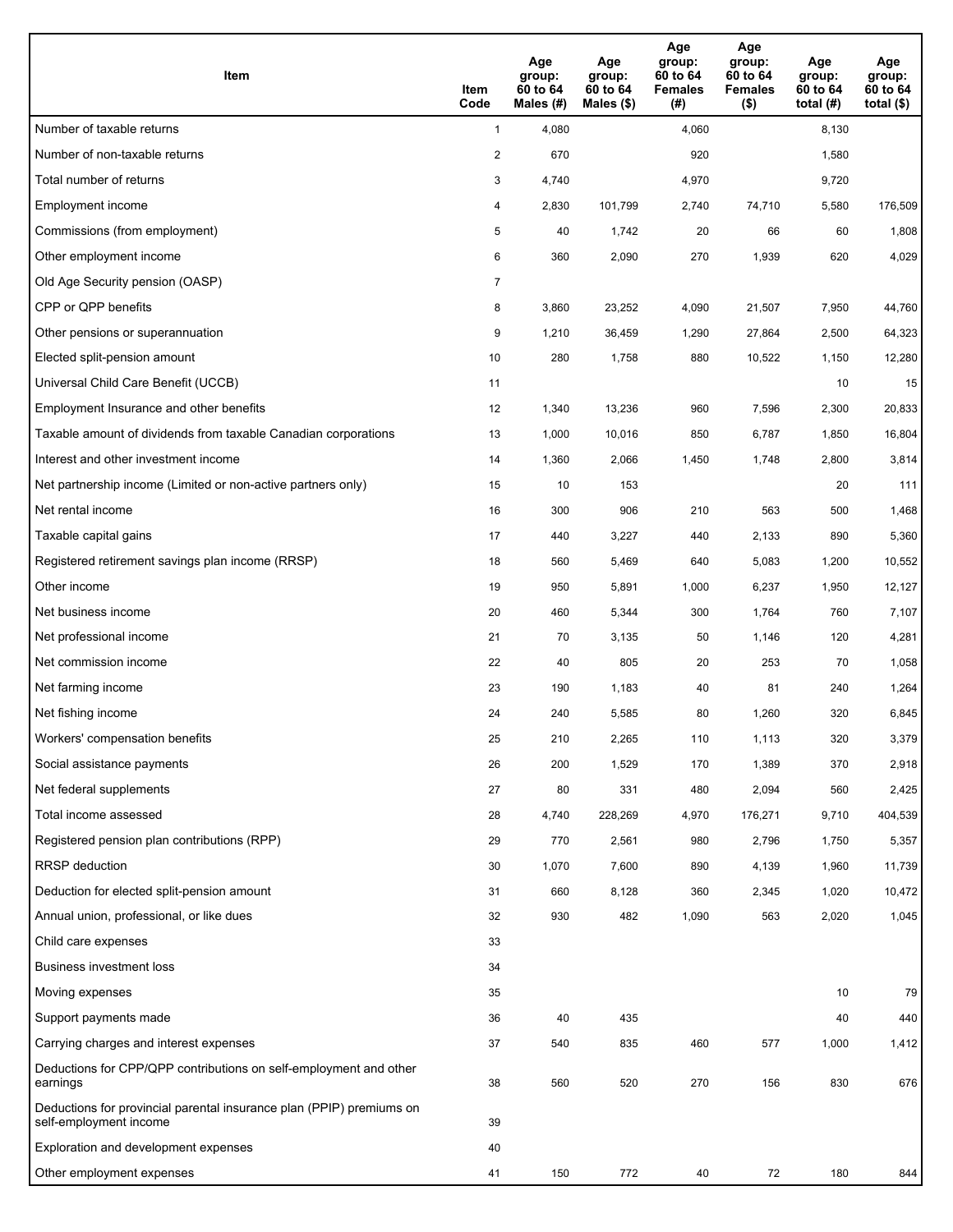| Item                                                              | Item<br>Code | Age<br>group:<br>60 to 64<br>Males (#) | Age<br>group:<br>60 to 64<br>Males (\$) | Age<br>group:<br>60 to 64<br><b>Females</b><br>(#) | Age<br>group:<br>60 to 64<br><b>Females</b><br>$($ \$) | Age<br>group:<br>60 to 64<br>total $(H)$ | Age<br>group:<br>60 to 64<br>total $($)$ |
|-------------------------------------------------------------------|--------------|----------------------------------------|-----------------------------------------|----------------------------------------------------|--------------------------------------------------------|------------------------------------------|------------------------------------------|
| Clergy residence deduction                                        | 42           | 10                                     | 146                                     |                                                    |                                                        | 20                                       | 212                                      |
| Other deductions                                                  | 43           | 240                                    | 186                                     | 200                                                | 147                                                    | 440                                      | 333                                      |
| Total deductions before adjustments                               | 44           | 2,930                                  | 21,753                                  | 2,480                                              | 10,914                                                 | 5,410                                    | 32,667                                   |
| Social benefits repayment                                         | 45           | 140                                    | 280                                     | 20                                                 | 35                                                     | 160                                      | 315                                      |
| Net income after adjustments                                      | 46           | 4,720                                  | 206,657                                 | 4,950                                              | 165,371                                                | 9,670                                    | 372,028                                  |
| Canadian Forces personnel and police deduction                    | 47           |                                        |                                         |                                                    |                                                        |                                          |                                          |
| Security options deductions                                       | 48           |                                        |                                         |                                                    |                                                        |                                          |                                          |
| Other payments deductions                                         | 49           | 470                                    | 4,125                                   | 750                                                | 4,593                                                  | 1,220                                    | 8,718                                    |
| Non-capital losses of other years                                 | 50           | 10                                     | 92                                      |                                                    |                                                        | 20                                       | 133                                      |
| Net capital losses of other years                                 | 51           | 110                                    | 139                                     | 100                                                | 160                                                    | 210                                      | 298                                      |
| Capital gains deduction                                           | 52           | 50                                     | 3,057                                   | 10                                                 | 1,065                                                  | 60                                       | 4,122                                    |
| Northern residents deductions                                     | 53           |                                        |                                         |                                                    |                                                        |                                          |                                          |
| Additional deductions                                             | 54           | 20                                     | 32                                      |                                                    |                                                        |                                          |                                          |
| Farming/fishing losses of prior years                             | 55           | 10                                     | 113                                     |                                                    |                                                        | 20                                       | 140                                      |
| Total deductions from net income                                  | 56           | 670                                    | 7,653                                   | 880                                                | 5,932                                                  | 1,540                                    | 13,585                                   |
| Taxable income assessed                                           | 57           | 4,670                                  | 199,013                                 | 4,880                                              | 159,447                                                | 9,550                                    | 358,460                                  |
| Basic personal amount                                             | 58           | 4,740                                  | 51,191                                  | 4,970                                              | 53,653                                                 | 9,720                                    | 104,844                                  |
| Age amount                                                        | 59           |                                        |                                         |                                                    |                                                        |                                          |                                          |
| Spouse or common-law partner amount                               | 60           | 530                                    | 3,385                                   | 170                                                | 882                                                    | 690                                      | 4,268                                    |
| Amount for eligible dependant                                     | 61           | 10                                     | 112                                     | 30                                                 | 284                                                    | 50                                       | 396                                      |
| Amount for children 17 and under                                  | 62           | 100                                    | 318                                     | 30                                                 | 84                                                     | 130                                      | 402                                      |
| Amount for infirm dependants age 18 or older                      | 63           |                                        |                                         | 10                                                 | 55                                                     | 20                                       | 105                                      |
| CPP or QPP contributions through employment                       | 64           | 2,520                                  | 3,315                                   | 2,440                                              | 2,799                                                  | 4,960                                    | 6,114                                    |
| CPP or QPP contributions on self-employment and other<br>earnings | 65           | 560                                    | 520                                     | 270                                                | 156                                                    | 830                                      | 676                                      |
| Employment Insurance premiums                                     | 66           | 2,580                                  | 1,331                                   | 2,470                                              | 1,128                                                  | 5,050                                    | 2,459                                    |
| PPIP premiums paid                                                | 67           |                                        |                                         |                                                    |                                                        |                                          |                                          |
| PPIP premiums payable on employment income                        | 68           |                                        |                                         |                                                    |                                                        |                                          |                                          |
| PPIP premiums payable on self-employment income                   | 69           |                                        |                                         |                                                    |                                                        |                                          |                                          |
| Volunteer firefighters' amount                                    | 70           | 40                                     | 120                                     |                                                    |                                                        | 40                                       | 123                                      |
| Canada employment amount                                          | 71           | 2,970                                  | 3,128                                   | 2,870                                              | 3,010                                                  | 5,840                                    | 6,138                                    |
| Public transit amount                                             | 72           | 20                                     | 6                                       | 10                                                 | 4                                                      | 30                                       | 10                                       |
| Children's fitness amount                                         | 73           | 30                                     | 14                                      |                                                    |                                                        | 40                                       | 16                                       |
| Children's arts amount                                            | 74           |                                        |                                         |                                                    |                                                        | 10                                       | 3 <sup>2</sup>                           |
| Home buyers' amount                                               | 75           |                                        |                                         |                                                    |                                                        |                                          |                                          |
| Pension income amount                                             | 76           | 1,430                                  | 2,799                                   | 1,850                                              | 3,590                                                  | 3,280                                    | 6,389                                    |
| Caregiver amount                                                  | 77           | 60                                     | 298                                     | 50                                                 | 209                                                    | 110                                      | 507                                      |
| Disability amount                                                 | 78           | 310                                    | 2,324                                   | 320                                                | 2,393                                                  | 630                                      | 4,717                                    |
| Disability amount transferred from a dependant                    | 79           | 60                                     | 534                                     | 60                                                 | 416                                                    | 120                                      | 950                                      |
| Interest paid on student loans                                    | 80           |                                        |                                         | 10                                                 | 11                                                     | 20                                       | 16                                       |
| Tuition, education, and textbook amounts                          | 81           | 40                                     | 41                                      | 40                                                 | 101                                                    | 80                                       | 142                                      |
| Tuition, education, and textbook amounts transferred from a child | 82           | 170                                    | 920                                     | 80                                                 | 371                                                    | 250                                      | 1,291                                    |
| Amounts transferred from spouse or common-law partner             | 83           | 240                                    | 1,352                                   | 350                                                | 1,973                                                  | 590                                      | 3,325                                    |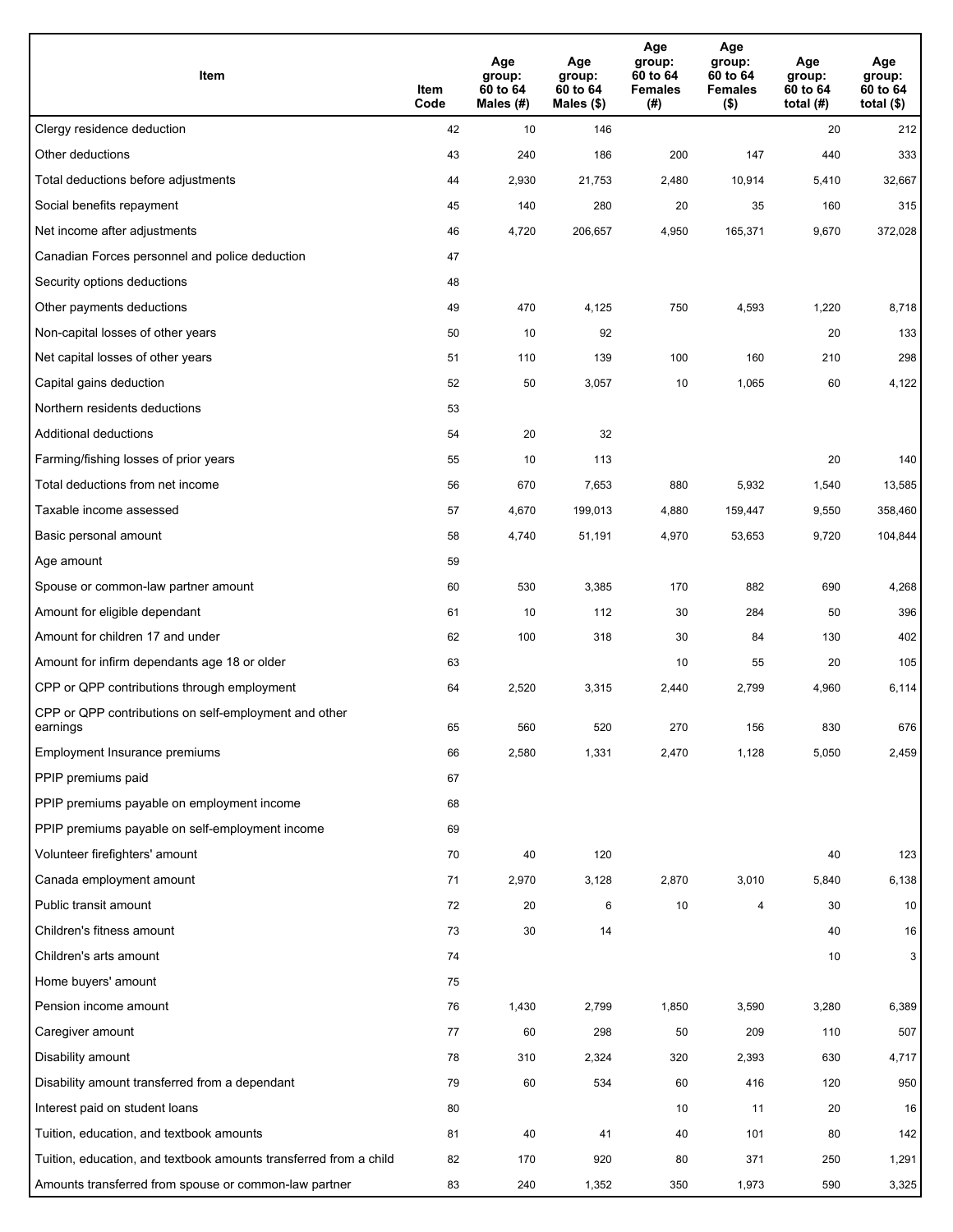| <b>Item</b>                                         | <b>Item</b><br>Code | Age<br>group:<br>60 to 64<br>Males $(H)$ | Age<br>group:<br>60 to 64<br>Males $(\$)$ | Age<br>group:<br>60 to 64<br><b>Females</b><br>(#) | Age<br>group:<br>60 to 64<br><b>Females</b><br>$($ \$) | Age<br>group:<br>60 to 64<br>total $(H)$ | Age<br>group:<br>60 to 64<br>total $($)$ |
|-----------------------------------------------------|---------------------|------------------------------------------|-------------------------------------------|----------------------------------------------------|--------------------------------------------------------|------------------------------------------|------------------------------------------|
| Medical expenses                                    | 84                  | 1,240                                    | 2.976                                     | 1.910                                              | 4,098                                                  | 3,150                                    | 7,074                                    |
| Total tax credits on personal amounts               | 85                  | 4,740                                    | 11,213                                    | 4,970                                              | 11,287                                                 | 9,720                                    | 22,500                                   |
| Allowable charitable donations and government gifts | 86                  | 1,760                                    | 2,459                                     | 1,570                                              | 1,833                                                  | 3,330                                    | 4,292                                    |
| Eligible cultural and ecological gifts              | 87                  |                                          |                                           |                                                    |                                                        |                                          |                                          |
| Total tax credit on donations and gifts             | 88                  | 1,740                                    | 673                                       | 1,560                                              | 499                                                    | 3,300                                    | 1,172                                    |
| Total federal non-refundable tax credits            | 89                  | 4,740                                    | 11,886                                    | 4,970                                              | 11,786                                                 | 9,720                                    | 23,672                                   |
| Federal dividend tax credit                         | 90                  | 920                                      | 1,337                                     | 770                                                | 883                                                    | 1,690                                    | 2,221                                    |
| Overseas employment tax credit                      | 91                  |                                          |                                           |                                                    |                                                        |                                          |                                          |
| Minimum tax carryover                               | 92                  | 20                                       | 61                                        |                                                    |                                                        | 30                                       | 79                                       |
| Basic federal tax                                   | 93                  | 3,780                                    | 22,233                                    | 3,650                                              | 14,818                                                 | 7,440                                    | 37,050                                   |
| Federal Foreign Tax Credit                          | 94                  | 230                                      | 176                                       | 240                                                | 34                                                     | 470                                      | 210                                      |
| Federal Political contribution tax credit           | 95                  | 90                                       | 13                                        | 50                                                 | $\overline{7}$                                         | 140                                      | 21                                       |
| <b>Investment Tax Credit</b>                        | 96                  | 110                                      | 139                                       | 20                                                 | 10                                                     | 130                                      | 149                                      |
| Labour-sponsored funds tax credit                   | 97                  |                                          |                                           |                                                    |                                                        |                                          |                                          |
| Alternative minimum tax payable                     | 98                  | 10                                       | 34                                        |                                                    |                                                        | 20                                       | 70                                       |
| Net federal tax                                     | 99                  | 3,770                                    | 21,906                                    | 3,650                                              | 14,766                                                 | 7,420                                    | 36,672                                   |
| CPP contributions on self-employment                | 100                 | 560                                      | 1,040                                     | 270                                                | 312                                                    | 830                                      | 1,352                                    |
| Social Benefits repayment                           | 101                 | 140                                      | 280                                       | 20                                                 | 35                                                     | 160                                      | 315                                      |
| Net Provincial Tax                                  | 102                 | 4,030                                    | 17,833                                    | 4,020                                              | 12,451                                                 | 8,060                                    | 30,285                                   |
| Total tax payable                                   | 103                 | 4,080                                    | 41,059                                    | 4,060                                              | 27,565                                                 | 8,130                                    | 68,625                                   |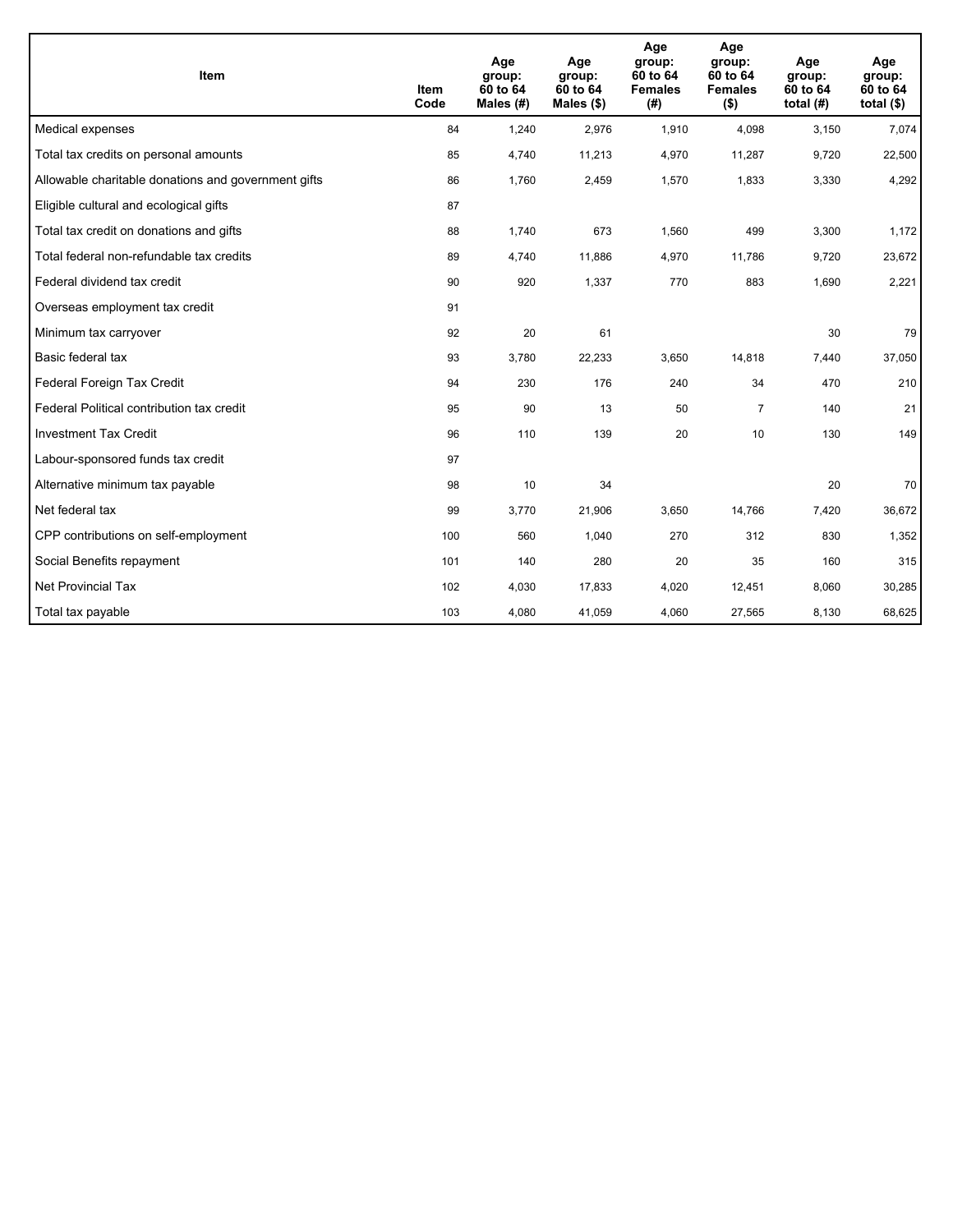| <b>Item</b>                                                                                    | Item<br>Code            | Age<br>group:<br>65 to 69<br>Males (#) | Age<br>group:<br>65 to 69<br>Males (\$) | Age<br>group:<br>65 to 69<br><b>Females</b><br>(#) | Age<br>group:<br>65 to 69<br><b>Females</b><br>$($ \$) | Age<br>group:<br>65 to 69<br>total (#) | Age<br>group:<br>65 to 69<br>total $($)$ |
|------------------------------------------------------------------------------------------------|-------------------------|----------------------------------------|-----------------------------------------|----------------------------------------------------|--------------------------------------------------------|----------------------------------------|------------------------------------------|
| Number of taxable returns                                                                      | $\mathbf{1}$            | 3,290                                  |                                         | 2,930                                              |                                                        | 6,220                                  |                                          |
| Number of non-taxable returns                                                                  | $\overline{\mathbf{c}}$ | 760                                    |                                         | 1,190                                              |                                                        | 1,950                                  |                                          |
| Total number of returns                                                                        | 3                       | 4,050                                  |                                         | 4,120                                              |                                                        | 8,170                                  |                                          |
| Employment income                                                                              | 4                       | 1,530                                  | 38,731                                  | 1,080                                              | 19,719                                                 | 2,610                                  | 58,450                                   |
| Commissions (from employment)                                                                  | 5                       | 20                                     | 731                                     | 10                                                 | 64                                                     | 30                                     | 796                                      |
| Other employment income                                                                        | 6                       | 290                                    | 636                                     | 170                                                | 401                                                    | 470                                    | 1,037                                    |
| Old Age Security pension (OASP)                                                                | $\overline{7}$          | 4,030                                  | 22,263                                  | 4,090                                              | 22,685                                                 | 8,120                                  | 44,948                                   |
| CPP or QPP benefits                                                                            | 8                       | 3,940                                  | 25,296                                  | 3,980                                              | 21,328                                                 | 7,920                                  | 46,624                                   |
| Other pensions or superannuation                                                               | 9                       | 1,880                                  | 43,439                                  | 1,830                                              | 26,330                                                 | 3,710                                  | 69,769                                   |
| Elected split-pension amount                                                                   | 10                      | 370                                    | 2,257                                   | 970                                                | 10,118                                                 | 1,340                                  | 12,375                                   |
| Universal Child Care Benefit (UCCB)                                                            | 11                      |                                        |                                         |                                                    |                                                        |                                        |                                          |
| Employment Insurance and other benefits                                                        | 12                      | 900                                    | 9,069                                   | 440                                                | 3,380                                                  | 1,340                                  | 12,449                                   |
| Taxable amount of dividends from taxable Canadian corporations                                 | 13                      | 850                                    | 10,183                                  | 790                                                | 3,961                                                  | 1,640                                  | 14,144                                   |
| Interest and other investment income                                                           | 14                      | 1,320                                  | 2,435                                   | 1,440                                              | 1,916                                                  | 2,760                                  | 4,351                                    |
| Net partnership income (Limited or non-active partners only)                                   | 15                      |                                        |                                         |                                                    |                                                        |                                        |                                          |
| Net rental income                                                                              | 16                      | 250                                    | 1,144                                   | 200                                                | 607                                                    | 450                                    | 1,751                                    |
| Taxable capital gains                                                                          | 17                      | 380                                    | 2,870                                   | 410                                                | 2,175                                                  | 790                                    | 5,045                                    |
| Registered retirement savings plan income (RRSP)                                               | 18                      | 460                                    | 5,065                                   | 470                                                | 3,937                                                  | 940                                    | 9,002                                    |
| Other income                                                                                   | 19                      | 610                                    | 2,715                                   | 600                                                | 1,185                                                  | 1,210                                  | 3,899                                    |
| Net business income                                                                            | 20                      | 350                                    | 2,293                                   | 200                                                | 911                                                    | 550                                    | 3,204                                    |
| Net professional income                                                                        | 21                      | 60                                     | 2,526                                   | 30                                                 | 157                                                    | 90                                     | 2,683                                    |
| Net commission income                                                                          | 22                      | 40                                     | 594                                     | 10                                                 | 79                                                     | 50                                     | 673                                      |
| Net farming income                                                                             | 23                      | 180                                    | 85                                      | 40                                                 | $-110$                                                 | 220                                    | $-25$                                    |
| Net fishing income                                                                             | 24                      | 150                                    | 3,350                                   | 40                                                 | 512                                                    | 190                                    | 3,862                                    |
| Workers' compensation benefits                                                                 | 25                      | 120                                    | 670                                     | 80                                                 | 636                                                    | 200                                    | 1,305                                    |
| Social assistance payments                                                                     | 26                      | 80                                     | 446                                     | 70                                                 | 371                                                    | 150                                    | 817                                      |
| Net federal supplements                                                                        | 27                      | 1,140                                  | 4,055                                   | 1,410                                              | 5,306                                                  | 2,550                                  | 9,360                                    |
| Total income assessed                                                                          | 28                      | 4,050                                  | 180,963                                 | 4,120                                              | 125,884                                                | 8,170                                  | 306,847                                  |
| Registered pension plan contributions (RPP)                                                    | 29                      | 260                                    | 793                                     | 230                                                | 482                                                    | 490                                    | 1,275                                    |
| RRSP deduction                                                                                 | 30                      | 530                                    | 3,566                                   | 360                                                | 1,750                                                  | 890                                    | 5,316                                    |
| Deduction for elected split-pension amount                                                     | 31                      | 1,040                                  | 11,916                                  | 410                                                | 2,362                                                  | 1,450                                  | 14,279                                   |
| Annual union, professional, or like dues                                                       | 32                      | 470                                    | 177                                     | 350                                                | 140                                                    | 820                                    | 317                                      |
| Child care expenses                                                                            | 33                      |                                        |                                         |                                                    |                                                        |                                        |                                          |
| <b>Business investment loss</b>                                                                | 34                      |                                        |                                         |                                                    |                                                        |                                        |                                          |
| Moving expenses                                                                                | 35                      |                                        |                                         |                                                    |                                                        |                                        |                                          |
| Support payments made                                                                          | 36                      | 20                                     | 232                                     |                                                    |                                                        | 20                                     | 232                                      |
| Carrying charges and interest expenses                                                         | 37                      | 500                                    | 813                                     | 430                                                | 500                                                    | 930                                    | 1,313                                    |
| Deductions for CPP/QPP contributions on self-employment and other<br>earnings                  | 38                      | 210                                    | 139                                     | 70                                                 | 33                                                     | 280                                    | 172                                      |
| Deductions for provincial parental insurance plan (PPIP) premiums on<br>self-employment income | 39                      |                                        |                                         |                                                    |                                                        |                                        |                                          |
| Exploration and development expenses                                                           | 40                      |                                        |                                         |                                                    |                                                        |                                        |                                          |
| Other employment expenses                                                                      | 41                      | 100                                    | 449                                     | 20                                                 | 37                                                     | 110                                    | 485                                      |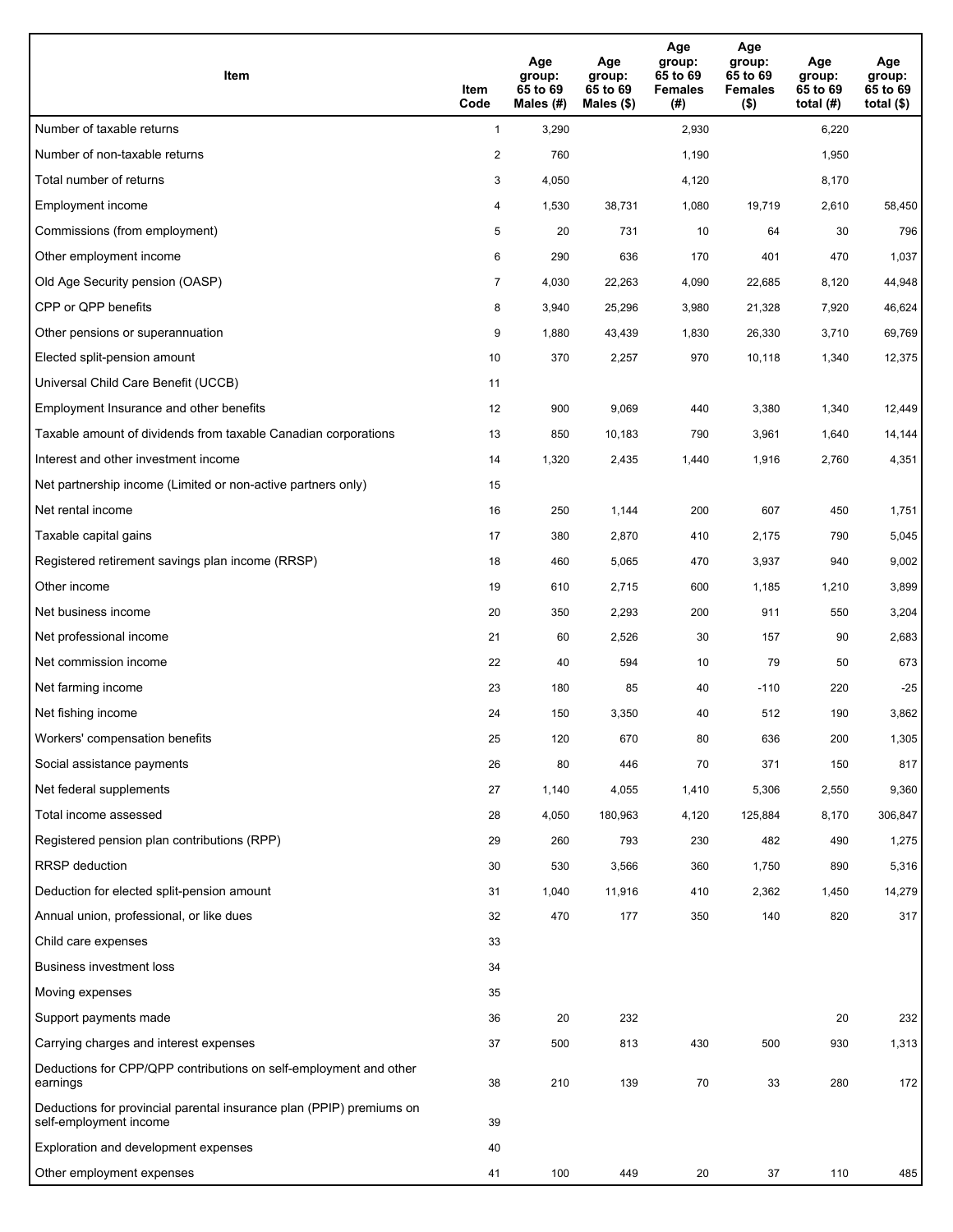| Item                                                              | Item<br>Code | Age<br>group:<br>65 to 69<br>Males (#) | Age<br>group:<br>65 to 69<br>Males $(\$)$ | Age<br>group:<br>65 to 69<br><b>Females</b><br>(# ) | Age<br>group:<br>65 to 69<br>Females<br>$($ \$) | Age<br>group:<br>65 to 69<br>total (#) | Age<br>group:<br>65 to 69<br>total $($)$ |
|-------------------------------------------------------------------|--------------|----------------------------------------|-------------------------------------------|-----------------------------------------------------|-------------------------------------------------|----------------------------------------|------------------------------------------|
| Clergy residence deduction                                        | 42           | 10                                     | 98                                        |                                                     |                                                 | 10                                     | 102                                      |
| Other deductions                                                  | 43           | 170                                    | 138                                       | 150                                                 | 102                                             | 320                                    | 241                                      |
| Total deductions before adjustments                               | 44           | 2,150                                  | 18,437                                    | 1,360                                               | 5,501                                           | 3,500                                  | 23,937                                   |
| Social benefits repayment                                         | 45           | 350                                    | 1,046                                     | 110                                                 | 264                                             | 450                                    | 1,310                                    |
| Net income after adjustments                                      | 46           | 4,040                                  | 161,730                                   | 4,110                                               | 120,151                                         | 8,160                                  | 281,881                                  |
| Canadian Forces personnel and police deduction                    | 47           |                                        |                                           |                                                     |                                                 |                                        |                                          |
| Security options deductions                                       | 48           |                                        |                                           |                                                     |                                                 |                                        |                                          |
| Other payments deductions                                         | 49           | 1,220                                  | 5,168                                     | 1,470                                               | 6,308                                           | 2,700                                  | 11,477                                   |
| Non-capital losses of other years                                 | 50           |                                        |                                           |                                                     |                                                 |                                        |                                          |
| Net capital losses of other years                                 | 51           | 110                                    | 168                                       | 100                                                 | 115                                             | 200                                    | 284                                      |
| Capital gains deduction                                           | 52           | 30                                     | 1,699                                     | 10                                                  | 1,039                                           | 50                                     | 2,738                                    |
| Northern residents deductions                                     | 53           |                                        |                                           |                                                     |                                                 |                                        |                                          |
| Additional deductions                                             | 54           | 60                                     | 114                                       | 70                                                  | 236                                             | 130                                    | 350                                      |
| Farming/fishing losses of prior years                             | 55           | 20                                     | 283                                       |                                                     |                                                 | 20                                     | 317                                      |
| Total deductions from net income                                  | 56           | 1,410                                  | 7,503                                     | 1,610                                               | 7,744                                           | 3,020                                  | 15,247                                   |
| Taxable income assessed                                           | 57           | 4,040                                  | 154,276                                   | 4,110                                               | 112,418                                         | 8,140                                  | 266,695                                  |
| Basic personal amount                                             | 58           | 4,050                                  | 43,740                                    | 4,120                                               | 44,478                                          | 8,170                                  | 88,228                                   |
| Age amount                                                        | 59           | 3,830                                  | 21,934                                    | 4,050                                               | 24,926                                          | 7,870                                  | 46,866                                   |
| Spouse or common-law partner amount                               | 60           | 420                                    | 1,889                                     | 70                                                  | 334                                             | 500                                    | 2,223                                    |
| Amount for eligible dependant                                     | 61           |                                        |                                           | 20                                                  | 148                                             | 20                                     | 221                                      |
| Amount for children 17 and under                                  | 62           | 40                                     | 105                                       |                                                     |                                                 | 50                                     | 131                                      |
| Amount for infirm dependants age 18 or older                      | 63           | 10                                     | 58                                        |                                                     |                                                 | 10                                     | 84                                       |
| CPP or QPP contributions through employment                       | 64           | 770                                    | 664                                       | 550                                                 | 416                                             | 1,320                                  | 1,080                                    |
| CPP or QPP contributions on self-employment and other<br>earnings | 65           | 210                                    | 139                                       | 70                                                  | 33                                              | 280                                    | 172                                      |
| Employment Insurance premiums                                     | 66           | 1,340                                  | 534                                       | 850                                                 | 290                                             | 2,190                                  | 824                                      |
| PPIP premiums paid                                                | 67           |                                        |                                           |                                                     |                                                 |                                        |                                          |
| PPIP premiums payable on employment income                        | 68           |                                        |                                           |                                                     |                                                 |                                        |                                          |
| PPIP premiums payable on self-employment income                   | 69           |                                        |                                           |                                                     |                                                 |                                        |                                          |
| Volunteer firefighters' amount                                    | 70           | 30                                     | 75                                        |                                                     |                                                 | 30                                     | 75                                       |
| Canada employment amount                                          | 71           | 1,670                                  | 1,684                                     | 1,200                                               | 1,193                                           | 2,870                                  | 2,877                                    |
| Public transit amount                                             | 72           |                                        |                                           |                                                     |                                                 | 10                                     | 4 <sup>1</sup>                           |
| Children's fitness amount                                         | 73           | 10                                     | 5                                         |                                                     |                                                 | 10                                     | $6 \mid$                                 |
| Children's arts amount                                            | 74           |                                        |                                           |                                                     |                                                 |                                        |                                          |
| Home buyers' amount                                               | 75           |                                        |                                           |                                                     |                                                 |                                        |                                          |
| Pension income amount                                             | 76           | 2,150                                  | 4,111                                     | 2,410                                               | 4,619                                           | 4,560                                  | 8,730                                    |
| Caregiver amount                                                  | 77           | 40                                     | 227                                       | 40                                                  | 179                                             | 80                                     | 406                                      |
| Disability amount                                                 | 78           | 270                                    | 2,062                                     | 210                                                 | 1,570                                           | 480                                    | 3,632                                    |
| Disability amount transferred from a dependant                    | 79           | 50                                     | 359                                       | 40                                                  | 283                                             | 90                                     | 641                                      |
| Interest paid on student loans                                    | 80           |                                        |                                           |                                                     |                                                 |                                        |                                          |
| Tuition, education, and textbook amounts                          | 81           | 20                                     | 23                                        | 20                                                  | 11                                              | 40                                     | 34                                       |
| Tuition, education, and textbook amounts transferred from a child | 82           | 50                                     | 252                                       | 20                                                  | 77                                              | 70                                     | 329                                      |
| Amounts transferred from spouse or common-law partner             | 83           | 510                                    | 2,745                                     | 380                                                 | 2,087                                           | 890                                    | 4,833                                    |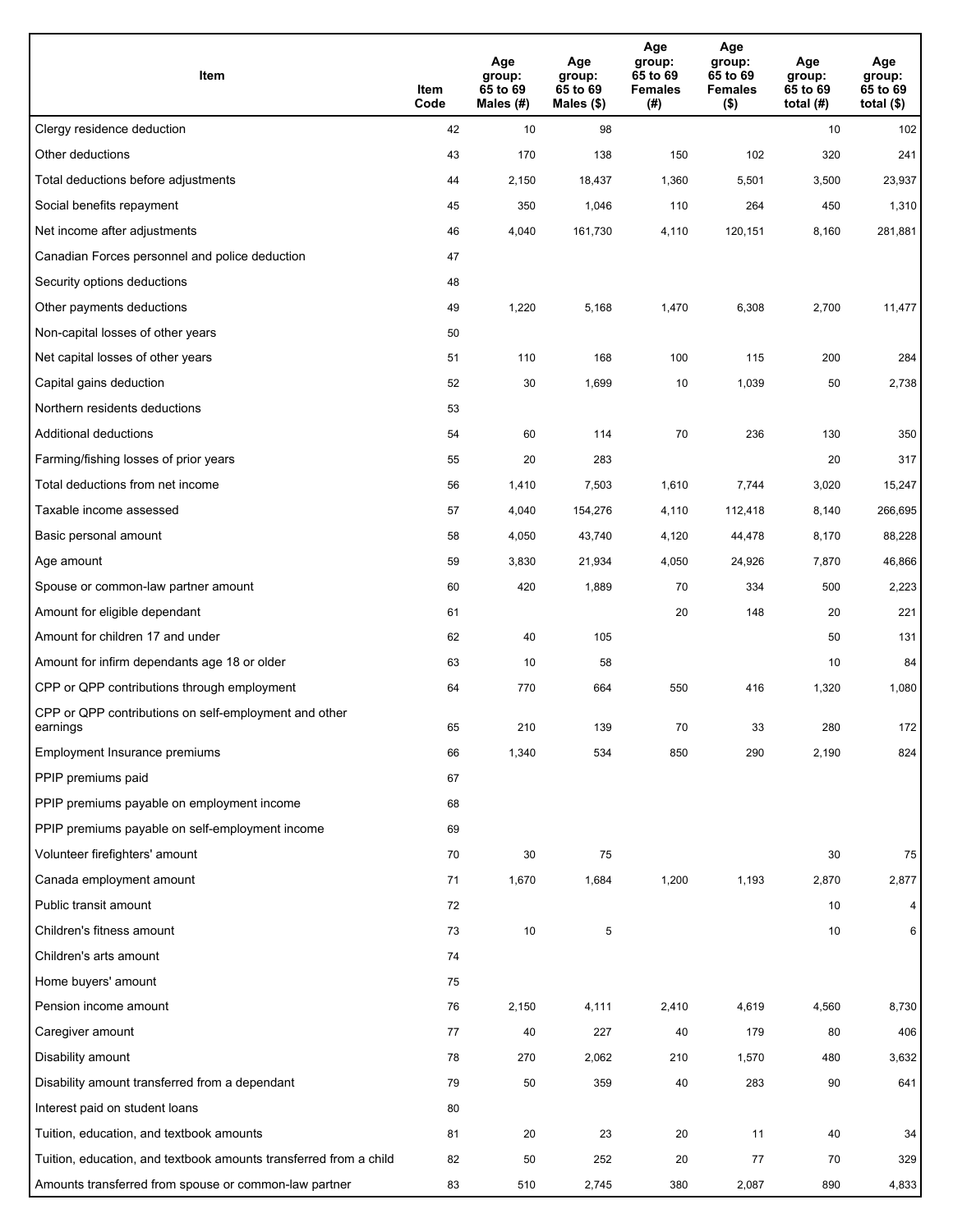| <b>Item</b>                                         | <b>Item</b><br>Code | Age<br>group:<br>65 to 69<br>Males $(H)$ | Age<br>group:<br>65 to 69<br>Males $(\$)$ | Age<br>group:<br>65 to 69<br><b>Females</b><br>(#) | Age<br>group:<br>65 to 69<br><b>Females</b><br>$($ \$) | Age<br>group:<br>65 to 69<br>total $(H)$ | Age<br>group:<br>65 to 69<br>total $($)$ |
|-----------------------------------------------------|---------------------|------------------------------------------|-------------------------------------------|----------------------------------------------------|--------------------------------------------------------|------------------------------------------|------------------------------------------|
| Medical expenses                                    | 84                  | 1,230                                    | 3,281                                     | 1,560                                              | 3,524                                                  | 2,800                                    | 6,805                                    |
| Total tax credits on personal amounts               | 85                  | 4,050                                    | 12,599                                    | 4,120                                              | 12,633                                                 | 8,170                                    | 25,234                                   |
| Allowable charitable donations and government gifts | 86                  | 1,540                                    | 2,197                                     | 1,140                                              | 1,345                                                  | 2,680                                    | 3,542                                    |
| Eligible cultural and ecological gifts              | 87                  |                                          |                                           |                                                    |                                                        |                                          |                                          |
| Total tax credit on donations and gifts             | 88                  | 1,530                                    | 601                                       | 1,140                                              | 363                                                    | 2,670                                    | 964                                      |
| Total federal non-refundable tax credits            | 89                  | 4,050                                    | 13,200                                    | 4,120                                              | 12,996                                                 | 8,170                                    | 26,198                                   |
| Federal dividend tax credit                         | 90                  | 710                                      | 1,373                                     | 630                                                | 507                                                    | 1,340                                    | 1,880                                    |
| Overseas employment tax credit                      | 91                  |                                          |                                           |                                                    |                                                        |                                          |                                          |
| Minimum tax carryover                               | 92                  | 20                                       | 51                                        |                                                    |                                                        | 20                                       | 68                                       |
| Basic federal tax                                   | 93                  | 2,650                                    | 13,445                                    | 2,160                                              | 6,561                                                  | 4,810                                    | 20,005                                   |
| Federal Foreign Tax Credit                          | 94                  | 200                                      | 98                                        | 200                                                | 24                                                     | 400                                      | 122                                      |
| Federal Political contribution tax credit           | 95                  | 100                                      | 19                                        | 50                                                 | 6                                                      | 150                                      | 25                                       |
| <b>Investment Tax Credit</b>                        | 96                  | 60                                       | 52                                        |                                                    |                                                        | 60                                       | 61                                       |
| Labour-sponsored funds tax credit                   | 97                  |                                          |                                           |                                                    |                                                        |                                          |                                          |
| Alternative minimum tax payable                     | 98                  |                                          |                                           |                                                    |                                                        | 10                                       | 63                                       |
| Net federal tax                                     | 99                  | 2,650                                    | 13,277                                    | 2,150                                              | 6,447                                                  | 4,800                                    | 19,723                                   |
| CPP contributions on self-employment                | 100                 | 210                                      | 279                                       | 70                                                 | 65                                                     | 280                                      | 344                                      |
| Social Benefits repayment                           | 101                 | 350                                      | 1,046                                     | 110                                                | 264                                                    | 450                                      | 1,310                                    |
| Net Provincial Tax                                  | 102                 | 3,270                                    | 12,256                                    | 2,930                                              | 6,784                                                  | 6,190                                    | 19,040                                   |
| Total tax payable                                   | 103                 | 3,290                                    | 26,857                                    | 2,930                                              | 13,560                                                 | 6,220                                    | 40,417                                   |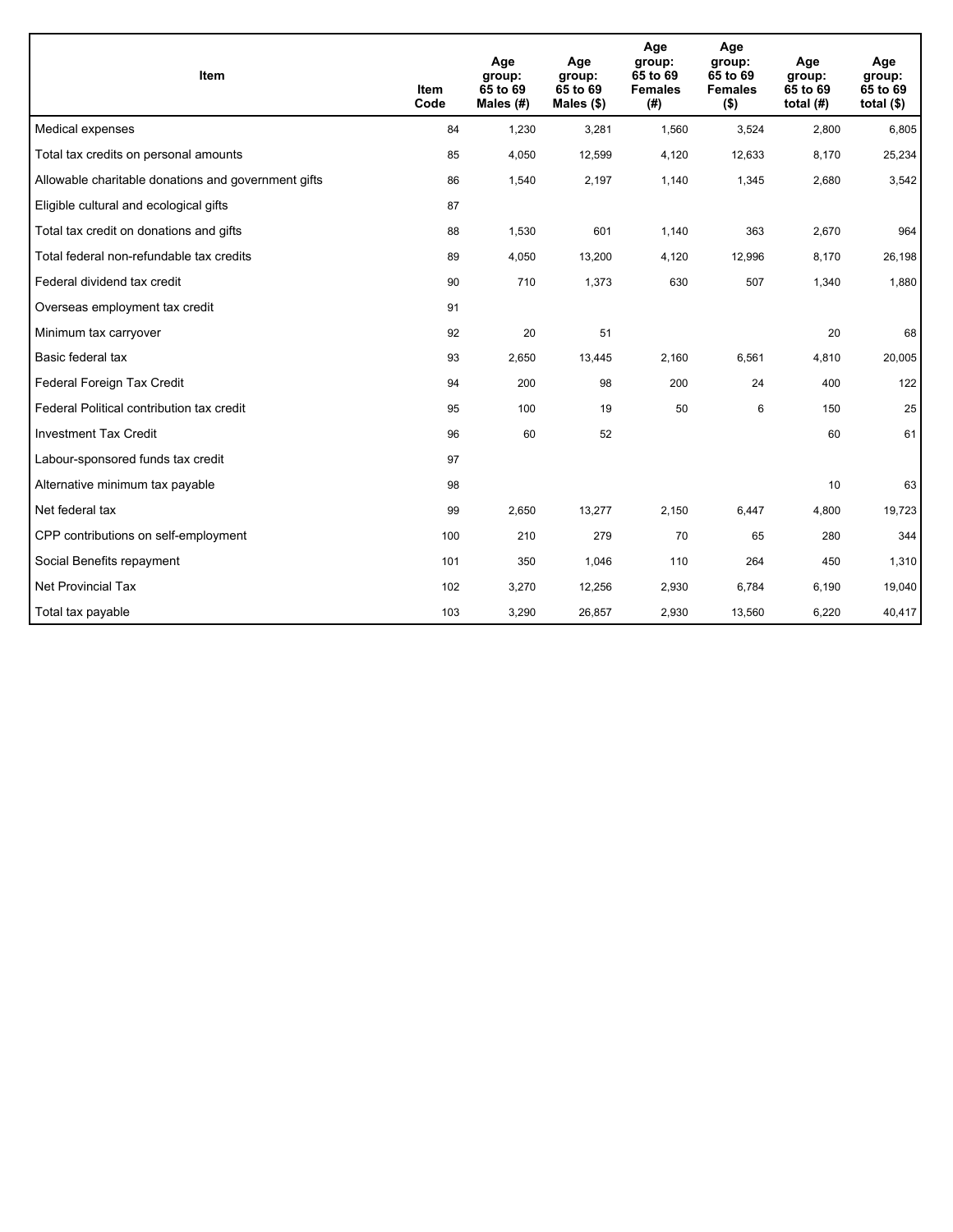| <b>Item</b>                                                                                    | Item<br>Code   | Age<br>group:<br>70 to 74<br>Males (#) | Age<br>group:<br>70 to 74<br>Males $(\$)$ | Age<br>group:<br>70 to 74<br><b>Females</b><br>(#) | Age<br>group:<br>70 to 74<br><b>Females</b><br>$($ \$) | Age<br>group:<br>70 to 74<br>total $(#)$ | Age<br>group:<br>70 to 74<br>total $($)$ |
|------------------------------------------------------------------------------------------------|----------------|----------------------------------------|-------------------------------------------|----------------------------------------------------|--------------------------------------------------------|------------------------------------------|------------------------------------------|
| Number of taxable returns                                                                      | $\mathbf{1}$   | 2,000                                  |                                           | 1,860                                              |                                                        | 3,860                                    |                                          |
| Number of non-taxable returns                                                                  | $\overline{2}$ | 680                                    |                                           | 1,020                                              |                                                        | 1,700                                    |                                          |
| Total number of returns                                                                        | 3              | 2,680                                  |                                           | 2,880                                              |                                                        | 5,560                                    |                                          |
| Employment income                                                                              | 4              | 510                                    | 9,551                                     | 310                                                | 4,893                                                  | 820                                      | 14,444                                   |
| Commissions (from employment)                                                                  | 5              |                                        |                                           |                                                    |                                                        |                                          |                                          |
| Other employment income                                                                        | 6              | 150                                    | 775                                       | 90                                                 | 113                                                    | 230                                      | 888                                      |
| Old Age Security pension (OASP)                                                                | $\overline{7}$ | 2,680                                  | 17,024                                    | 2,880                                              | 18,354                                                 | 5,560                                    | 35,378                                   |
| CPP or QPP benefits                                                                            | 8              | 2,640                                  | 18,043                                    | 2,730                                              | 15,031                                                 | 5,360                                    | 33,075                                   |
| Other pensions or superannuation                                                               | 9              | 1,660                                  | 32,783                                    | 1,580                                              | 21,218                                                 | 3,240                                    | 54,019                                   |
| Elected split-pension amount                                                                   | 10             | 230                                    | 1,298                                     | 710                                                | 7,475                                                  | 940                                      | 8,773                                    |
| Universal Child Care Benefit (UCCB)                                                            | 11             |                                        |                                           |                                                    |                                                        |                                          |                                          |
| Employment Insurance and other benefits                                                        | 12             | 260                                    | 2,613                                     | 80                                                 | 627                                                    | 340                                      | 3,240                                    |
| Taxable amount of dividends from taxable Canadian corporations                                 | 13             | 570                                    | 7,534                                     | 540                                                | 2,378                                                  | 1,110                                    | 9,912                                    |
| Interest and other investment income                                                           | 14             | 1,030                                  | 1,795                                     | 1,080                                              | 1,432                                                  | 2,120                                    | 3,230                                    |
| Net partnership income (Limited or non-active partners only)                                   | 15             |                                        |                                           |                                                    |                                                        |                                          |                                          |
| Net rental income                                                                              | 16             | 160                                    | 593                                       | 100                                                | 119                                                    | 270                                      | 712                                      |
| Taxable capital gains                                                                          | 17             | 270                                    | 1,893                                     | 270                                                | 1,791                                                  | 540                                      | 3,683                                    |
| Registered retirement savings plan income (RRSP)                                               | 18             | 150                                    | 958                                       | 160                                                | 1,016                                                  | 310                                      | 1,974                                    |
| Other income                                                                                   | 19             | 360                                    | 940                                       | 400                                                | 719                                                    | 750                                      | 1,659                                    |
| Net business income                                                                            | 20             | 170                                    | 1,481                                     | 70                                                 | 329                                                    | 230                                      | 1,810                                    |
| Net professional income                                                                        | 21             | 30                                     | 770                                       |                                                    |                                                        | 40                                       | 774                                      |
| Net commission income                                                                          | 22             | 10                                     | 95                                        |                                                    |                                                        | 20                                       | 204                                      |
| Net farming income                                                                             | 23             | 110                                    | $-979$                                    | 20                                                 | 18                                                     | 120                                      | $-960$                                   |
| Net fishing income                                                                             | 24             | 70                                     | 1,133                                     |                                                    |                                                        | 70                                       | 1,165                                    |
| Workers' compensation benefits                                                                 | 25             | 80                                     | 482                                       | 30                                                 | 139                                                    | 110                                      | 621                                      |
| Social assistance payments                                                                     | 26             | 30                                     | 149                                       | 40                                                 | 244                                                    | 60                                       | 393                                      |
| Net federal supplements                                                                        | 27             | 1,000                                  | 3,656                                     | 1,280                                              | 5,230                                                  | 2,280                                    | 8,886                                    |
| Total income assessed                                                                          | 28             | 2,680                                  | 102,645                                   | 2,880                                              | 81,377                                                 | 5,560                                    | 184,042                                  |
| Registered pension plan contributions (RPP)                                                    | 29             | 50                                     | 103                                       | 30                                                 | 54                                                     | 80                                       | 157                                      |
| RRSP deduction                                                                                 | 30             | 100                                    | 713                                       | 60                                                 | 193                                                    | 160                                      | 907                                      |
| Deduction for elected split-pension amount                                                     | 31             | 860                                    | 8,646                                     | 230                                                | 1,319                                                  | 1,090                                    | 9,974                                    |
| Annual union, professional, or like dues                                                       | 32             | 170                                    | 40                                        | 110                                                | 37                                                     | 280                                      | 76                                       |
| Child care expenses                                                                            | 33             |                                        |                                           |                                                    |                                                        |                                          |                                          |
| <b>Business investment loss</b>                                                                | 34             |                                        |                                           |                                                    |                                                        |                                          |                                          |
| Moving expenses                                                                                | 35             |                                        |                                           |                                                    |                                                        |                                          |                                          |
| Support payments made                                                                          | 36             | 20                                     | 160                                       |                                                    |                                                        | 20                                       | 160                                      |
| Carrying charges and interest expenses                                                         | 37             | 360                                    | 414                                       | 300                                                | 313                                                    | 660                                      | 727                                      |
| Deductions for CPP/QPP contributions on self-employment and other<br>earnings                  | 38             | 20                                     | 10                                        |                                                    |                                                        | 30                                       | 11                                       |
| Deductions for provincial parental insurance plan (PPIP) premiums on<br>self-employment income | 39             |                                        |                                           |                                                    |                                                        |                                          |                                          |
| Exploration and development expenses                                                           | 40             |                                        |                                           |                                                    |                                                        |                                          |                                          |
| Other employment expenses                                                                      | 41             | 20                                     | 103                                       |                                                    |                                                        | 30                                       | 108                                      |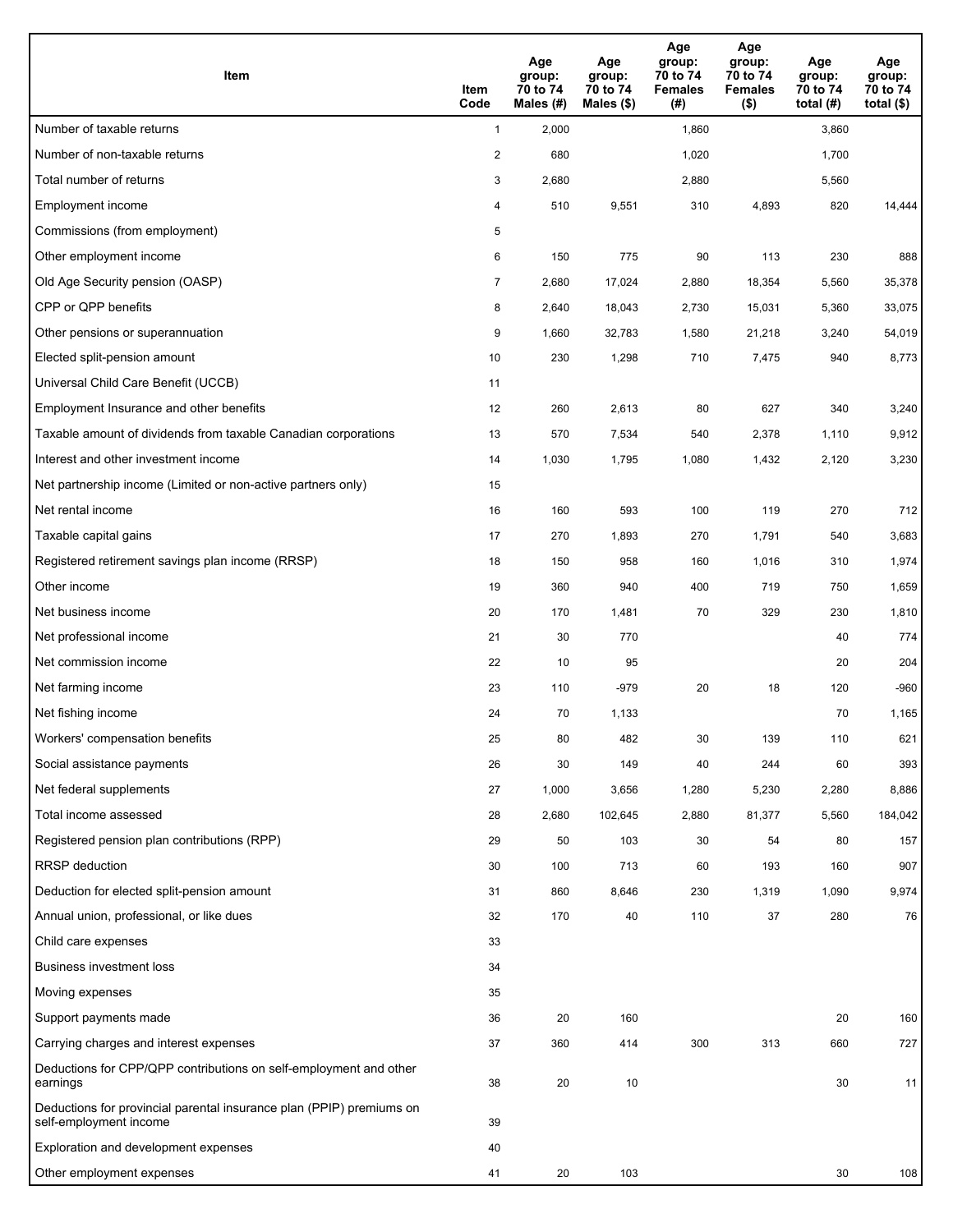| Item                                                              | Item<br>Code | Age<br>group:<br>70 to 74<br>Males (#) | Age<br>group:<br>70 to 74<br>Males (\$) | Age<br>group:<br>70 to 74<br><b>Females</b><br>(#) | Age<br>group:<br>70 to 74<br><b>Females</b><br>$($ \$) | Age<br>group:<br>70 to 74<br>total $(H)$ | Age<br>group:<br>70 to 74<br>total $($)$ |
|-------------------------------------------------------------------|--------------|----------------------------------------|-----------------------------------------|----------------------------------------------------|--------------------------------------------------------|------------------------------------------|------------------------------------------|
| Clergy residence deduction                                        | 42           |                                        |                                         |                                                    |                                                        |                                          |                                          |
| Other deductions                                                  | 43           | 70                                     | 49                                      | 70                                                 | 58                                                     | 140                                      | 107                                      |
| Total deductions before adjustments                               | 44           | 1,210                                  | 10,260                                  | 630                                                | 1,992                                                  | 1,840                                    | 12,260                                   |
| Social benefits repayment                                         | 45           | 140                                    | 475                                     | 80                                                 | 250                                                    | 220                                      | 725                                      |
| Net income after adjustments                                      | 46           | 2,670                                  | 92,405                                  | 2,880                                              | 79,135                                                 | 5,550                                    | 171,552                                  |
| Canadian Forces personnel and police deduction                    | 47           |                                        |                                         |                                                    |                                                        |                                          |                                          |
| Security options deductions                                       | 48           |                                        |                                         |                                                    |                                                        |                                          |                                          |
| Other payments deductions                                         | 49           | 1,040                                  | 4,286                                   | 1,300                                              | 5,613                                                  | 2,340                                    | 9,899                                    |
| Non-capital losses of other years                                 | 50           |                                        |                                         |                                                    |                                                        |                                          |                                          |
| Net capital losses of other years                                 | 51           | 60                                     | 130                                     | 60                                                 | 125                                                    | 130                                      | 255                                      |
| Capital gains deduction                                           | 52           | 20                                     | 757                                     | 10                                                 | 926                                                    | 30                                       | 1,683                                    |
| Northern residents deductions                                     | 53           |                                        |                                         |                                                    |                                                        |                                          |                                          |
| Additional deductions                                             | 54           | 60                                     | 73                                      | 90                                                 | 311                                                    | 140                                      | 383                                      |
| Farming/fishing losses of prior years                             | 55           |                                        |                                         |                                                    |                                                        |                                          |                                          |
| Total deductions from net income                                  | 56           | 1,160                                  | 5,353                                   | 1,420                                              | 6,975                                                  | 2,570                                    | 12,329                                   |
| Taxable income assessed                                           | 57           | 2,660                                  | 87,084                                  | 2,870                                              | 72,175                                                 | 5,540                                    | 159,270                                  |
| Basic personal amount                                             | 58           | 2,680                                  | 28,932                                  | 2,880                                              | 31,138                                                 | 5,560                                    | 60,074                                   |
| Age amount                                                        | 59           | 2,590                                  | 15,701                                  | 2,830                                              | 17,782                                                 | 5,420                                    | 33,486                                   |
| Spouse or common-law partner amount                               | 60           | 240                                    | 645                                     |                                                    |                                                        | 280                                      | 842                                      |
| Amount for eligible dependant                                     | 61           |                                        |                                         | 10                                                 | 93                                                     | 10                                       | 104                                      |
| Amount for children 17 and under                                  | 62           | 10                                     | 30                                      |                                                    |                                                        |                                          |                                          |
| Amount for infirm dependants age 18 or older                      | 63           |                                        |                                         |                                                    |                                                        |                                          |                                          |
| CPP or QPP contributions through employment                       | 64           | 50                                     | 24                                      | 40                                                 | 13                                                     | 100                                      | 37                                       |
| CPP or QPP contributions on self-employment and other<br>earnings | 65           | 20                                     | 10                                      |                                                    |                                                        | 30                                       | 11                                       |
| Employment Insurance premiums                                     | 66           | 390                                    | 123                                     | 210                                                | 60                                                     | 610                                      | 183                                      |
| PPIP premiums paid                                                | 67           |                                        |                                         |                                                    |                                                        |                                          |                                          |
| PPIP premiums payable on employment income                        | 68           |                                        |                                         |                                                    |                                                        |                                          |                                          |
| PPIP premiums payable on self-employment income                   | 69           |                                        |                                         |                                                    |                                                        |                                          |                                          |
| Volunteer firefighters' amount                                    | 70           | 10                                     | 33                                      |                                                    |                                                        | 10                                       | 33                                       |
| Canada employment amount                                          | 71           | 630                                    | 573                                     | 380                                                | 344                                                    | 1,010                                    | 917                                      |
| Public transit amount                                             | 72           |                                        |                                         |                                                    |                                                        |                                          |                                          |
| Children's fitness amount                                         | 73           |                                        |                                         |                                                    |                                                        |                                          |                                          |
| Children's arts amount                                            | 74           |                                        |                                         |                                                    |                                                        |                                          |                                          |
| Home buyers' amount                                               | 75           |                                        |                                         |                                                    |                                                        |                                          |                                          |
| Pension income amount                                             | 76           | 1,760                                  | 3,350                                   | 1,890                                              | 3,586                                                  | 3,650                                    | 6,938                                    |
| Caregiver amount                                                  | 77           | 20                                     | 92                                      | 20                                                 | 63                                                     | 40                                       | 155                                      |
| Disability amount                                                 | 78           | 200                                    | 1,517                                   | 150                                                | 1,101                                                  | 350                                      | 2,618                                    |
| Disability amount transferred from a dependant                    | 79           |                                        |                                         |                                                    |                                                        |                                          |                                          |
| Interest paid on student loans                                    | 80           |                                        |                                         |                                                    |                                                        |                                          |                                          |
| Tuition, education, and textbook amounts                          | 81           |                                        |                                         |                                                    |                                                        |                                          |                                          |
| Tuition, education, and textbook amounts transferred from a child | 82           |                                        |                                         |                                                    |                                                        | 10                                       | 44                                       |
| Amounts transferred from spouse or common-law partner             | 83           | 600                                    | 3,683                                   | 310                                                | 1,572                                                  | 910                                      | 5,255                                    |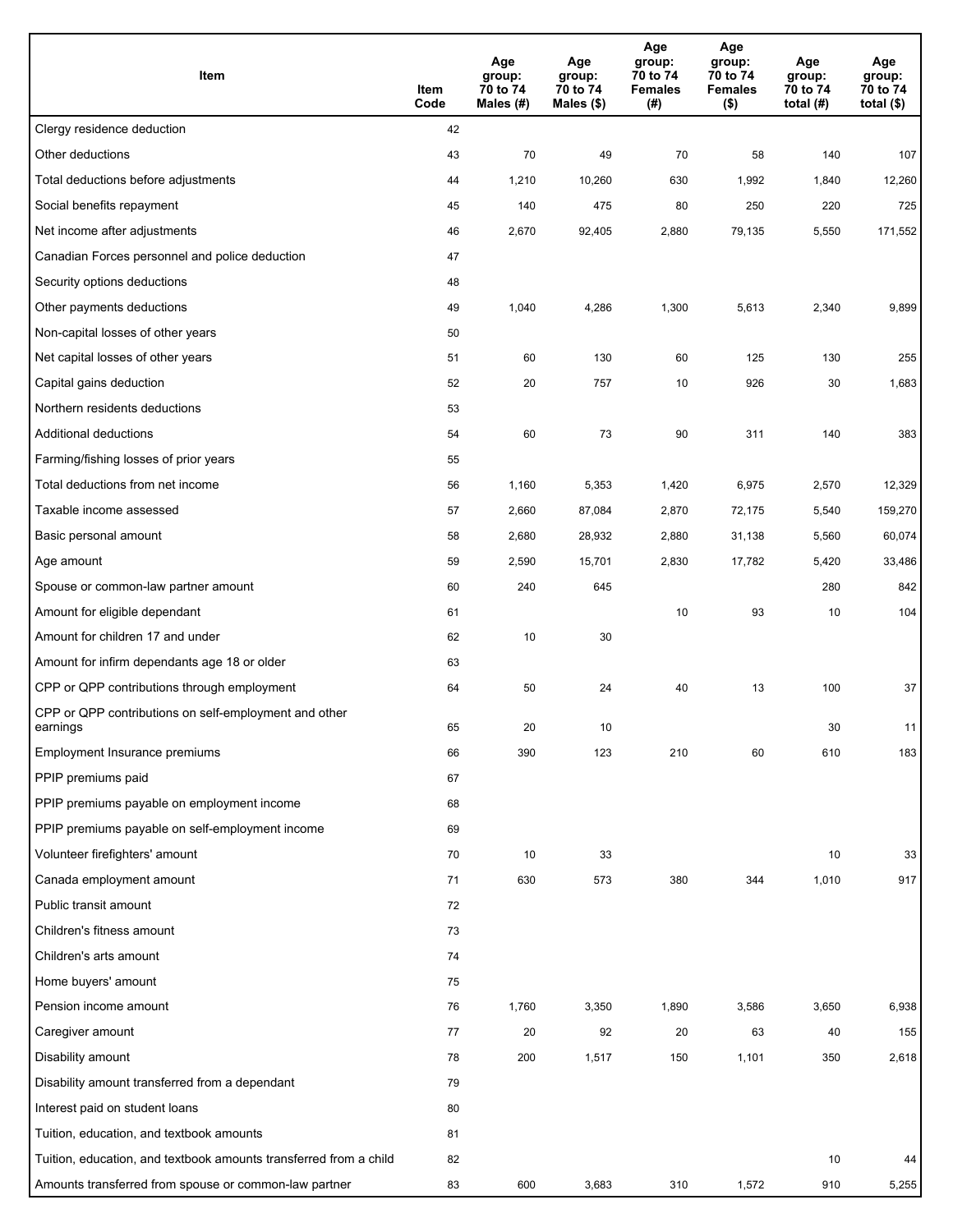| Item                                                | <b>Item</b><br>Code | Age<br>group:<br>70 to 74<br>Males (#) | Age<br>group:<br>70 to 74<br>Males $(\$)$ | Age<br>group:<br>70 to 74<br><b>Females</b><br>(#) | Age<br>group:<br>70 to 74<br><b>Females</b><br>$($ \$) | Age<br>group:<br>70 to 74<br>total $(H)$ | Age<br>group:<br>70 to 74<br>total $($)$ |
|-----------------------------------------------------|---------------------|----------------------------------------|-------------------------------------------|----------------------------------------------------|--------------------------------------------------------|------------------------------------------|------------------------------------------|
| Medical expenses                                    | 84                  | 910                                    | 2,391                                     | 1,090                                              | 2,609                                                  | 1,990                                    | 5,000                                    |
| Total tax credits on personal amounts               | 85                  | 2,680                                  | 8,594                                     | 2,880                                              | 8,814                                                  | 5,560                                    | 17,409                                   |
| Allowable charitable donations and government gifts | 86                  | 1,000                                  | 1,982                                     | 880                                                | 1,177                                                  | 1,880                                    | 3,159                                    |
| Eligible cultural and ecological gifts              | 87                  |                                        |                                           |                                                    |                                                        |                                          |                                          |
| Total tax credit on donations and gifts             | 88                  | 1,000                                  | 583                                       | 880                                                | 319                                                    | 1,870                                    | 902                                      |
| Total federal non-refundable tax credits            | 89                  | 2,680                                  | 9,177                                     | 2,880                                              | 9,133                                                  | 5,560                                    | 18,311                                   |
| Federal dividend tax credit                         | 90                  | 460                                    | 1,004                                     | 420                                                | 327                                                    | 880                                      | 1,331                                    |
| Overseas employment tax credit                      | 91                  |                                        |                                           |                                                    |                                                        |                                          |                                          |
| Minimum tax carryover                               | 92                  | 10                                     | 25                                        |                                                    |                                                        | 10                                       | 30                                       |
| Basic federal tax                                   | 93                  | 1,410                                  | 6,054                                     | 1,290                                              | 3,881                                                  | 2,710                                    | 9,936                                    |
| Federal Foreign Tax Credit                          | 94                  | 130                                    | 51                                        | 150                                                | 23                                                     | 280                                      | 74                                       |
| Federal Political contribution tax credit           | 95                  | 60                                     | 10                                        | 40                                                 | 8                                                      | 100                                      | 17                                       |
| <b>Investment Tax Credit</b>                        | 96                  | 20                                     | 24                                        |                                                    |                                                        | 20                                       | 26                                       |
| Labour-sponsored funds tax credit                   | 97                  |                                        |                                           |                                                    |                                                        |                                          |                                          |
| Alternative minimum tax payable                     | 98                  |                                        |                                           |                                                    |                                                        |                                          |                                          |
| Net federal tax                                     | 99                  | 1,410                                  | 5,969                                     | 1,290                                              | 3,849                                                  | 2,700                                    | 9,818                                    |
| CPP contributions on self-employment                | 100                 | 20                                     | 19                                        |                                                    |                                                        | 30                                       | 22                                       |
| Social Benefits repayment                           | 101                 | 140                                    | 475                                       | 80                                                 | 250                                                    | 220                                      | 725                                      |
| Net Provincial Tax                                  | 102                 | 2,000                                  | 5,998                                     | 1,860                                              | 3,986                                                  | 3,860                                    | 9,984                                    |
| Total tax payable                                   | 103                 | 2,000                                  | 12,462                                    | 1,860                                              | 8,087                                                  | 3,860                                    | 20,550                                   |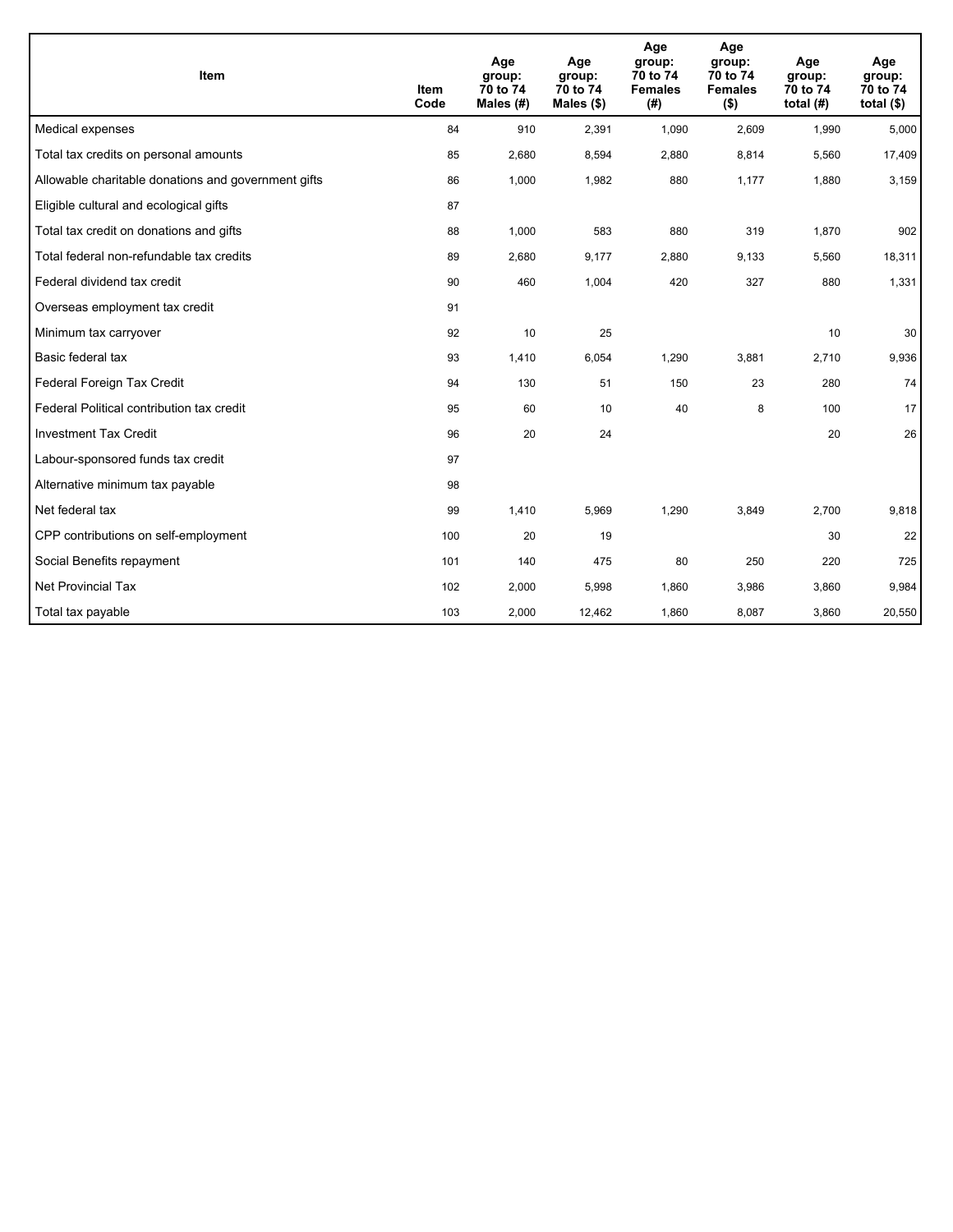| Item                                                                                           | Item<br>Code   | Age<br>group:<br>75 and<br>over<br>Males $(H)$ | Age<br>group:<br>75 and<br>over<br>Males $($)$ | Age<br>group:<br>75 and<br>over<br><b>Females</b><br>(#) | Age<br>group:<br>75 and<br>over<br><b>Females</b><br>$($ \$) | Age<br>group:<br>75 and<br>over total<br>(#) | Age<br>group:<br>75 and<br>over total<br>$($ \$) |
|------------------------------------------------------------------------------------------------|----------------|------------------------------------------------|------------------------------------------------|----------------------------------------------------------|--------------------------------------------------------------|----------------------------------------------|--------------------------------------------------|
| Number of taxable returns                                                                      | $\mathbf{1}$   | 2,810                                          |                                                | 3,230                                                    |                                                              | 6,050                                        |                                                  |
| Number of non-taxable returns                                                                  | $\overline{2}$ | 1,630                                          |                                                | 3,240                                                    |                                                              | 4,870                                        |                                                  |
| Total number of returns                                                                        | 3              | 4,450                                          |                                                | 6,470                                                    |                                                              | 10,920                                       |                                                  |
| Employment income                                                                              | 4              | 190                                            | 2,950                                          | 80                                                       | 690                                                          | 270                                          | 3,639                                            |
| Commissions (from employment)                                                                  | 5              |                                                |                                                |                                                          |                                                              |                                              |                                                  |
| Other employment income                                                                        | 6              | 200                                            | 155                                            | 100                                                      | 102                                                          | 300                                          | 257                                              |
| Old Age Security pension (OASP)                                                                | $\overline{7}$ | 4,450                                          | 27,748                                         | 6,470                                                    | 40,612                                                       | 10,910                                       | 68,360                                           |
| CPP or QPP benefits                                                                            | 8              | 4,390                                          | 30,608                                         | 5,920                                                    | 34,558                                                       | 10,310                                       | 65,166                                           |
| Other pensions or superannuation                                                               | 9              | 2,800                                          | 53,074                                         | 3,370                                                    | 41,406                                                       | 6,170                                        | 94,480                                           |
| Elected split-pension amount                                                                   | 10             | 310                                            | 1,812                                          | 830                                                      | 8,016                                                        | 1,140                                        | 9,828                                            |
| Universal Child Care Benefit (UCCB)                                                            | 11             |                                                |                                                |                                                          |                                                              |                                              |                                                  |
| Employment Insurance and other benefits                                                        | 12             | 80                                             | 715                                            | 10                                                       | 116                                                          | 90                                           | 831                                              |
| Taxable amount of dividends from taxable Canadian corporations                                 | 13             | 960                                            | 7,902                                          | 1,120                                                    | 7,944                                                        | 2,080                                        | 15,845                                           |
| Interest and other investment income                                                           | 14             | 2,090                                          | 4,256                                          | 2,830                                                    | 5,820                                                        | 4,920                                        | 10,076                                           |
| Net partnership income (Limited or non-active partners only)                                   | 15             |                                                |                                                |                                                          |                                                              |                                              |                                                  |
| Net rental income                                                                              | 16             | 220                                            | 991                                            | 130                                                      | 407                                                          | 350                                          | 1,398                                            |
| Taxable capital gains                                                                          | 17             | 510                                            | 4,735                                          | 630                                                      | 4,726                                                        | 1,140                                        | 9,460                                            |
| Registered retirement savings plan income (RRSP)                                               | 18             | 190                                            | 887                                            | 230                                                      | 887                                                          | 420                                          | 1,774                                            |
| Other income                                                                                   | 19             | 640                                            | 3,580                                          | 820                                                      | 2,986                                                        | 1,450                                        | 6,566                                            |
| Net business income                                                                            | 20             | 110                                            | 429                                            | 50                                                       | 19                                                           | 170                                          | 448                                              |
| Net professional income                                                                        | 21             | 20                                             | 622                                            |                                                          |                                                              | 30                                           | 690                                              |
| Net commission income                                                                          | 22             |                                                |                                                |                                                          |                                                              |                                              |                                                  |
| Net farming income                                                                             | 23             | 170                                            | $-399$                                         | 20                                                       | $-25$                                                        | 190                                          | $-424$                                           |
| Net fishing income                                                                             | 24             | 20                                             | 190                                            |                                                          |                                                              | 30                                           | 258                                              |
| Workers' compensation benefits                                                                 | 25             | 160                                            | 884                                            | 100                                                      | 579                                                          | 260                                          | 1,463                                            |
| Social assistance payments                                                                     | 26             | 70                                             | 523                                            | 260                                                      | 1,534                                                        | 330                                          | 2,056                                            |
| Net federal supplements                                                                        | 27             | 2,040                                          | 7,519                                          | 3,760                                                    | 17,811                                                       | 5,800                                        | 25,330                                           |
| Total income assessed                                                                          | 28             | 4,450                                          | 149,217                                        | 6,470                                                    | 168,391                                                      | 10,920                                       | 317,608                                          |
| Registered pension plan contributions (RPP)                                                    | 29             | 20                                             | 36                                             |                                                          |                                                              | 50                                           | 52                                               |
| <b>RRSP</b> deduction                                                                          | 30             | 10                                             | 32                                             |                                                          |                                                              | 20                                           | 37                                               |
| Deduction for elected split-pension amount                                                     | 31             | 1,220                                          | 11,865                                         | 200                                                      | 1,098                                                        | 1,410                                        | 12,963                                           |
| Annual union, professional, or like dues                                                       | 32             | 150                                            | 16                                             | 100                                                      | 6                                                            | 240                                          | 22                                               |
| Child care expenses                                                                            | 33             |                                                |                                                |                                                          |                                                              |                                              |                                                  |
| <b>Business investment loss</b>                                                                | 34             |                                                |                                                |                                                          |                                                              |                                              |                                                  |
| Moving expenses                                                                                | 35             |                                                |                                                |                                                          |                                                              |                                              |                                                  |
| Support payments made                                                                          | 36             | 20                                             | 188                                            |                                                          |                                                              | 20                                           | 188                                              |
| Carrying charges and interest expenses                                                         | 37             | 700                                            | 693                                            | 760                                                      | 912                                                          | 1,460                                        | 1,605                                            |
| Deductions for CPP/QPP contributions on self-employment and other<br>earnings                  | 38             |                                                |                                                |                                                          |                                                              |                                              |                                                  |
| Deductions for provincial parental insurance plan (PPIP) premiums on<br>self-employment income | 39             |                                                |                                                |                                                          |                                                              |                                              |                                                  |
| Exploration and development expenses                                                           | 40             | 10                                             | 5                                              |                                                          |                                                              |                                              |                                                  |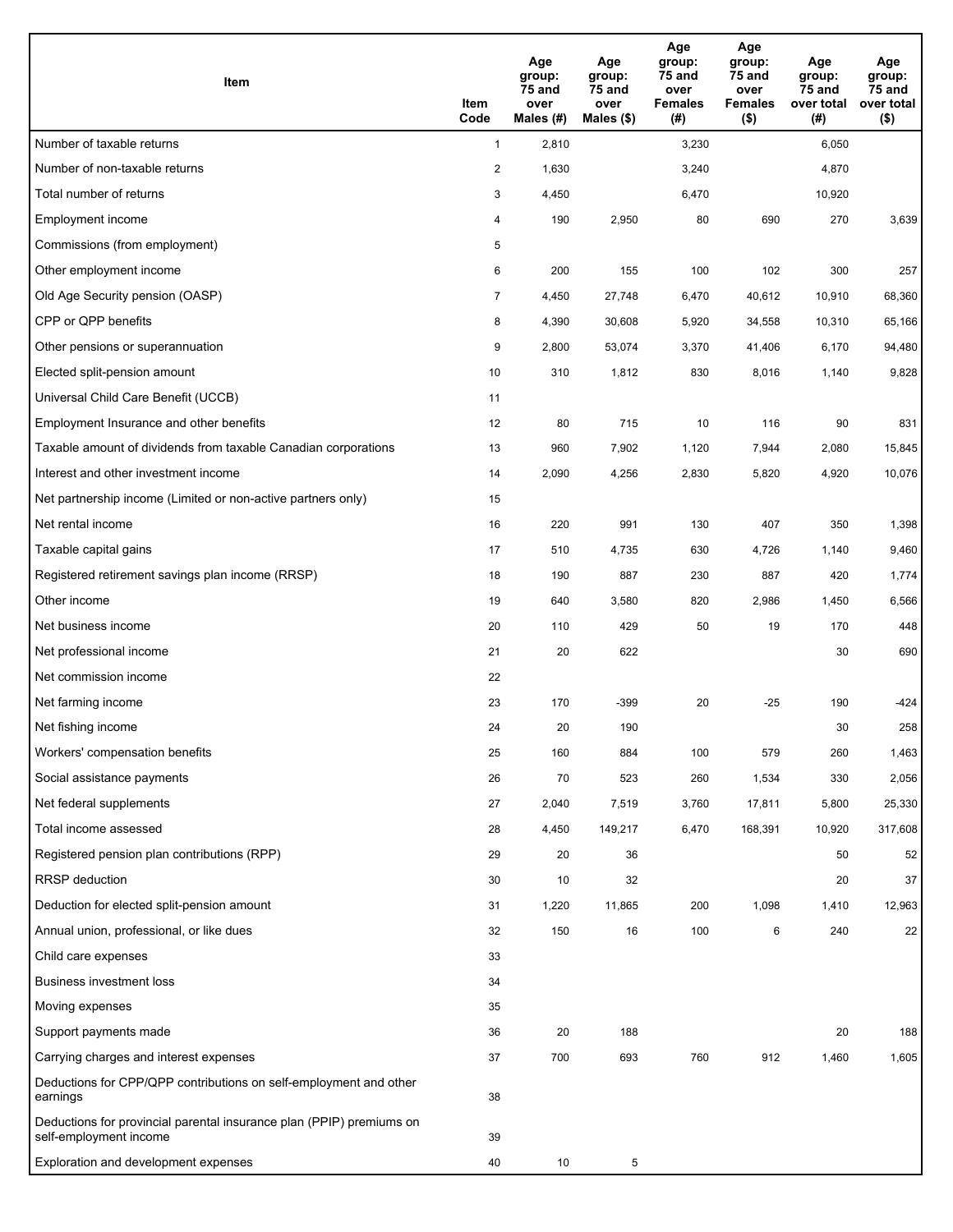| Item                                                              | Item<br>Code | Age<br>group:<br>75 and<br>over Males<br>(#) | Age<br>group:<br>75 and<br>over Males<br>$($ \$) | Age<br>group:<br>75 and<br>over<br><b>Females</b><br>(#) | Age<br>group:<br>75 and<br>over<br><b>Females</b><br>$($ \$) | Age<br>group:<br>75 and<br>over total<br>(#) | Age<br>group:<br>75 and<br>over total<br>$($ \$) |
|-------------------------------------------------------------------|--------------|----------------------------------------------|--------------------------------------------------|----------------------------------------------------------|--------------------------------------------------------------|----------------------------------------------|--------------------------------------------------|
| Other employment expenses                                         | 41           |                                              |                                                  |                                                          |                                                              |                                              |                                                  |
| Clergy residence deduction                                        | 42           |                                              |                                                  |                                                          |                                                              |                                              |                                                  |
| Other deductions                                                  | 43           | 130                                          | 678                                              | 150                                                      | 617                                                          | 280                                          | 1,296                                            |
| Total deductions before adjustments                               | 44           | 1,700                                        | 13,565                                           | 1,060                                                    | 2,666                                                        | 2,770                                        | 16,231                                           |
| Social benefits repayment                                         | 45           | 190                                          | 668                                              | 160                                                      | 479                                                          | 350                                          | 1,147                                            |
| Net income after adjustments                                      | 46           | 4,440                                        | 135,106                                          | 6,470                                                    | 165,246                                                      | 10,910                                       | 300,352                                          |
| Canadian Forces personnel and police deduction                    | 47           |                                              |                                                  |                                                          |                                                              |                                              |                                                  |
| Security options deductions                                       | 48           |                                              |                                                  |                                                          |                                                              |                                              |                                                  |
| Other payments deductions                                         | 49           | 2,140                                        | 8,925                                            | 3,830                                                    | 19,924                                                       | 5,970                                        | 28,849                                           |
| Non-capital losses of other years                                 | 50           |                                              |                                                  |                                                          |                                                              |                                              |                                                  |
| Net capital losses of other years                                 | 51           | 100                                          | 525                                              | 150                                                      | 292                                                          | 250                                          | 817                                              |
| Capital gains deduction                                           | 52           | 40                                           | 2,630                                            | 10                                                       | 520                                                          | 50                                           | 3,150                                            |
| Northern residents deductions                                     | 53           |                                              |                                                  |                                                          |                                                              |                                              |                                                  |
| Additional deductions                                             | 54           | 110                                          | 238                                              | 260                                                      | 1,957                                                        | 370                                          | 2,196                                            |
| Farming/fishing losses of prior years                             | 55           |                                              |                                                  |                                                          |                                                              | 10                                           | 122                                              |
| Total deductions from net income                                  | 56           | 2,330                                        | 12,485                                           | 4,090                                                    | 22,766                                                       | 6,420                                        | 35,250                                           |
| Taxable income assessed                                           | 57           | 4,440                                        | 122,672                                          | 6,400                                                    | 142,624                                                      | 10,840                                       | 265,296                                          |
| Basic personal amount                                             | 58           | 4,450                                        | 48,077                                           | 6,470                                                    | 69,986                                                       | 10,920                                       | 118,063                                          |
| Age amount                                                        | 59           | 4,310                                        | 26,947                                           | 6,360                                                    | 40,742                                                       | 10,670                                       | 67,689                                           |
| Spouse or common-law partner amount                               | 60           | 340                                          | 822                                              | 60                                                       | 285                                                          | 390                                          | 1,107                                            |
| Amount for eligible dependant                                     | 61           |                                              |                                                  | 20                                                       | 160                                                          | 20                                           | 186                                              |
| Amount for children 17 and under                                  | 62           |                                              |                                                  |                                                          |                                                              |                                              |                                                  |
| Amount for infirm dependants age 18 or older                      | 63           | 10                                           | 62                                               |                                                          |                                                              | 20                                           | 100                                              |
| CPP or QPP contributions through employment                       | 64           |                                              |                                                  |                                                          |                                                              |                                              |                                                  |
| CPP or QPP contributions on self-employment and other<br>earnings | 65           |                                              |                                                  |                                                          |                                                              |                                              |                                                  |
| Employment Insurance premiums                                     | 66           | 130                                          | 34                                               | 30                                                       | $\overline{7}$                                               | 160                                          | 41                                               |
| PPIP premiums paid                                                | 67           |                                              |                                                  |                                                          |                                                              |                                              |                                                  |
| PPIP premiums payable on employment income                        | 68           |                                              |                                                  |                                                          |                                                              |                                              |                                                  |
| PPIP premiums payable on self-employment income                   | 69           |                                              |                                                  |                                                          |                                                              |                                              |                                                  |
| Volunteer firefighters' amount                                    | 70           |                                              |                                                  |                                                          |                                                              |                                              |                                                  |
| Canada employment amount                                          | 71           | 380                                          | 259                                              | 170                                                      | 108                                                          | 550                                          | 367                                              |
| Public transit amount                                             | 72           |                                              |                                                  |                                                          |                                                              |                                              |                                                  |
| Children's fitness amount                                         | 73           |                                              |                                                  |                                                          |                                                              |                                              |                                                  |
| Children's arts amount                                            | 74           |                                              |                                                  |                                                          |                                                              |                                              |                                                  |
| Home buyers' amount                                               | 75           |                                              |                                                  |                                                          |                                                              |                                              |                                                  |
| Pension income amount                                             | 76           | 2,930                                        | 5,478                                            | 3,760                                                    | 6,990                                                        | 6,690                                        | 12,468                                           |
| Caregiver amount                                                  | 77           | 20                                           | 114                                              | 30                                                       | 106                                                          | 50                                           | 220                                              |
| Disability amount                                                 | 78           | 410                                          | 3,095                                            | 530                                                      | 4,006                                                        | 940                                          | 7,101                                            |
| Disability amount transferred from a dependant                    | 79           | 40                                           | 239                                              | 40                                                       | 272                                                          | 80                                           | 511                                              |
| Interest paid on student loans                                    | 80           |                                              |                                                  |                                                          |                                                              |                                              |                                                  |
| Tuition, education, and textbook amounts                          | 81           |                                              |                                                  |                                                          |                                                              |                                              |                                                  |